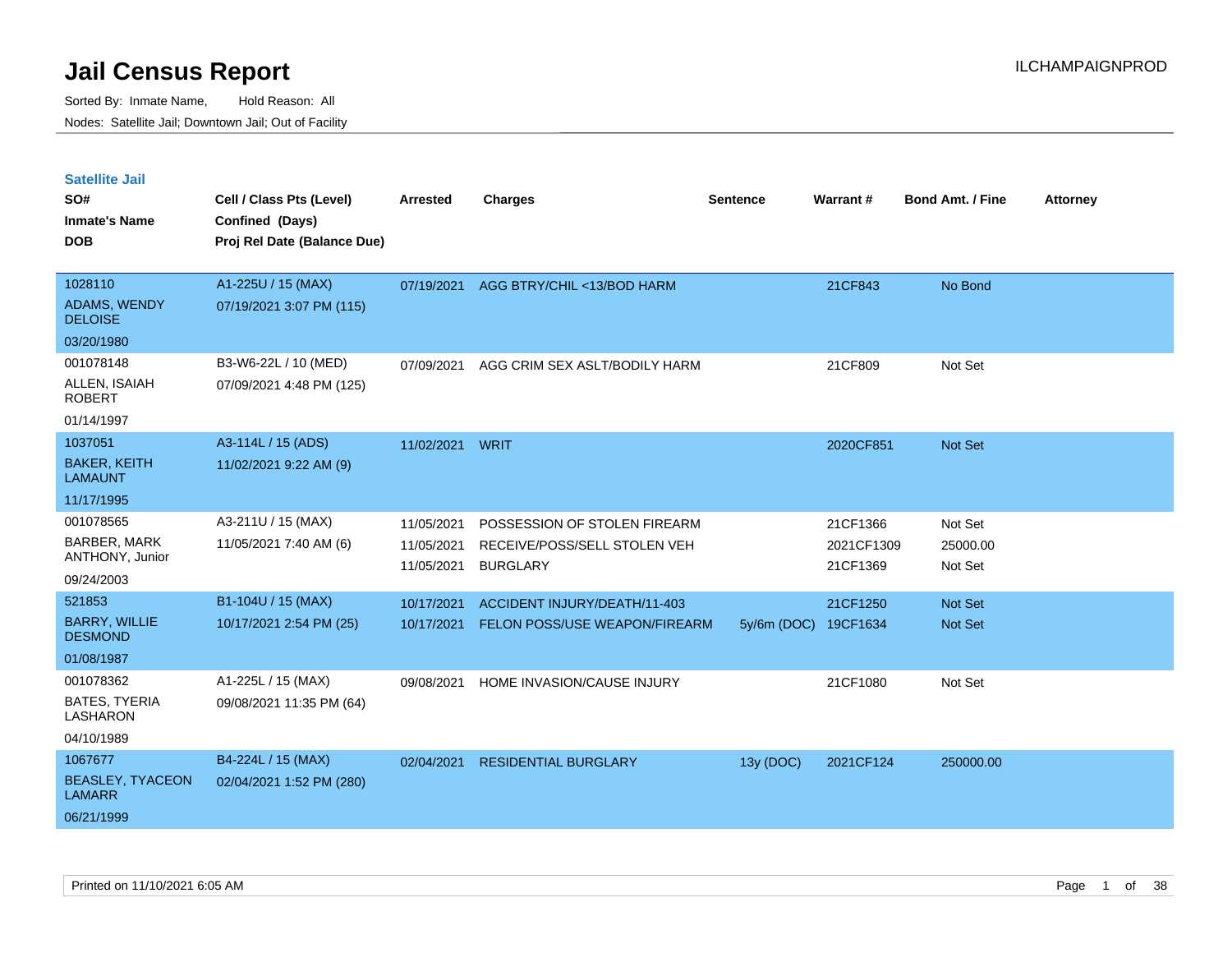| ivouss. Satellite Jali, Downtown Jali, Out of Facility |                             |            |                                   |                 |                 |                         |                 |
|--------------------------------------------------------|-----------------------------|------------|-----------------------------------|-----------------|-----------------|-------------------------|-----------------|
| SO#                                                    | Cell / Class Pts (Level)    | Arrested   | <b>Charges</b>                    | <b>Sentence</b> | <b>Warrant#</b> | <b>Bond Amt. / Fine</b> | <b>Attorney</b> |
| Inmate's Name                                          | Confined (Days)             |            |                                   |                 |                 |                         |                 |
| DOB                                                    | Proj Rel Date (Balance Due) |            |                                   |                 |                 |                         |                 |
|                                                        |                             |            |                                   |                 |                 |                         |                 |
| 55826                                                  | B1-102L / 15 (MAX)          | 10/22/2021 | MFG/DEL 100<400 GR COCA/ANLG      |                 | 21CF1284        | Not Set                 |                 |
| <b>BEAUREGARD,</b><br><b>MAURICE RONALD,</b>           | 10/22/2021 7:57 AM (20)     |            |                                   |                 |                 |                         |                 |
| 06/19/1982                                             |                             |            |                                   |                 |                 |                         |                 |
| 001078535                                              | B2-DR / 15 (SPH)            | 10/26/2021 | CRIM SEX ASSAULT/FORCE            |                 | 21CF1305        | Not Set                 |                 |
| BERRY, DAVID ISAAC                                     | 10/26/2021 10:52 AM (16)    |            |                                   |                 |                 |                         |                 |
|                                                        |                             |            |                                   |                 |                 |                         |                 |
| 09/23/2000                                             |                             |            |                                   |                 |                 |                         |                 |
| 1057334                                                | B4-223L / 10 (MED)          | 10/27/2021 | MURDER/INTENT TO KILL/INJURE      |                 |                 | No Bond                 |                 |
| BEVERLY, DAVID<br><b>BENJAMIN</b>                      | 10/27/2021 1:42 PM (15)     |            |                                   |                 |                 |                         |                 |
| 03/31/1987                                             |                             |            |                                   |                 |                 |                         |                 |
| 57176                                                  | A4-102L / 5 (ADS)           | 11/04/2021 | DRIVING ON REVOKED LICENSE        |                 | 2021CF92        | Not Set                 |                 |
| <b>BICKERS, LARRY RAY</b>                              | 11/04/2021 4:37 PM (7)      |            |                                   |                 |                 |                         |                 |
|                                                        |                             |            |                                   |                 |                 |                         |                 |
| 03/03/1966                                             | 11/3/2021 (0.00)            |            |                                   |                 |                 |                         |                 |
| 29626                                                  | BOOKH-3                     | 11/09/2021 | MFG/DEL CANNABIS/500<2000 GR      |                 | 2021CFAWOW      | Not Set                 |                 |
| <b>BISHOP, DARRELL</b><br>EDWARD                       | 11/09/2021 4:46 PM (2)      | 11/09/2021 | <b>CONTROLLED SUB TRAFFICKING</b> |                 | 2021CFAWOW      | <b>Not Set</b>          |                 |
| 07/18/1968                                             |                             |            |                                   |                 |                 |                         |                 |
| 51247                                                  | B1-202U / 10 (MED)          | 04/15/2021 | FELON POSS/USE WEAPON/FIREARM     |                 | 21CF411         | Not Set                 |                 |
| <b>BROWN, DANTE</b><br>MAURICE                         | 04/15/2021 6:24 PM (210)    |            |                                   |                 |                 |                         |                 |
| 04/19/1979                                             |                             |            |                                   |                 |                 |                         |                 |
| 1035923                                                | B3-W3-12L / 10 (MED)        | 08/23/2021 | POSS STOLEN VEHICLE > \$25,000    |                 | 21CF1029        | <b>Not Set</b>          |                 |
| <b>BROWN, KYRELL</b><br>NAJUAN                         | 08/23/2021 9:46 AM (80)     |            |                                   |                 |                 |                         |                 |
| 06/14/1993                                             |                             |            |                                   |                 |                 |                         |                 |
| 524872                                                 | B1-202L / 10 (MED)          | 09/29/2021 | DOMESTIC BATTERY                  | 4y (DOC)        | 2021CF440       | No Bond                 |                 |
| BROWN, ROBERT<br><b>ANTHONY</b>                        | 09/29/2021 6:06 PM (43)     |            |                                   |                 |                 |                         |                 |
| 03/13/1987                                             |                             |            |                                   |                 |                 |                         |                 |
|                                                        |                             |            |                                   |                 |                 |                         |                 |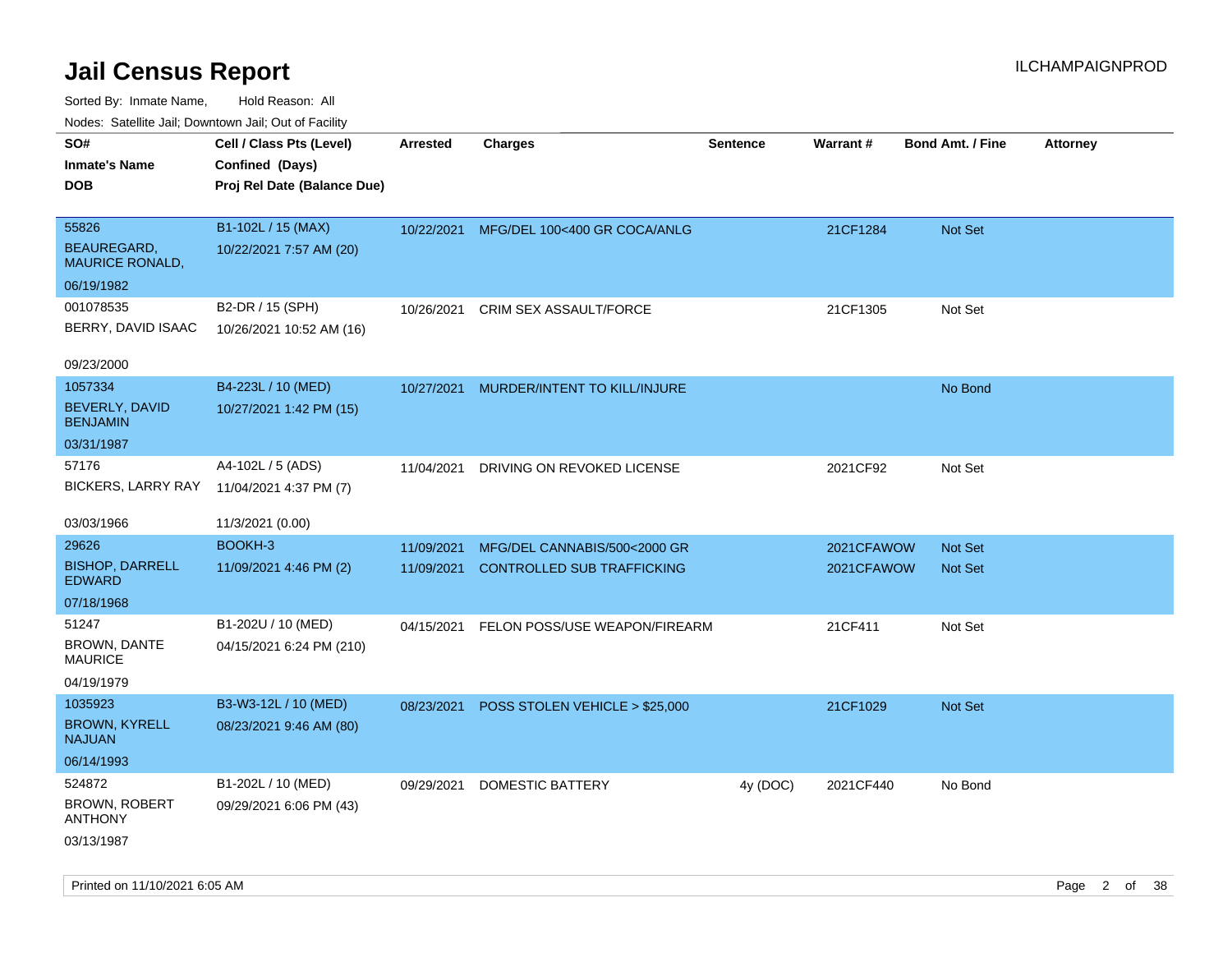Sorted By: Inmate Name, Hold Reason: All

Nodes: Satellite Jail; Downtown Jail; Out of Facility

| SO#                                                        | Cell / Class Pts (Level)                   | <b>Arrested</b> | <b>Charges</b>                           | <b>Sentence</b> | Warrant#   | <b>Bond Amt. / Fine</b> | <b>Attorney</b> |
|------------------------------------------------------------|--------------------------------------------|-----------------|------------------------------------------|-----------------|------------|-------------------------|-----------------|
| <b>Inmate's Name</b>                                       | Confined (Days)                            |                 |                                          |                 |            |                         |                 |
| <b>DOB</b>                                                 | Proj Rel Date (Balance Due)                |                 |                                          |                 |            |                         |                 |
|                                                            |                                            |                 |                                          |                 |            |                         |                 |
| 001078537                                                  | B1-201U / 10 (MED)                         | 10/29/2021      | <b>BURGLARY</b>                          |                 | 21CF1320   | Not Set                 |                 |
| <b>ANTHONY</b>                                             | BRUMFIELD, MICHAEL 10/26/2021 3:33 PM (16) |                 |                                          |                 |            |                         |                 |
| 02/07/1973                                                 |                                            |                 |                                          |                 |            |                         |                 |
| 001078572                                                  | A4-103U / 15 (MAX)                         | 11/06/2021      | ARMED ROBBERY/NO FIREARM                 |                 | 21CF1364   | No Bond                 |                 |
| BRUMMOND, DOMINIC 11/06/2021 2:24 AM (5)<br><b>ANTONIO</b> |                                            |                 |                                          |                 |            |                         |                 |
| 10/30/2001                                                 |                                            |                 |                                          |                 |            |                         |                 |
| 1071534                                                    | B2-T2-08L / 10 (SPH)                       |                 | 09/18/2020 AGG BATTERY/DISCHARGE FIREARM |                 | 20CF1049   | Not Set                 |                 |
| <b>BRYANT, KETONE</b><br><b>LEVELL</b>                     | 09/18/2020 1:19 PM (419)                   |                 |                                          |                 |            |                         |                 |
| 04/07/2000                                                 |                                            |                 |                                          |                 |            |                         |                 |
| 56936                                                      | A3-216L / 15 (MAX)                         | 11/01/2021      | PUBLIC INDECENCY/EXPOSURE/3+             |                 |            | Not Set                 |                 |
| CALDWELL, STEVEN<br><b>ANDRE</b>                           | 11/01/2021 1:09 PM (10)                    |                 |                                          |                 |            |                         |                 |
| 04/19/1982                                                 |                                            |                 |                                          |                 |            |                         |                 |
| 39474                                                      | B1-101U / 10 (ADS)                         | 07/06/2021      | MFG/DEL 15<100 GR HEROIN/ANLG            |                 | 21CF792    | Not Set                 |                 |
| <b>CAMPBELL, AARON</b><br><b>JACOB</b>                     | 07/06/2021 11:56 PM (128)                  |                 |                                          |                 |            |                         |                 |
| 07/18/1974                                                 |                                            |                 |                                          |                 |            |                         |                 |
| 001078576                                                  | BOOKH-7                                    | 11/09/2021      | ARMED VIOLENCE/CATEGORY I                |                 | 2021CFAWOW | Not Set                 |                 |
| CARTER, DEMONDRE                                           | 11/09/2021 6:01 PM (2)                     | 11/09/2021      | MACHINE GUN/AUTOMATIC WEAPON             |                 | 2021CFAWOW | Not Set                 |                 |
| <b>DAVON</b>                                               |                                            | 11/09/2021      | <b>DOMESTIC BATTERY</b>                  |                 | 2021CFAWOW | Not Set                 |                 |
| 05/27/2001                                                 |                                            | 11/09/2021      | <b>DOMESTIC BATTERY</b>                  |                 | 2021CFAWOW | Not Set                 |                 |
|                                                            |                                            | 11/09/2021      | CRIM DAMAGE TO PROPERTY <\$500           |                 | 2021CFAWOW | Not Set                 |                 |
|                                                            |                                            | 11/09/2021      | POSSESSION OF STOLEN FIREARM             |                 | 2021CFAWOW | Not Set                 |                 |
|                                                            |                                            | 11/09/2021      | AGG UNLAWFUL USE WEAPON/PERSON           |                 | 2021CFAWOW | Not Set                 |                 |
|                                                            |                                            | 11/09/2021      | AGG BATTERY/PEACE OFFICER                |                 | 2021CFAWOW | Not Set                 |                 |
|                                                            |                                            | 11/09/2021      | MFG/DEL CANNABIS/2.5-10 GRAMS            |                 | 2021CFAWOW | Not Set                 |                 |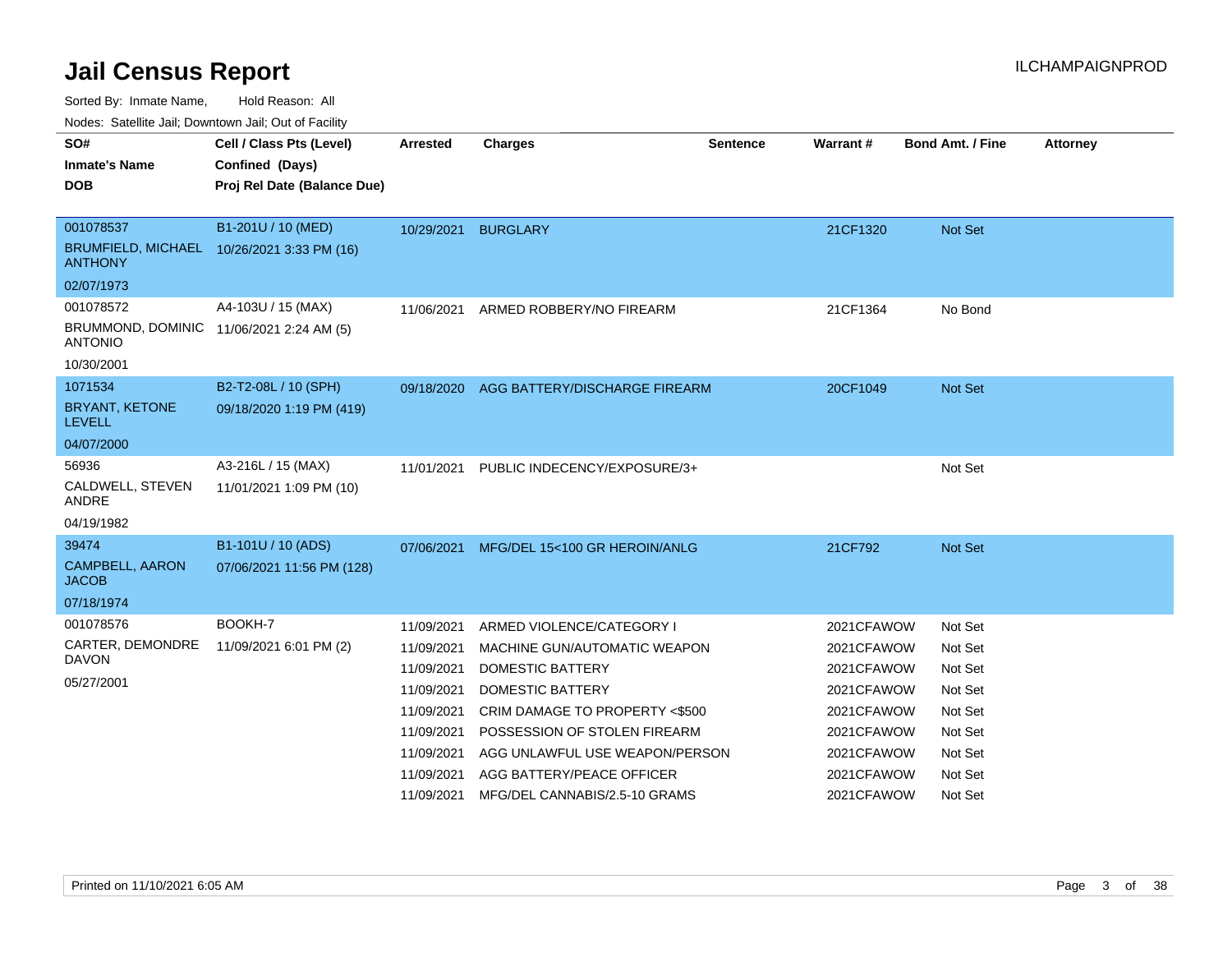Sorted By: Inmate Name, Hold Reason: All Nodes: Satellite Jail; Downtown Jail; Out of Facility

| SO#<br><b>Inmate's Name</b><br><b>DOB</b>                          | Cell / Class Pts (Level)<br>Confined (Days)<br>Proj Rel Date (Balance Due) | <b>Arrested</b>                        | <b>Charges</b>                                                                       | <b>Sentence</b> | Warrant#                         | <b>Bond Amt. / Fine</b>       | <b>Attorney</b> |
|--------------------------------------------------------------------|----------------------------------------------------------------------------|----------------------------------------|--------------------------------------------------------------------------------------|-----------------|----------------------------------|-------------------------------|-----------------|
| 45896<br><b>CARTER, MICHAEL</b><br>DAVID                           | B2-T4-13U / 10 (SPH)<br>10/12/2021 6:26 PM (30)                            | 10/12/2021                             | <b>CRIM SEXUAL ABUSE/CONSENT</b>                                                     | 10 <sub>y</sub> |                                  | No Bond                       |                 |
| 07/11/1977                                                         |                                                                            |                                        |                                                                                      |                 |                                  |                               |                 |
| 960551<br>COFFIN, KYLE LAIR                                        | B4-225L / 10 (MED)<br>08/26/2021 4:43 AM (77)                              | 08/26/2021<br>08/26/2021               | DOMESTIC BATTERY/HARM/VIO O/P<br>POSS HYPO/SYRINGE/NEEDLES/1ST                       |                 | 21CF1035<br>2021 CM116           | 100000.00<br>1000.00          |                 |
| 09/21/1988                                                         |                                                                            |                                        |                                                                                      |                 |                                  |                               |                 |
| 001078393<br><b>COLLIER, PEREZE</b><br><b>MARCEL</b>               | B4-121L / 10 (MED)<br>09/16/2021 4:51 PM (56)                              | 09/16/2021                             | THREAT SCHOOL BLDG/PERSN                                                             |                 | 2021CF1106                       | 500000.00                     |                 |
| 08/27/2003                                                         |                                                                            |                                        |                                                                                      |                 |                                  |                               |                 |
| 34805<br>CONERLY, KIN JOSEPH 10/01/2021 1:53 AM (41)<br>11/16/1971 | B4-226L / 15 (MAX)                                                         | 10/01/2021<br>10/01/2021<br>10/06/2021 | <b>DOMESTIC BATTERY</b><br>ARMED HABITUAL CRIMINAL<br>POSS STOLEN VEHICLE > \$25,000 |                 | 21CF1183<br>21CF1184<br>19CF1786 | Not Set<br>Not Set<br>Not Set |                 |
| 1074319                                                            | A3-117L / 15 (ADS)                                                         | 10/12/2021                             | AGGRAVATED CRUELTY TO ANIMALS                                                        |                 | 21CF1238                         | <b>Not Set</b>                |                 |
| CRAIG, DAVUCCI<br><b>DAVION</b>                                    | 10/12/2021 11:36 AM (30)                                                   | 10/14/2021                             | <b>MURDER</b>                                                                        |                 | 21CF1239                         | Not Set                       |                 |
| 08/02/2001                                                         |                                                                            |                                        |                                                                                      |                 |                                  |                               |                 |
| 001077549<br>CRISTOBAL-MATEO,<br><b>CRISTOBAL</b><br>12/02/1988    | B2-T3-10L / 10 (SPH)<br>12/22/2020 1:17 PM (324)                           | 12/22/2020                             | PRED CRIM SEX ASLT/VICTIM <13                                                        |                 | 2020CF1469                       | Not Set                       |                 |
| 34111<br><b>CROSSLAND, KEVIN</b><br><b>SHAWN</b><br>10/02/1967     | A3-212L / 5 (ADS)<br>10/29/2021 10:15 PM (13)                              | 10/29/2021                             | OBSTRUCT JUST/DESTROY EVIDENCE                                                       |                 | 2018CF1243                       | 50000.00                      |                 |
| 001077536<br>DAVIS, ARTRE LAVAE                                    | B2-T1-03U / 10 (SPH)<br>12/20/2020 1:38 PM (326)                           | 12/20/2020                             | <b>ROBBERY</b>                                                                       |                 | 20CF1446                         | Not Set                       |                 |

06/26/2002

Printed on 11/10/2021 6:05 AM **Page 4 of 38**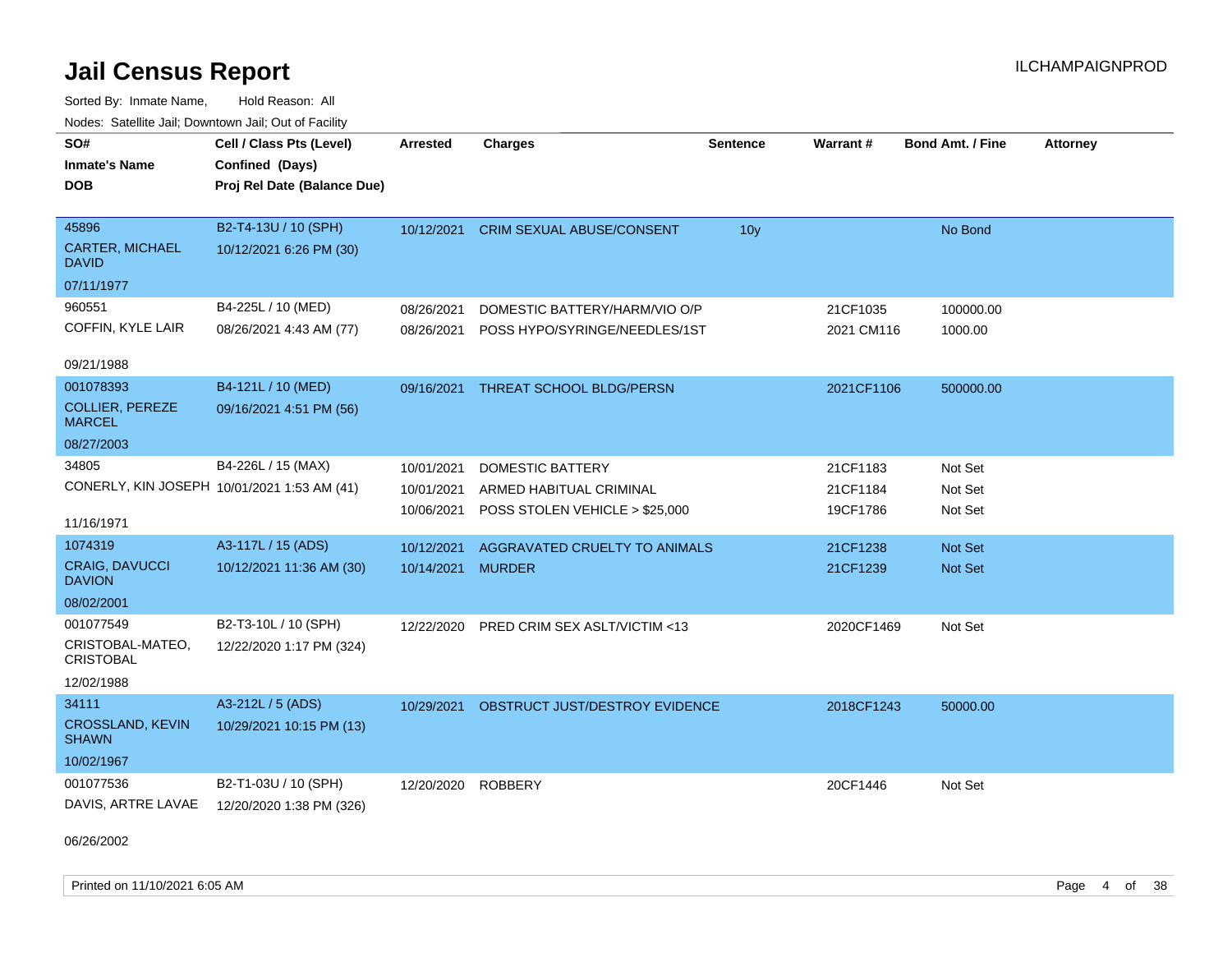| SO#<br><b>Inmate's Name</b><br><b>DOB</b>                           | Cell / Class Pts (Level)<br>Confined (Days)<br>Proj Rel Date (Balance Due) | Arrested                                                           | <b>Charges</b>                                                                                                                                    | <b>Sentence</b> | Warrant#                                                                     | <b>Bond Amt. / Fine</b>                             | <b>Attorney</b> |
|---------------------------------------------------------------------|----------------------------------------------------------------------------|--------------------------------------------------------------------|---------------------------------------------------------------------------------------------------------------------------------------------------|-----------------|------------------------------------------------------------------------------|-----------------------------------------------------|-----------------|
| 1067370<br><b>DAVIS, AUSTIN</b><br><b>CHRISTOPHER</b><br>08/11/1997 | A3-211L / 15 (MAX)<br>11/06/2021 12:23 AM (5)                              | 11/05/2021                                                         | FIREARM/FOID INVALID/NOT ELIG                                                                                                                     |                 | 21CF1370                                                                     | <b>Not Set</b>                                      |                 |
| 1023587<br>DAVIS, MARTIN<br><b>DENNIS</b><br>12/02/1994             | B1-203U / 15 (MAX)<br>09/24/2021 9:38 PM (48)                              | 09/24/2021<br>09/24/2021                                           | MFG/DEL CANNABIS/2.5-10 GRAMS<br>ARMED HABITUAL CRIMINAL                                                                                          |                 | 21CF1155<br>2021-CF681                                                       | Not Set<br>500000.00                                |                 |
| 001077634<br>DAVIS, TAMIKA<br>03/11/1974                            | A2-223L / 5 (ADS)<br>09/23/2021 12:30 AM (49)                              | 09/23/2021                                                         | OBSTRUCT JUST/DESTROY EVIDENCE                                                                                                                    |                 | 21CF887                                                                      | 25000.00                                            |                 |
| 001078538<br>DAWKINS, LEN<br>03/23/1987                             | B1-106U / 10 (MED)<br>10/26/2021 8:18 PM (16)                              | 10/26/2021                                                         | <b>CRIM SEX ASSAULT/FORCE</b>                                                                                                                     |                 | 21CF1301                                                                     | Not Set                                             |                 |
| 56972<br>DAY, DANIEL JOSEPH<br>10/16/1982                           | B4-227U / 10 (MED)<br>08/30/2021 3:07 PM (73)                              | 08/30/2021<br>09/04/2021                                           | POSS STOLEN VEHICLE > \$25,000<br><b>BURGLARY</b>                                                                                                 |                 | 21CF1044<br>21CF1054                                                         | <b>Not Set</b><br>Not Set                           |                 |
| 64070<br>DECKER, ANTHONY V<br>11/27/1982                            | B3-W8-32L / 10 (MED)<br>10/07/2021 9:14 AM (35)                            | 10/07/2021<br>11/06/2021                                           | RESIDENTIAL BURGLARY<br>DRIVING ON SUSPENDED LICENSE                                                                                              |                 | 21CF001176<br>21TR8418                                                       | 25000.00<br>1500.00                                 |                 |
| 989143<br>DIAL, CLAYTON COLE<br>07/28/1991                          | B3-W2-06L / 10 (MED)<br>09/27/2021 4:12 PM (45)                            | 09/27/2021<br>09/27/2021<br>09/27/2021                             | <b>STALKING/CAUSE PERSON DISTRESS</b><br><b>VIOLATE ORDER PROTECTION</b><br>POSSESSION OF METH<5 GRAMS                                            |                 | 21CF1149<br>21CM440                                                          | 50000.00<br>25000.00<br>9430.00                     |                 |
| 001078223<br>DIEGO-MATEO,<br><b>JOAQUIN</b><br>01/23/2002           | BOOKH-3<br>11/09/2021 10:52 PM (2)                                         | 11/09/2021<br>11/09/2021<br>11/09/2021<br>11/09/2021<br>11/09/2021 | DRVG UNDER INFLU OF ALCOHOL<br>OPERATE UNINSURED MTR VEHICLE<br>DRIVING/NO LICENSE/PERMIT/AGE<br>AGG DUI/NO VALID DL<br>DRVG UNDER INFLU/BAC 0.08 |                 | 2021-DT-AWOW<br>2021-DT-AWOW<br>2021-DT-AWOW<br>2021-CF-AWOW<br>2021-DT-AWOW | Not Set<br>Not Set<br>Not Set<br>Not Set<br>Not Set |                 |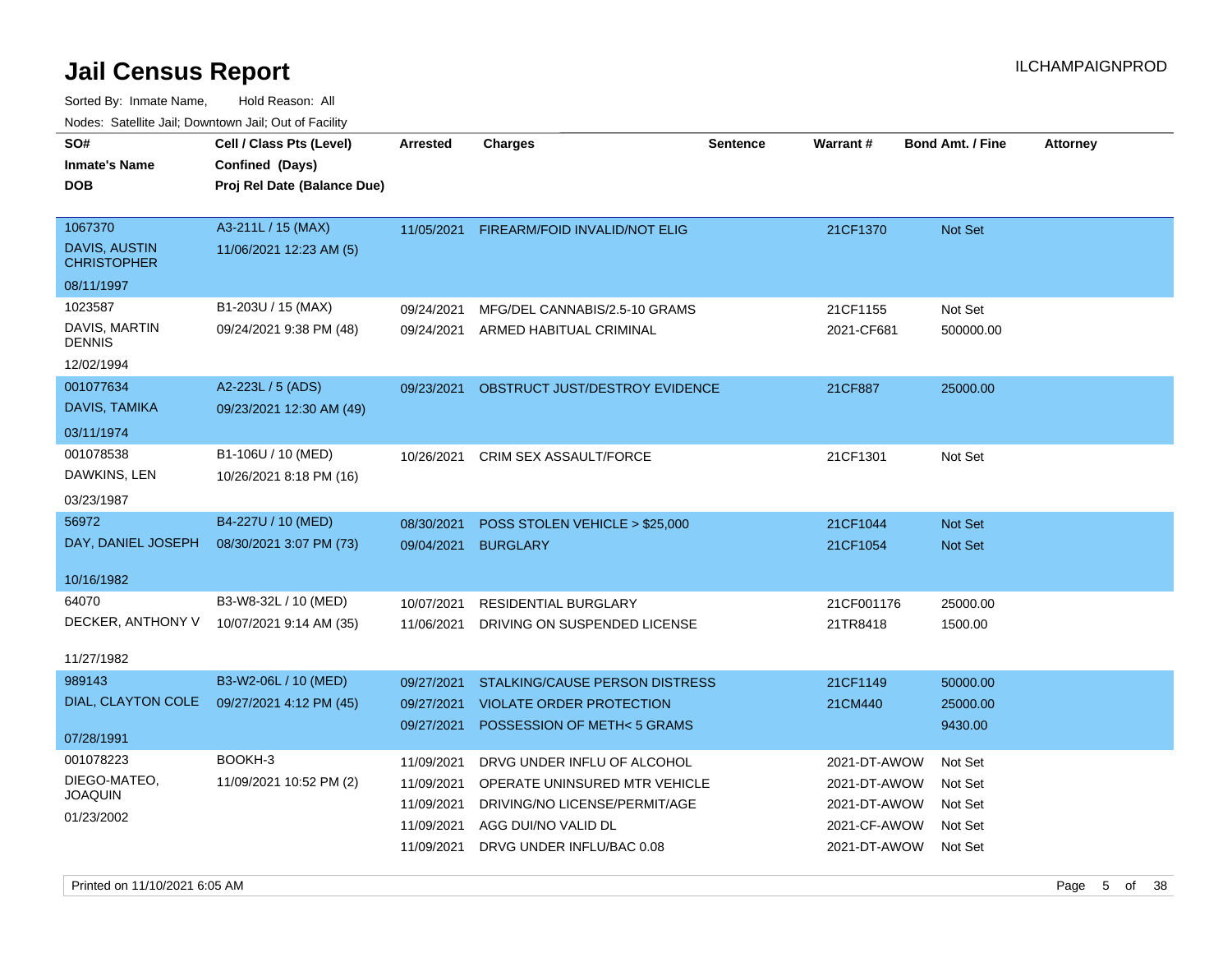| SO#<br><b>Inmate's Name</b><br><b>DOB</b> | Cell / Class Pts (Level)<br>Confined (Days)<br>Proj Rel Date (Balance Due) | <b>Arrested</b> | <b>Charges</b>                   | <b>Sentence</b> | <b>Warrant#</b> | <b>Bond Amt. / Fine</b> | <b>Attorney</b> |
|-------------------------------------------|----------------------------------------------------------------------------|-----------------|----------------------------------|-----------------|-----------------|-------------------------|-----------------|
| 001077846                                 | A1-224L / 5 (ADS)                                                          | 04/12/2021      | BATTERY/MAKES PHYSICAL CONTACT   |                 | 21CM142         | Not Set                 |                 |
| DONAHUE, JEANICE<br><b>LUELLA</b>         | 04/12/2021 9:50 AM (213)                                                   | 08/19/2021      | <b>CRIMINAL TRESPASS TO LAND</b> |                 | 2019CM378       | 5000.00                 |                 |
| 07/03/1993                                |                                                                            | 08/19/2021      | CRIM DAMAGE TO PROPERTY <\$500   |                 | 2020CM299       | 1500.00                 |                 |
|                                           |                                                                            | 08/19/2021      | <b>CRIMINAL TRESPASS TO LAND</b> |                 | 2020CM297       | 1500.00                 |                 |
|                                           |                                                                            | 08/19/2021      | <b>RETAIL THEFT</b>              |                 | 2020CM455       | 1500.00                 |                 |
| 25659                                     | B4-125L / 15 (MAX)                                                         | 06/15/2021      | RESIDENTIAL BURGLARY             |                 | 2020CF1218      | 50000.00                |                 |
| DORRIS, LORENZO                           | 06/15/2021 6:17 AM (149)                                                   | 06/15/2021      | <b>BURGLARY</b>                  |                 | 21CF689         | Not Set                 |                 |
| 07/19/1966                                |                                                                            |                 |                                  |                 |                 |                         |                 |
| 55465                                     | B3-W3-10L / 5 (MIN)                                                        | 10/25/2021      | DRIVING ON REVOKED LICENSE       |                 | 21CF119         | No Bond                 |                 |
| ELMORE, TONY PAUL                         | 10/25/2021 3:56 PM (17)                                                    |                 |                                  |                 |                 |                         |                 |
| 10/25/1966                                | 11/17/2021 (0.00)                                                          |                 |                                  |                 |                 |                         |                 |
| 45194                                     | B3-W1-01U / 10 (MED)                                                       | 10/20/2021      | DOMESTIC BATTERY/OTHER PRIOR     |                 | 21CF1265        | Not Set                 |                 |
| FALLS, ANDREW                             | 10/20/2021 12:59 AM (22)                                                   |                 |                                  |                 |                 |                         |                 |
| 08/15/1976                                |                                                                            |                 |                                  |                 |                 |                         |                 |
| 527081                                    | B3-W6-24L / 10 (MED)                                                       | 09/06/2021      | ARSON/REAL/PERSONAL PROP>\$150   |                 | 2021 CF 797     | 25000.00                |                 |
| FERGUSON,                                 | 09/06/2021 1:18 PM (66)                                                    |                 |                                  |                 |                 |                         |                 |
| <b>CHRISTOPHER</b>                        |                                                                            |                 |                                  |                 |                 |                         |                 |
| 12/21/1981                                |                                                                            |                 |                                  |                 |                 |                         |                 |
| 524764                                    | B3-W2-08L / 5 (MIN)                                                        | 09/18/2021      | METH DELIVERY/15<100 GRAMS       |                 | 21CF627         | 50000.00                |                 |
| <b>FISCUS, ROBERT</b><br>LOWELL           | 09/18/2021 10:50 AM (54)                                                   |                 |                                  |                 |                 |                         |                 |
| 02/17/1986                                |                                                                            |                 |                                  |                 |                 |                         |                 |
| 997549                                    | B1-106L / 10 (MED)                                                         | 10/12/2021      | FELON POSS/USE WEAPON/FIREARM    | 3y (DOC)        | 19CF1089        | Not Set                 |                 |
| <b>FLOWERS, FENTON</b><br><b>ARNEZ</b>    | 10/12/2021 2:25 PM (30)                                                    |                 |                                  |                 |                 |                         |                 |
| 12/14/1991                                |                                                                            |                 |                                  |                 |                 |                         |                 |
| 518395                                    | B2-T3-12L / 15 (SPH)                                                       | 07/07/2020      | CRIMINAL SEXUAL ASSAULT          |                 | 2020-CF735      | 250000.00               |                 |
|                                           | FRANDLE, MARK RYAN 07/07/2020 3:42 PM (492)                                |                 |                                  |                 |                 |                         |                 |
| 09/10/1985                                |                                                                            |                 |                                  |                 |                 |                         |                 |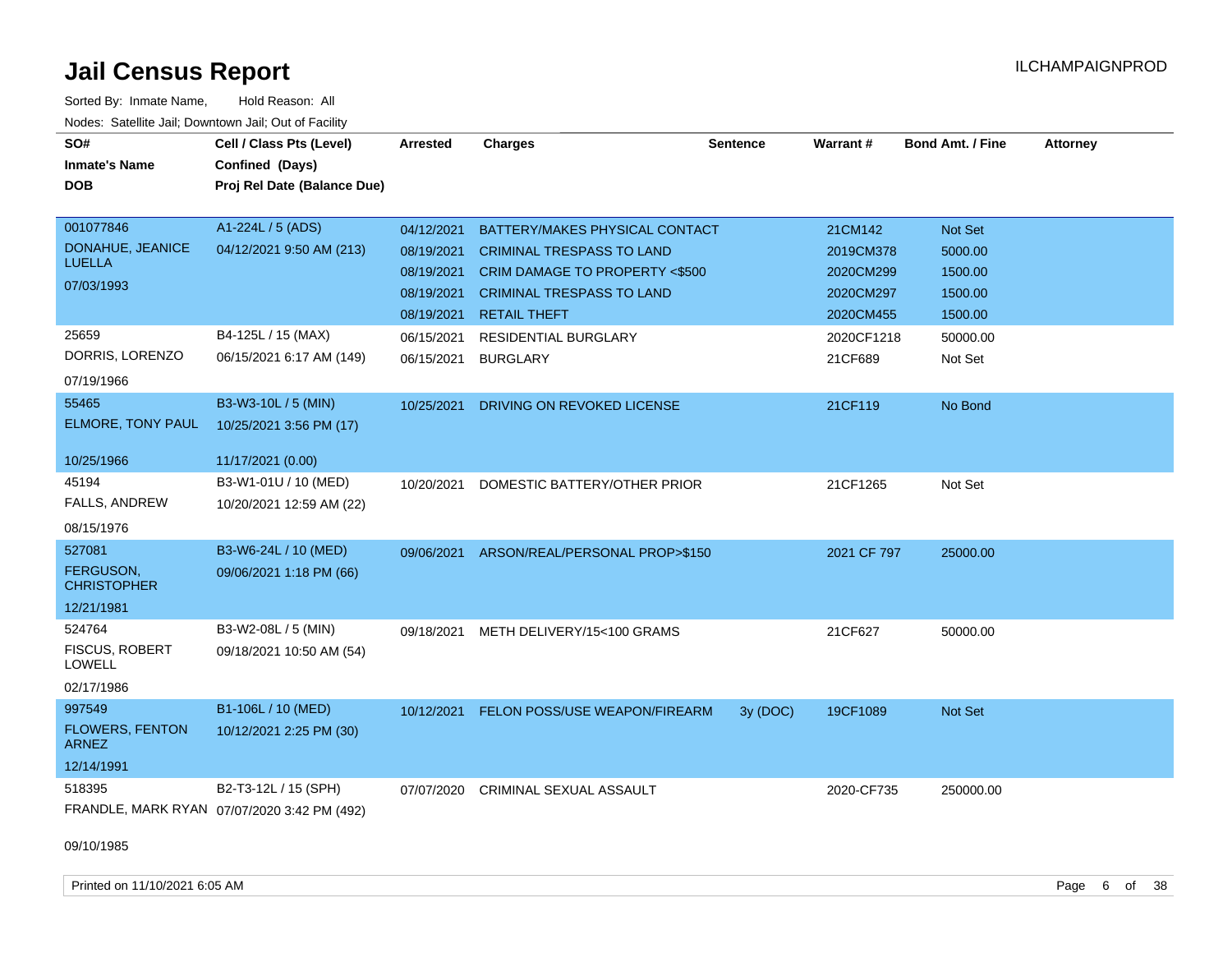| roaco. Catolino cali, Downtown cali, Out of Fabilit |                                              |                 |                                    |                 |           |                         |                 |
|-----------------------------------------------------|----------------------------------------------|-----------------|------------------------------------|-----------------|-----------|-------------------------|-----------------|
| SO#                                                 | Cell / Class Pts (Level)                     | <b>Arrested</b> | <b>Charges</b>                     | <b>Sentence</b> | Warrant#  | <b>Bond Amt. / Fine</b> | <b>Attorney</b> |
| <b>Inmate's Name</b>                                | Confined (Days)                              |                 |                                    |                 |           |                         |                 |
| <b>DOB</b>                                          | Proj Rel Date (Balance Due)                  |                 |                                    |                 |           |                         |                 |
|                                                     |                                              |                 |                                    |                 |           |                         |                 |
| 001077934                                           | A1-124U / 10 (MED)                           | 08/22/2021      | AGG DUI/ACCIDENT/DEATH             |                 | 21CF1024  | Not Set                 |                 |
| FREED, LOGAN<br><b>SUZANNE</b>                      | 08/22/2021 11:45 PM (81)                     | 08/22/2021      | DOMESTIC BATTERY                   |                 | 21 CM 172 | 10000.00                |                 |
| 08/18/1996                                          |                                              |                 |                                    |                 |           |                         |                 |
| 001078290                                           | A1-124L / 10 (ADS)                           | 08/19/2021      | MACHINE GUN/AUTO WEAPON/VEH        |                 | 21CF1012  | Not Set                 |                 |
| FREEMAN, ANGEL<br>JANILA KAY                        | 08/19/2021 1:26 AM (84)                      |                 |                                    |                 |           |                         |                 |
| 12/25/1995                                          |                                              |                 |                                    |                 |           |                         |                 |
| 001078450                                           | B1-206L / 10 (MED)                           | 10/26/2021      | <b>AGGRAVATED BATTERY</b>          |                 |           | Not Set                 |                 |
| GAMBLE, HAKEEM<br><b>DARION</b>                     | 10/26/2021 1:01 PM (16)                      | 10/26/2021      | <b>BURGLARY W/O CAUSING DAMAGE</b> |                 |           | No Bond                 |                 |
| 12/17/1999                                          | 12/23/2021 (0.00)                            |                 |                                    |                 |           |                         |                 |
| 1013012                                             | B4-222L / 15 (MAX)                           | 07/08/2021      | ATTEMPT (FIRST DEGREE MURDER)      |                 | 2021CF790 | 1000000.00              |                 |
|                                                     | GARY, XAVIER LAMAR  07/08/2021 9:24 AM (126) | 07/08/2021      | FELON POSS/USE FIREARM PRIOR       |                 | 2020CF650 | 25000.00                |                 |
|                                                     |                                              | 07/08/2021      | FELON POSS/USE FIREARM PRIOR       |                 | 21CF798   | Not Set                 |                 |
| 12/14/1991                                          |                                              |                 |                                    |                 |           |                         |                 |
| 56342                                               | B1-205L / 10 (MED)                           | 10/21/2021      | THEFT CONTROL INTENT <\$500        |                 | 17CF1451  | 10000.00                |                 |
| <b>GRIFFIN, NATHAN</b><br><b>EUGENE</b>             | 10/21/2021 4:20 PM (21)                      | 10/21/2021      | DRIVING ON REVOKED LICENSE         |                 | 20TR1979  | 3000.00                 |                 |
| 02/24/1969                                          |                                              | 10/21/2021      | ARMED HABITUAL CRIMINAL            |                 | 21CF1279  | Not Set                 |                 |
| 1071098                                             | A4-104L / 10 (MED)                           |                 |                                    |                 |           |                         |                 |
| <b>HARRIS, SHEMAR</b>                               |                                              | 11/06/2021      | AGG CRIM SEX ASSAULT/FIREARM       |                 | 21CF1368  | Not Set                 |                 |
| HARLEM                                              | 11/06/2021 8:22 AM (5)                       |                 |                                    |                 |           |                         |                 |
| 07/22/2000                                          |                                              |                 |                                    |                 |           |                         |                 |
| 1041176                                             | B4-223U / 15 (MAX)                           | 10/05/2021      | <b>PAROLE REVOCATION</b>           |                 |           | Not Set                 |                 |
| HART, DAVEON<br>LATTEEF                             | 10/05/2021 10:35 AM (37)                     | 10/06/2021      | AGGRAVATED DOMESTIC BATTERY        |                 |           | Not Set                 |                 |
| 03/15/1996                                          |                                              |                 |                                    |                 |           |                         |                 |
| 544770                                              | B4-122L / 10 (MED)                           | 08/14/2021      | AGG DOMESTIC BATTERY/STRANGLE      |                 | 2021CF514 | 25000.00                |                 |
| HAYES, DEVON<br>JERMAINE                            | 08/14/2021 2:56 AM (89)                      | 08/14/2021      | AGGRAVATED DOMESTIC BATTERY        |                 | 21CF977   | No Bond                 |                 |
| 11/07/1987                                          |                                              |                 |                                    |                 |           |                         |                 |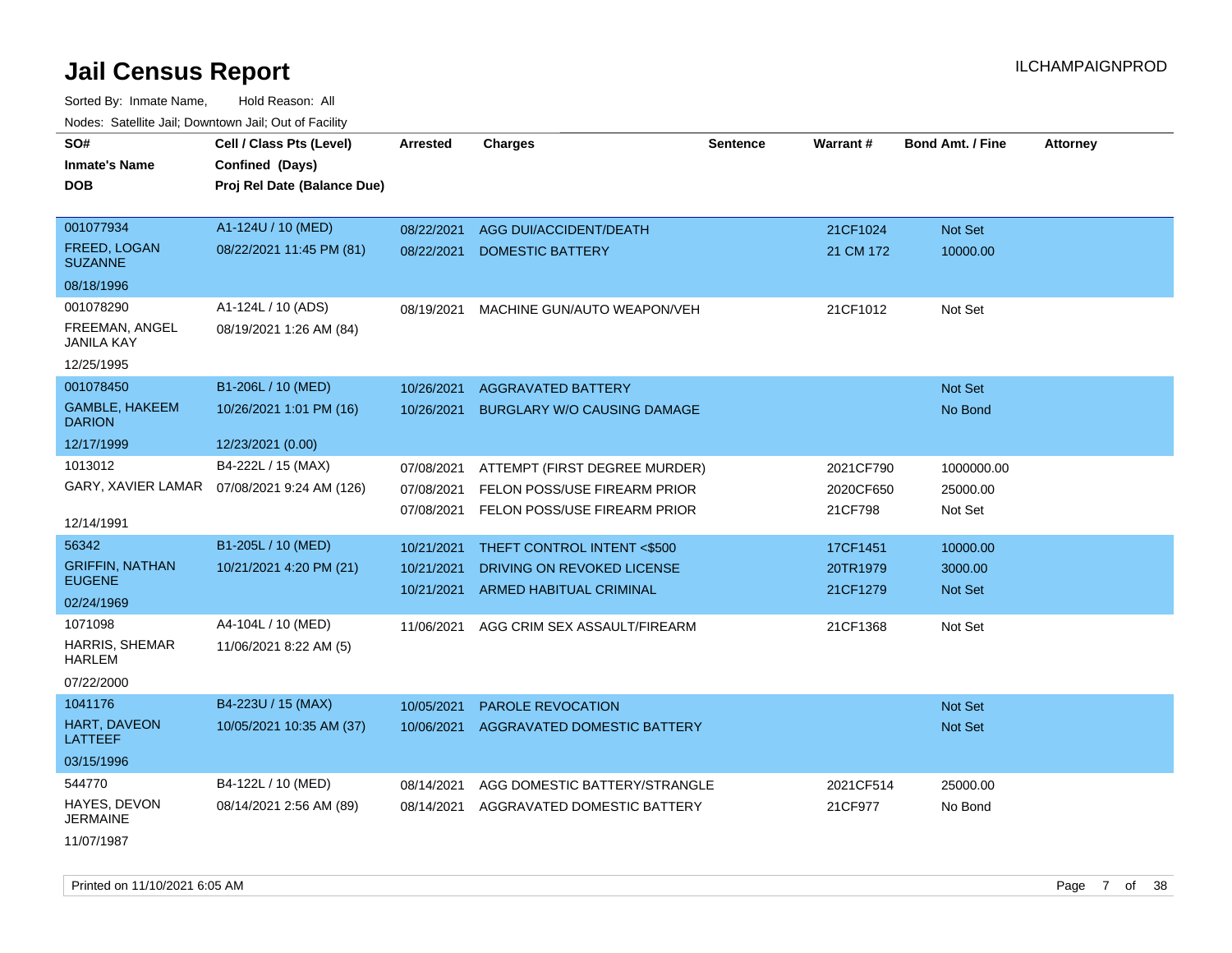| roucs. Oatchite sail, Downtown sail, Out of Facility |                             |                 |                                      |                 |            |                         |                 |
|------------------------------------------------------|-----------------------------|-----------------|--------------------------------------|-----------------|------------|-------------------------|-----------------|
| SO#                                                  | Cell / Class Pts (Level)    | <b>Arrested</b> | <b>Charges</b>                       | <b>Sentence</b> | Warrant#   | <b>Bond Amt. / Fine</b> | <b>Attorney</b> |
| <b>Inmate's Name</b>                                 | Confined (Days)             |                 |                                      |                 |            |                         |                 |
| DOB.                                                 | Proj Rel Date (Balance Due) |                 |                                      |                 |            |                         |                 |
|                                                      |                             |                 |                                      |                 |            |                         |                 |
| 1038973                                              | A4-103L / 10 (MED)          | 11/05/2021      | AGG DOMESTIC BATTERY/STRANGLE        |                 | 21CF1365   | Not Set                 |                 |
| HAYS, DAMIEN CLYDE 11/05/2021 8:59 PM (6)            |                             |                 |                                      |                 |            |                         |                 |
|                                                      |                             |                 |                                      |                 |            |                         |                 |
| 03/19/1994                                           |                             |                 |                                      |                 |            |                         |                 |
| 965829                                               | BOOKH-4 / 10 (ADS)          | 09/09/2021      | HRSMT/NO CONVERSATION/KILL           |                 | 2021CF1072 | 25000.00                |                 |
| HEINZ, ANDREW<br><b>MICHAEL</b>                      | 09/09/2021 5:21 PM (63)     | 09/13/2021      | PROBATION VIOLATION                  |                 | 21CF7      | Not Set                 |                 |
| 07/01/1987                                           |                             |                 |                                      |                 |            |                         |                 |
| 28016                                                | B3-W4-16L / 10 (MED)        | 08/30/2021      | DOM BTRY/CONTACT/4+ PRECONV          |                 | 21CF904    | 50000.00                |                 |
| <b>HENRY, CRAIG</b><br><b>ANDREW</b>                 | 08/30/2021 3:34 PM (73)     |                 |                                      |                 |            |                         |                 |
| 12/04/1962                                           |                             |                 |                                      |                 |            |                         |                 |
| 001078488                                            | B2-T3-11U / 15 (SPH)        | 10/14/2021      | PRED CRIM SEX ASLT/VICTIM <13        |                 | 21CF1232   | 500000.00               |                 |
| HERNANDEZ-LOPEZ,<br><b>ERNESTO</b>                   | 10/14/2021 3:15 PM (28)     | 10/14/2021      | <b>FUGITIVE FROM JUSTICE</b>         |                 | 21CF1246   | Not Set                 |                 |
| 11/28/1975                                           |                             |                 |                                      |                 |            |                         |                 |
| 001078577                                            | <b>BOOKF-2 / 5 (MIN)</b>    | 11/10/2021      | POSSESSION OF METH<5 GRAMS           |                 | 2021CF167  | 12000.00                |                 |
| HICKS, JENNIFER MAE 11/10/2021 4:29 AM (1)           |                             |                 |                                      |                 |            |                         |                 |
| 09/09/1982                                           |                             |                 |                                      |                 |            |                         |                 |
| 1041135                                              | B1-107U / 15 (MAX)          |                 | 10/19/2021 ARMED VIOLENCE/CATEGORY I |                 | 21CF1266   | No Bond                 |                 |
| HILL, DEONANCE<br><b>JAMES</b>                       | 10/19/2021 5:46 PM (23)     |                 |                                      |                 |            |                         |                 |
| 04/28/1992                                           |                             |                 |                                      |                 |            |                         |                 |
| 975293                                               | B2-T4-14L / 10 (SPH)        | 07/21/2021      | <b>STALKING</b>                      |                 | 2021CF863  | Not Set                 |                 |
| <b>HILL, JACOB MILES</b>                             | 07/21/2021 8:43 PM (113)    | 07/21/2021      | VIO ORDER/PRIOR VIO OF ORDER         |                 | 21CF914    | No Bond                 |                 |
|                                                      |                             | 07/25/2021      | <b>PAROLE REVOCATION</b>             |                 | CH2104646  | Not Set                 |                 |
| 02/06/1988                                           |                             | 08/18/2021      | <b>HARASS WITNESS/FAMILY MBR/REP</b> |                 | 21CF992    | <b>Not Set</b>          |                 |
|                                                      |                             | 09/09/2021      | AGG STALKING/BODILY HARM             |                 | 21CF1073   | <b>Not Set</b>          |                 |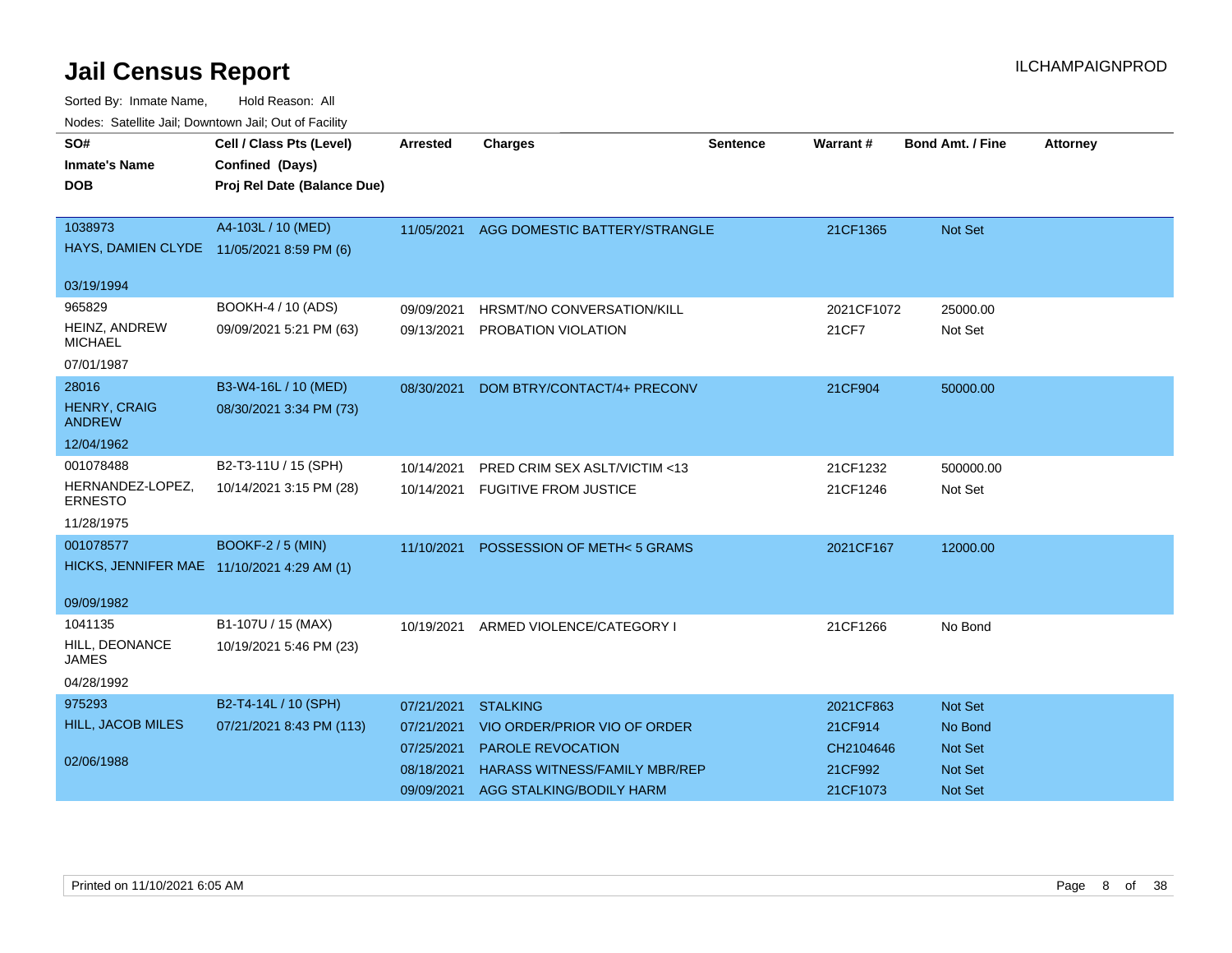| <u>Houce.</u> Catellite ball, Downtown ball, Out of Fabilit |                             |            |                                    |                 |                 |                         |                 |
|-------------------------------------------------------------|-----------------------------|------------|------------------------------------|-----------------|-----------------|-------------------------|-----------------|
| SO#                                                         | Cell / Class Pts (Level)    | Arrested   | <b>Charges</b>                     | <b>Sentence</b> | <b>Warrant#</b> | <b>Bond Amt. / Fine</b> | <b>Attorney</b> |
| <b>Inmate's Name</b>                                        | Confined (Days)             |            |                                    |                 |                 |                         |                 |
| <b>DOB</b>                                                  | Proj Rel Date (Balance Due) |            |                                    |                 |                 |                         |                 |
|                                                             |                             |            |                                    |                 |                 |                         |                 |
| 48471                                                       | B1-207L / 15 (MAX)          | 08/08/2021 | AGG BATTERY/DISCHARGE FIREARM      |                 | 21CF946         | Not Set                 |                 |
| HILL, RAMESH<br><b>JERMAINE</b>                             | 08/08/2021 4:45 AM (95)     |            |                                    |                 |                 |                         |                 |
| 12/11/1978                                                  |                             |            |                                    |                 |                 |                         |                 |
| 980939                                                      | B3-W6-21U / 10 (ADS)        | 10/12/2021 | <b>BURGLARY/MV</b>                 |                 | 21CF1229        | Not Set                 |                 |
| HILL, XAVIER<br>LENSHAUN                                    | 10/12/2021 12:18 PM (30)    |            |                                    |                 |                 |                         |                 |
| 06/18/1988                                                  |                             |            |                                    |                 |                 |                         |                 |
| 1061996                                                     | A2-123L / 5 (MIN)           | 10/30/2021 | <b>THEFT</b>                       |                 | 21CF1321        | No Bond                 |                 |
| HUBBARD, REBEKIAH                                           | 10/30/2021 1:37 PM (12)     | 10/30/2021 | DRVG UNDER INFLUENCE OF DRUG       |                 | 2021DT71        | 7500.00                 |                 |
| <b>DIONA</b>                                                |                             | 10/30/2021 | CRIM DAMAGE TO PROPERTY <\$500     |                 | 2021CM156       | 660.00                  |                 |
| 04/08/1998                                                  |                             | 10/30/2021 | RETAIL THEFT/DISP MERCH/<\$300     |                 | 2018CF1302      | 20000.00                |                 |
|                                                             |                             | 10/31/2021 | USE FORGED CR/DEBIT CARD/<\$300    | 2y (DOC)        | 2020CF670       | No Bond                 |                 |
| 1063119                                                     | A4-105U / 10 (ADS)          | 11/05/2021 | THEFT/STOLEN/INTENT <\$500         |                 | 2020CM14        | 5000.00                 |                 |
| HUNT, KHALLEEL                                              | 11/05/2021 7:47 AM (6)      | 11/05/2021 | <b>BURGLARY</b>                    |                 | 2018CF877       | 10000.00                |                 |
| <b>MALIK</b>                                                |                             | 11/05/2021 | <b>BURGLARY W/O CAUSING DAMAGE</b> |                 | 2018CF1687      | 10000.00                |                 |
| 03/28/1999                                                  |                             |            |                                    |                 |                 |                         |                 |
| 953555                                                      | B4-127L / 15 (MAX)          | 03/10/2021 | <b>CRIM TRESPASS TO RESIDENCE</b>  |                 | 21CF272         | Not Set                 |                 |
| HUNT, TAVARIS EARL                                          | 03/10/2021 4:58 AM (246)    | 04/14/2021 | AGG FLEEING POLICE/21 MPH OVER     | 3y (DOC)        | 2020CF94        | 10000.00                |                 |
|                                                             |                             |            |                                    |                 |                 |                         |                 |
| 12/29/1987                                                  |                             |            |                                    |                 |                 |                         |                 |
| 38993                                                       | B4-127U / 15 (MAX)          | 02/13/2021 | ATTEMPT (FIRST DEGREE MURDER)      |                 | 21CF181         | Not Set                 |                 |
| JACKSON, LAMONT<br><b>JEREMIE</b>                           | 02/13/2021 7:45 AM (271)    |            |                                    |                 |                 |                         |                 |
| 07/31/1973                                                  |                             |            |                                    |                 |                 |                         |                 |
| 532426                                                      | A1-126L / 10 (ADS)          | 05/16/2021 | AGGRAVATED BATTERY/NURSE           |                 | 2021CF344       | No Bond                 |                 |
| <b>JACKSON, NATASHA</b><br><b>RENETTA</b>                   | 05/16/2021 12:24 AM (179)   |            |                                    |                 |                 |                         |                 |
| 01/02/1987                                                  |                             |            |                                    |                 |                 |                         |                 |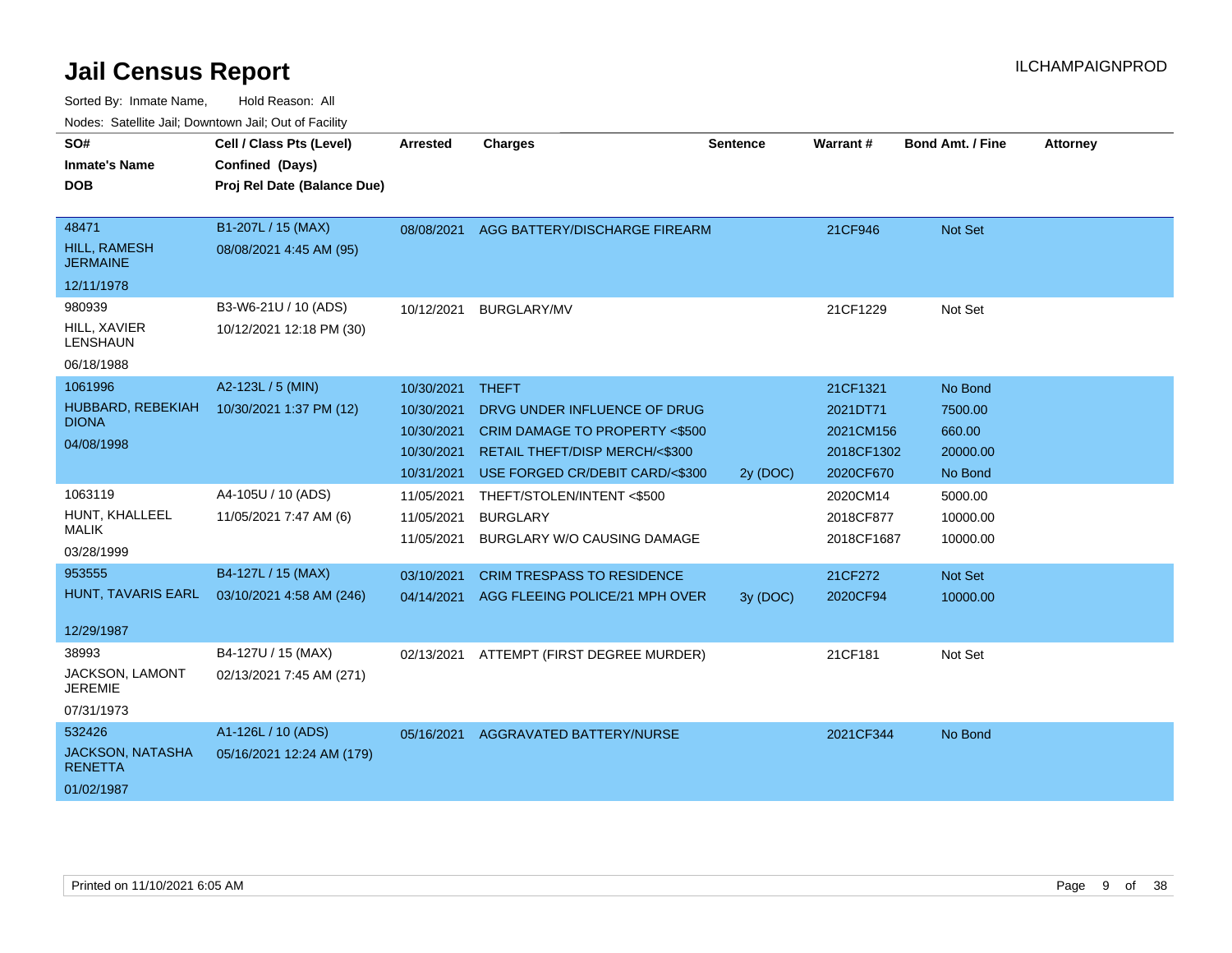Sorted By: Inmate Name, Hold Reason: All Nodes: Satellite Jail; Downtown Jail; Out of Facility

| SO#<br><b>Inmate's Name</b><br><b>DOB</b>  | Cell / Class Pts (Level)<br>Confined (Days)<br>Proj Rel Date (Balance Due) | <b>Arrested</b> | <b>Charges</b>                | <b>Sentence</b> | Warrant#    | <b>Bond Amt. / Fine</b> | Attorney |
|--------------------------------------------|----------------------------------------------------------------------------|-----------------|-------------------------------|-----------------|-------------|-------------------------|----------|
|                                            |                                                                            |                 |                               |                 |             |                         |          |
| 001077487                                  | B3-W8-30L / 10 (MED)                                                       | 12/03/2020      | FELON POSS/USE WEAPON/FIREARM |                 | 20CF1377    | Not Set                 |          |
| <b>JACKSON, TERREL</b><br><b>DANDRE</b>    | 12/03/2020 10:18 AM (343)                                                  | 11/09/2021      | AGG DISCHARGE FIREARM/OCC VEH |                 | 21CR0331401 | No Bond                 |          |
| 08/11/1990                                 |                                                                            |                 |                               |                 |             |                         |          |
| 001077864                                  | B1-103L / 15 (MAX)                                                         | 04/18/2021      | FELON POSS/USE WEAPON/FIREARM |                 | 21CF428     | Not Set                 |          |
| D                                          | JAMERSON, ANTHONY 04/18/2021 7:21 PM (207)                                 |                 |                               |                 |             |                         |          |
| 01/26/1990                                 |                                                                            |                 |                               |                 |             |                         |          |
| 001077437                                  | B1-205U / 10 (MED)                                                         | 08/23/2021      | DOM BTRY/CONTACT/1-2 PRECONV  |                 | 21CF1025    | Not Set                 |          |
| JOHNSON, ANTONIO<br><b>LASHAUN</b>         | 08/23/2021 7:48 PM (80)                                                    |                 |                               |                 |             |                         |          |
| 01/06/1980                                 |                                                                            |                 |                               |                 |             |                         |          |
| 1007508                                    | B4-222U / 10 (MED)                                                         | 09/28/2021      | FELON POSS/USE FIREARM PRIOR  | $4y/6m$ (DOC)   | 2021CF200   | 50000.00                |          |
| JOHNSON, KAWAME<br><b>TERRENCEIM</b>       | 09/28/2021 1:55 PM (44)                                                    |                 |                               |                 |             |                         |          |
| 06/08/1990                                 |                                                                            |                 |                               |                 |             |                         |          |
| 29206                                      | <b>BOOKH-1</b>                                                             | 11/09/2021      | <b>DOMESTIC BATTERY</b>       |                 | 2021CMAWOW  | No Bond                 |          |
| <b>JOHNSON, REUBEN</b><br><b>MONTE</b>     | 11/09/2021 11:30 PM (2)                                                    |                 |                               |                 |             |                         |          |
| 04/07/1956                                 |                                                                            |                 |                               |                 |             |                         |          |
| 51313                                      | A3-212U / 5 (ADS)                                                          | 11/01/2021      | AGG DUI/3+                    |                 |             | No Bond                 |          |
| JOHNSON, RUSSELL<br><b>MONTEZ</b>          | 11/01/2021 10:25 AM (10)                                                   | 11/01/2021      | DRIVING ON SUSPENDED LICENSE  |                 |             | No Bond                 |          |
| 08/05/1980                                 | 11/10/2021 (0.00)                                                          |                 |                               |                 |             |                         |          |
| 1071536                                    | B1-206U / 15 (MAX)                                                         | 06/17/2021      | ATTEMPT (FIRST DEGREE MURDER) |                 | 21CF702     | <b>Not Set</b>          |          |
| <b>JOHNSON, ZACHERY</b><br><b>EDWARD</b>   | 06/17/2021 2:00 AM (147)                                                   |                 |                               |                 |             |                         |          |
| 10/30/1987                                 |                                                                            |                 |                               |                 |             |                         |          |
| 1017120                                    | A3-111L                                                                    | 10/29/2021      | AGG ASLT/USE DDLY WEAPON      |                 | 21CM452     | 2500.00                 |          |
| JONES, JOSHUA LYNN 10/29/2021 3:15 AM (13) |                                                                            | 10/29/2021      | BATTERY/CAUSE BODILY HARM     |                 | 21CM498     | Not Set                 |          |

05/16/1993

Printed on 11/10/2021 6:05 AM **Page 10** of 38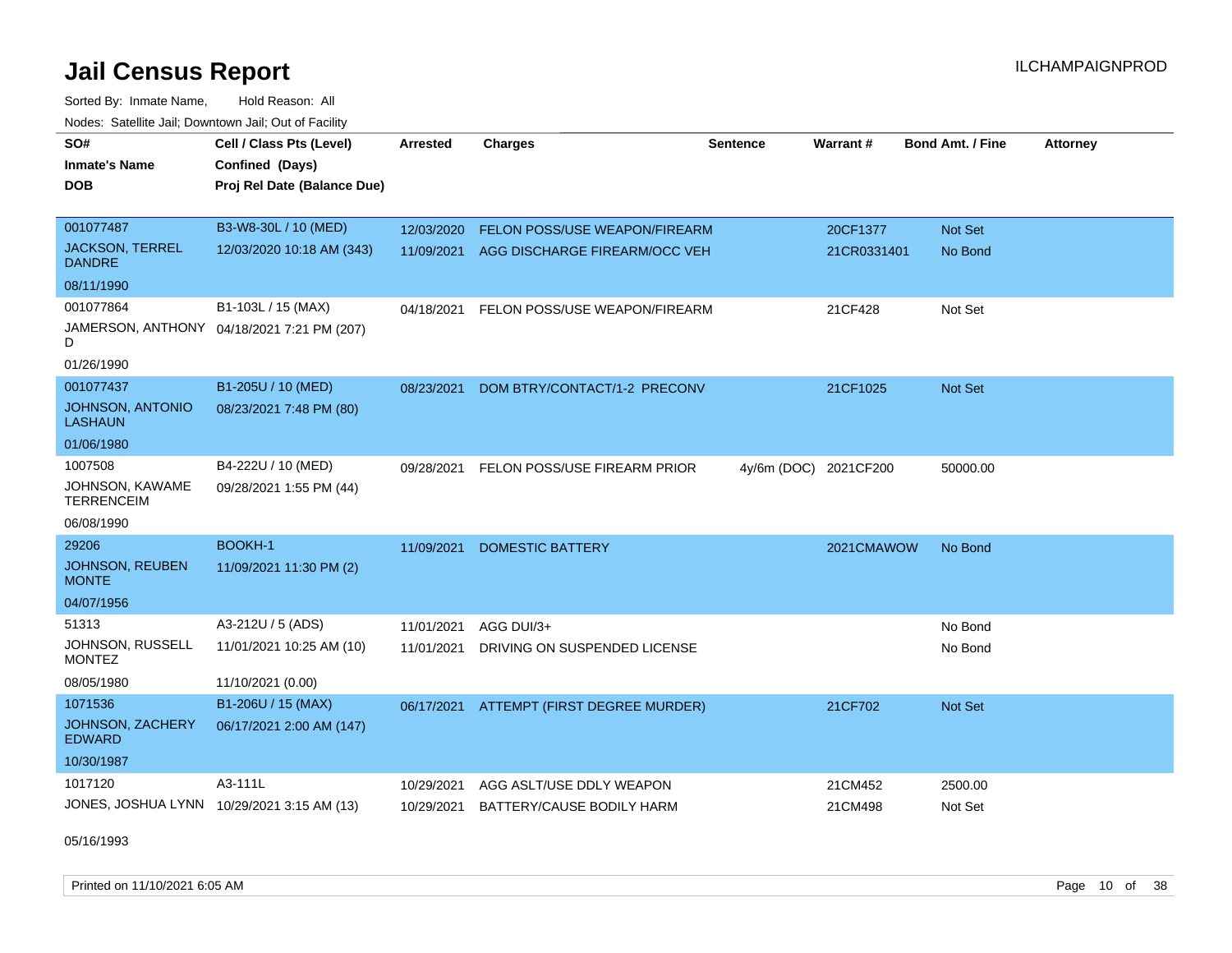| SO#                            | Cell / Class Pts (Level)    | <b>Arrested</b> | <b>Charges</b>                                                 | <b>Sentence</b> | <b>Warrant#</b> | <b>Bond Amt. / Fine</b> | <b>Attorney</b> |
|--------------------------------|-----------------------------|-----------------|----------------------------------------------------------------|-----------------|-----------------|-------------------------|-----------------|
| <b>Inmate's Name</b>           | Confined (Days)             |                 |                                                                |                 |                 |                         |                 |
| <b>DOB</b>                     | Proj Rel Date (Balance Due) |                 |                                                                |                 |                 |                         |                 |
|                                |                             |                 |                                                                |                 |                 |                         |                 |
| 001077784                      | B2-T1-01U / 10 (SPH)        | 10/21/2021      | DELIVERY OF OR POSSESSION OF W/IN1                             |                 | 21CF1278        | Not Set                 |                 |
| JONES, KEEFER<br><b>LAMONT</b> | 10/21/2021 10:30 AM (21)    |                 |                                                                |                 |                 |                         |                 |
| 07/26/1970                     |                             |                 |                                                                |                 |                 |                         |                 |
| 506244                         | B1-204L / 15 (MAX)          | 07/15/2021      | ARMED ROBBERY/ARMED W/FIREARM                                  |                 | 2021CF791       | 250000.00               |                 |
| JOSLIN, JASON LEE              | 07/15/2021 4:38 AM (119)    |                 |                                                                |                 |                 |                         |                 |
| 12/22/1985                     |                             |                 |                                                                |                 |                 |                         |                 |
| 1017059                        | BOOKH-3                     | 11/10/2021      | <b>DOMESTIC BATTERY</b>                                        |                 | 2021CMAWOW      | Not Set                 |                 |
| <b>JUNIOUS, DERRICK</b>        | 11/10/2021 1:23 AM (1)      |                 |                                                                |                 |                 |                         |                 |
| 11/09/1988                     |                             |                 |                                                                |                 |                 |                         |                 |
| 49797                          | B1-107L / 10 (MED)          |                 |                                                                |                 |                 |                         |                 |
| <b>KELLY, WARREN</b>           |                             | 10/12/2021      | POSSESSING A CONTROLLED SUBSTANC 4y (DOC)                      |                 | 21CF365         | No Bond                 |                 |
| <b>DYTRALE</b>                 | 10/12/2021 2:59 PM (30)     |                 |                                                                |                 |                 |                         |                 |
| 10/23/1979                     |                             |                 |                                                                |                 |                 |                         |                 |
| 001077231                      | A3-215L / 10 (ADS)          | 11/02/2021      | RECEIVE/POSS/SELL STOLEN VEH                                   |                 | 21CF25          | 15000.00                |                 |
| KOLESAR, JEREMY J              | 11/02/2021 5:51 PM (9)      |                 | 11/02/2021 VIOLATE SEX OFFENDER REGIS                          |                 | 21CF924         | 10000.00                |                 |
|                                |                             |                 |                                                                |                 |                 |                         |                 |
| 10/20/1979                     |                             |                 |                                                                |                 |                 |                         |                 |
| 1070011                        | B4-124U / 15 (MAX)          | 08/03/2021      | AGG DISCH FIREARM/1ST AID PERS                                 |                 | 21CF929         | Not Set                 |                 |
| LAWS, WILLIAM<br>ZARAK, Third  | 08/03/2021 3:53 PM (100)    |                 |                                                                |                 |                 |                         |                 |
| 07/06/1999                     |                             |                 |                                                                |                 |                 |                         |                 |
| 548089                         | B1-204U / 15 (MAX)          | 12/04/2020      |                                                                |                 | 20CF1378        | <b>Not Set</b>          |                 |
| <b>LEWIS, LAWRENCE</b>         | 12/04/2020 4:42 AM (342)    | 12/04/2020      | ATTEMPT (FIRST DEGREE MURDER)<br>AGG DOMESTIC BATTERY/STRANGLE |                 | 18CF1507        | 10000.00                |                 |
| PAUL, Third                    |                             | 12/04/2020      | METH DELIVERY/100<400 GRAMS                                    |                 | 20CF1481        | <b>Not Set</b>          |                 |
| 02/08/1993                     |                             |                 |                                                                |                 |                 |                         |                 |
| 1005717                        | A4-101L / 5 (MIN)           | 11/08/2021      | DRVG UNDER INFLUENCE OF DRUG                                   |                 | 20DT311         | 2500.00                 |                 |
| LEWIS, ORLANDO                 | 11/08/2021 9:58 PM (3)      | 11/08/2021      | SPEEDING 26-34 MPH OVER LIMIT                                  |                 | 20TR9976        | 2500.00                 |                 |
| <b>DESHONE</b>                 |                             | 11/08/2021      | AGG DUI/NO VALID DL                                            |                 | 21CF1374        | No Bond                 |                 |
| 01/31/1987                     |                             |                 |                                                                |                 |                 |                         |                 |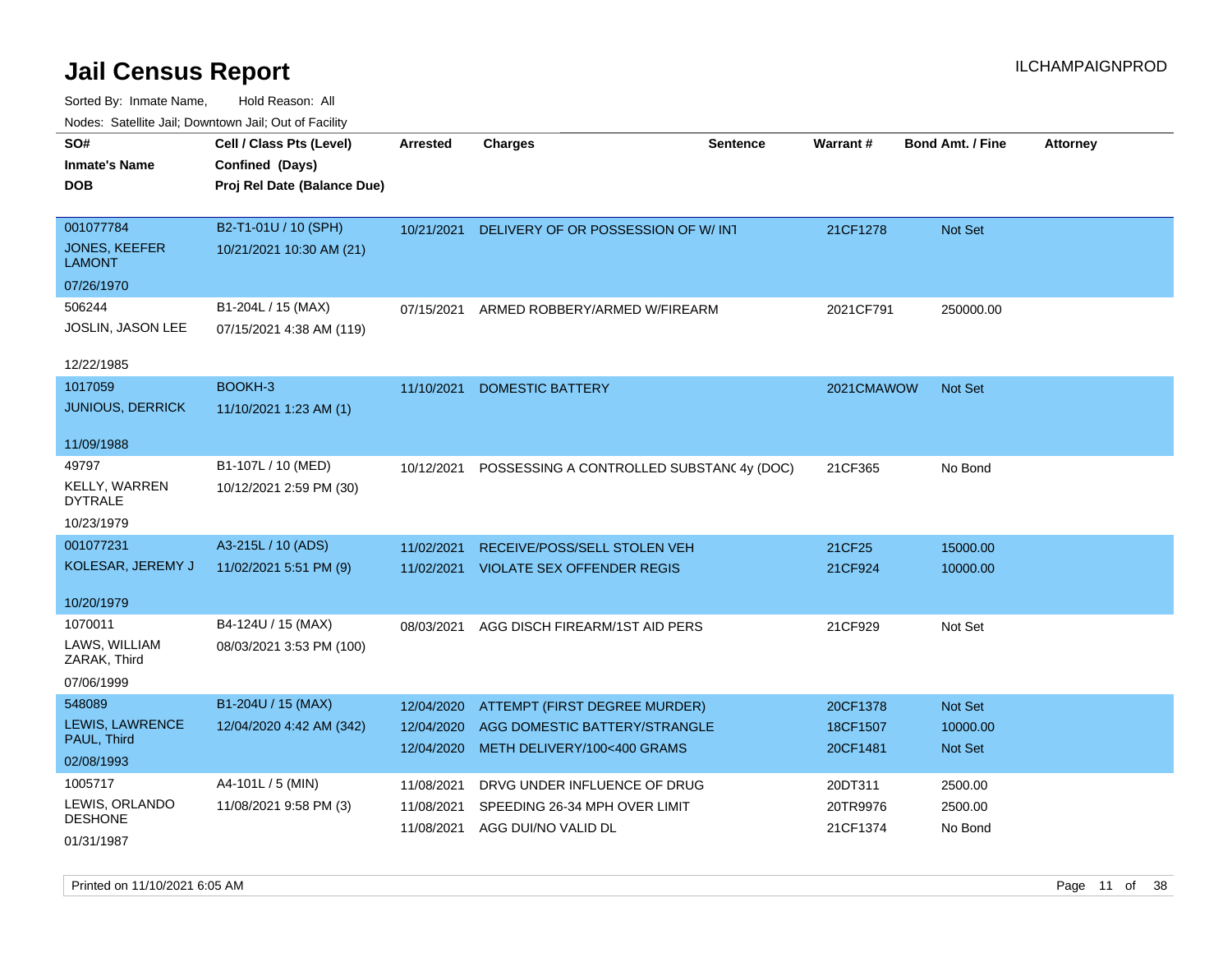| SO#<br><b>Inmate's Name</b><br><b>DOB</b>                                   | Cell / Class Pts (Level)<br>Confined (Days)<br>Proj Rel Date (Balance Due) | <b>Arrested</b>                                                    | <b>Charges</b>                                                                                                                              | <b>Sentence</b> | Warrant#                                                                 | <b>Bond Amt. / Fine</b>                                  | <b>Attorney</b> |
|-----------------------------------------------------------------------------|----------------------------------------------------------------------------|--------------------------------------------------------------------|---------------------------------------------------------------------------------------------------------------------------------------------|-----------------|--------------------------------------------------------------------------|----------------------------------------------------------|-----------------|
| 001077524<br>LEWIS, TREVOR<br><b>DANIEL</b><br>06/03/2002<br>1000869        | B2-T4-15U / 10 (SPH)<br>12/14/2020 5:16 PM (332)<br>B1-201L / 15 (MAX)     | 12/14/2020<br>12/14/2020<br>12/14/2020<br>12/14/2020<br>09/11/2021 | AGG BATTERY/JUDGE/EMT<br><b>RESIDENTIAL ARSON</b><br>AGG BATTERY/PUBLIC PLACE<br>AGG BATTERY/PEACE OFFICER<br>FELON POSS/USE WEAPON/FIREARM |                 | 2020-CF-1212<br>2020-CF-1388<br>2020-CF-1231<br>2020-CF-1211<br>21CF1102 | 10000.00<br>150000.00<br>50000.00<br>10000.00<br>Not Set |                 |
| MARTIN, MANNIX<br><b>TILMOND</b><br>07/19/1991                              | 09/12/2021 12:40 AM (60)                                                   |                                                                    |                                                                                                                                             |                 |                                                                          |                                                          |                 |
| 001077938<br>MCGAHA,<br><b>CHRISTOPHER D</b><br>07/27/1991                  | <b>BOOKH-2 / 15 (ADS)</b><br>05/10/2021 7:02 PM (185)                      | 05/10/2021<br>05/11/2021<br>05/27/2021                             | AGG KIDNAPING DISCH FIR/HARM<br><b>MURDER</b><br>ESCAPE FROM DEPT OF CORRECTION                                                             |                 | 21CF532<br>2021-CF-215<br>21CF600                                        | <b>Not Set</b><br>No Bond<br><b>Not Set</b>              |                 |
| 001078575<br>MCLAURIN, KEYON A<br>11/19/2002                                | BOOKH-7<br>11/09/2021 12:41 PM (2)                                         | 11/09/2021                                                         | <b>GUNRUNNING</b>                                                                                                                           |                 | 2021 CF 1330                                                             | 750000.00                                                |                 |
| 1043071<br><b>MERRELL-</b><br>SUTHERLAND, ALICIA<br>11/26/1972              | <b>BOOKH-5 / 10 (MED)</b><br>11/08/2021 2:22 AM (3)                        | 11/08/2021                                                         | CRIM TRESPASS TO STATE LAND                                                                                                                 |                 | 2021CM208                                                                | 25000.00                                                 |                 |
| 39106<br>MOORE, ANDREW LEE, 10/12/2021 1:02 AM (30)<br>Junior<br>04/12/1973 | B2-T3-09U / 10 (SPH)                                                       | 10/12/2021                                                         | DOMESTIC BATTERY/OTHER PRIOR                                                                                                                |                 | 21CF1217                                                                 | Not Set                                                  |                 |
| 48033<br>MOORE,<br><b>CHRISTOPHER ALLEN</b><br>07/02/1976                   | BOOKH-7 / 5 (MIN)<br>11/08/2021 2:17 PM (3)<br>11/10/2021 (0.00)           | 11/08/2021                                                         | AGG DUI/LIC SUSP OR REVOKED                                                                                                                 |                 |                                                                          | No Bond                                                  |                 |
| 1076384<br>09/23/1995                                                       | A2-120L / 5 (ADS)<br>MURPHY, AZIA CIMONE 10/29/2021 12:49 AM (13)          | 10/28/2021                                                         | RETAIL THEFT/DISP MERCH/<\$300                                                                                                              |                 | 21CM149                                                                  | 12500.00                                                 |                 |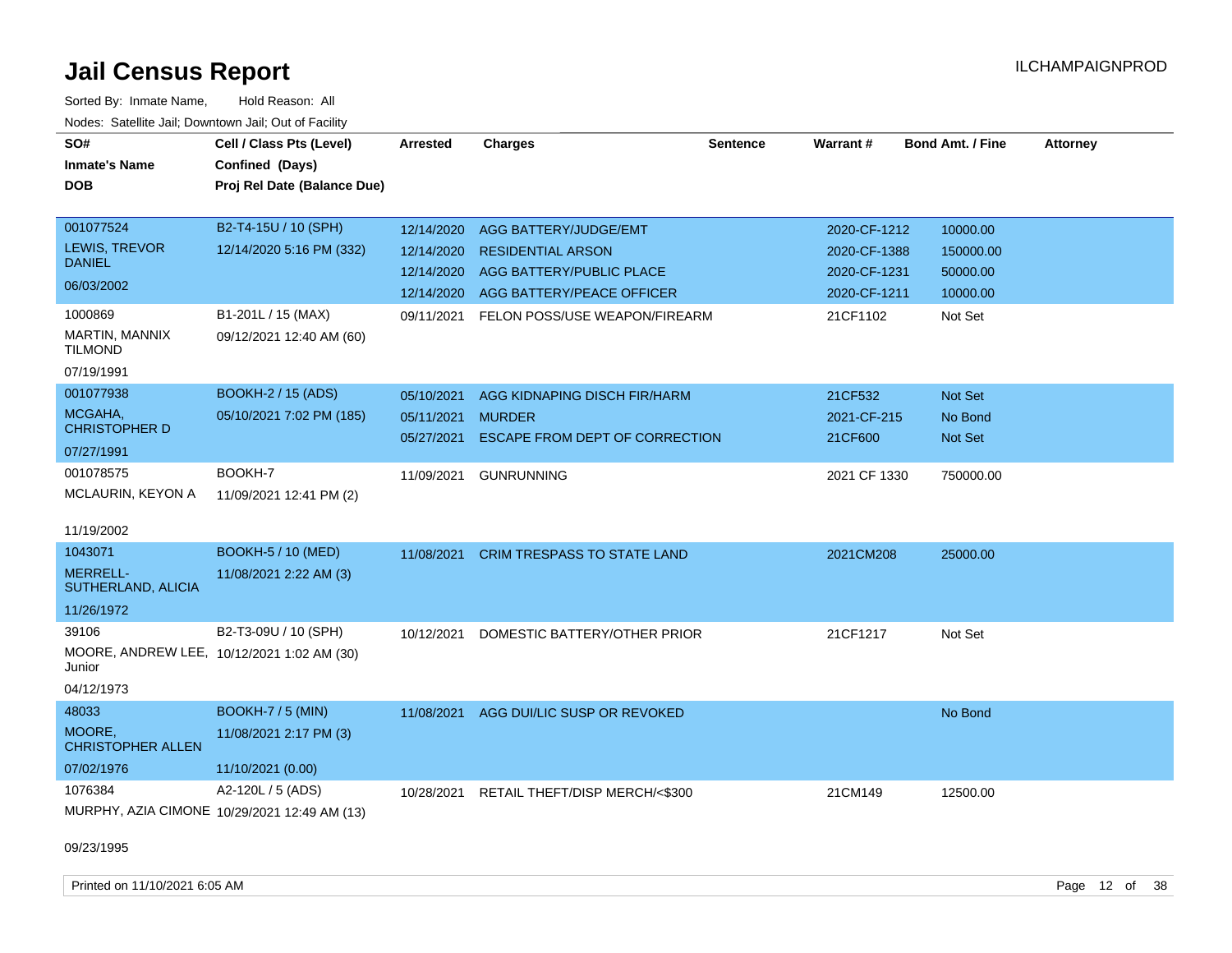Sorted By: Inmate Name, Hold Reason: All Nodes: Satellite Jail; Downtown Jail; Out of Facility

| Noues. Salenne Jan, Downtown Jan, Out of Facility |                             |            |                                                            |                 |             |                         |                 |
|---------------------------------------------------|-----------------------------|------------|------------------------------------------------------------|-----------------|-------------|-------------------------|-----------------|
| SO#                                               | Cell / Class Pts (Level)    | Arrested   | <b>Charges</b>                                             | <b>Sentence</b> | Warrant#    | <b>Bond Amt. / Fine</b> | <b>Attorney</b> |
| <b>Inmate's Name</b>                              | Confined (Days)             |            |                                                            |                 |             |                         |                 |
| <b>DOB</b>                                        | Proj Rel Date (Balance Due) |            |                                                            |                 |             |                         |                 |
|                                                   |                             |            |                                                            |                 |             |                         |                 |
| 966887                                            | A4-105L / 15 (ADS)          | 11/05/2021 | DELIVERY OF OR POSSESSION OF W/ IN1 10y/0m/0d (DC 19CF1425 |                 |             | No Bond                 |                 |
| <b>NELSON, DARRYL</b><br>WAYNE                    | 11/05/2021 11:00 AM (6)     |            |                                                            |                 |             |                         |                 |
| 01/16/1984                                        |                             |            |                                                            |                 |             |                         |                 |
| 001078517                                         | B2-T1-02L / 15 (SPH)        | 10/19/2021 | ATTEMPT (FIRST DEGREE MURDER)                              |                 | 21CF1267    | Not Set                 |                 |
| NELSON, RORY<br><b>DEMOND</b>                     | 10/19/2021 3:55 AM (23)     |            |                                                            |                 |             |                         |                 |
| 08/14/1984                                        |                             |            |                                                            |                 |             |                         |                 |
| 526895                                            | A1-125U / 5 (ADS)           | 09/27/2021 | <b>RETAIL THEFT</b>                                        | 1y (DOC)        | 2016 CF 717 | No Bond                 |                 |
| <b>OWENS, ANDREA</b><br><b>MICHELLE</b>           | 09/27/2021 11:50 AM (45)    |            |                                                            |                 |             |                         |                 |
| 02/01/1988                                        |                             |            |                                                            |                 |             |                         |                 |
| 001077516                                         | B1-105U / 15 (MAX)          | 10/25/2021 | FELON POSS/USE WEAPON/FIREARM                              | 5y (DOC)        | 2021CF769   | No Bond                 |                 |
| PAGET, GREGORY<br>LAMAR                           | 10/25/2021 12:47 PM (17)    |            |                                                            |                 |             |                         |                 |
| 05/27/1986                                        |                             |            |                                                            |                 |             |                         |                 |
| 1064809                                           | A3-217L / 10 (ADS)          | 11/03/2021 | <b>CRIMINAL TRESPASS TO LAND</b>                           |                 | 21CF1318    | 50000.00                |                 |
| PARKER, ALVIN<br><b>JARELL</b>                    | 11/03/2021 2:39 PM (8)      | 11/08/2021 | FELON POSS/USE FIREARM PRIOR                               |                 | 21CF635     | 25000.00                |                 |
| 08/24/1982                                        |                             |            |                                                            |                 |             |                         |                 |
| 001078558                                         | A3-112L / 5 (ADS)           | 11/03/2021 | UNLAWFUL USE OF A WEAPON                                   |                 | 21CF1352    | Not Set                 |                 |
| PARRISH, DOMINIC<br>WALTER                        | 11/03/2021 1:25 PM (8)      |            |                                                            |                 |             |                         |                 |
| 08/23/2001                                        |                             |            |                                                            |                 |             |                         |                 |
| 999352                                            | B3-W5-20L / 10 (MED)        | 09/09/2021 | <b>VIOLATE OP/OTHER PRIOR</b>                              |                 | 21CF1092    | <b>Not Set</b>          |                 |
| PIRLOT, JUSTIN LEE                                | 09/09/2021 11:28 AM (63)    | 10/23/2021 | <b>FALSE REPORT OF OFFENSE</b>                             |                 | 2019CF836   | 5000.00                 |                 |
| 11/08/1982                                        |                             |            |                                                            |                 |             |                         |                 |
| 1069524                                           | B4-221L / 15 (MAX)          | 08/08/2021 | MFG/DEL CANNABIS/30-500 GRAMS                              |                 | 21CF953     | Not Set                 |                 |
| RAY DAVIS, KAMARI<br><b>DAYVON</b>                | 08/09/2021 2:44 AM (94)     |            |                                                            |                 |             |                         |                 |
| 03/30/2000                                        |                             |            |                                                            |                 |             |                         |                 |

Printed on 11/10/2021 6:05 AM **Page 13** of 38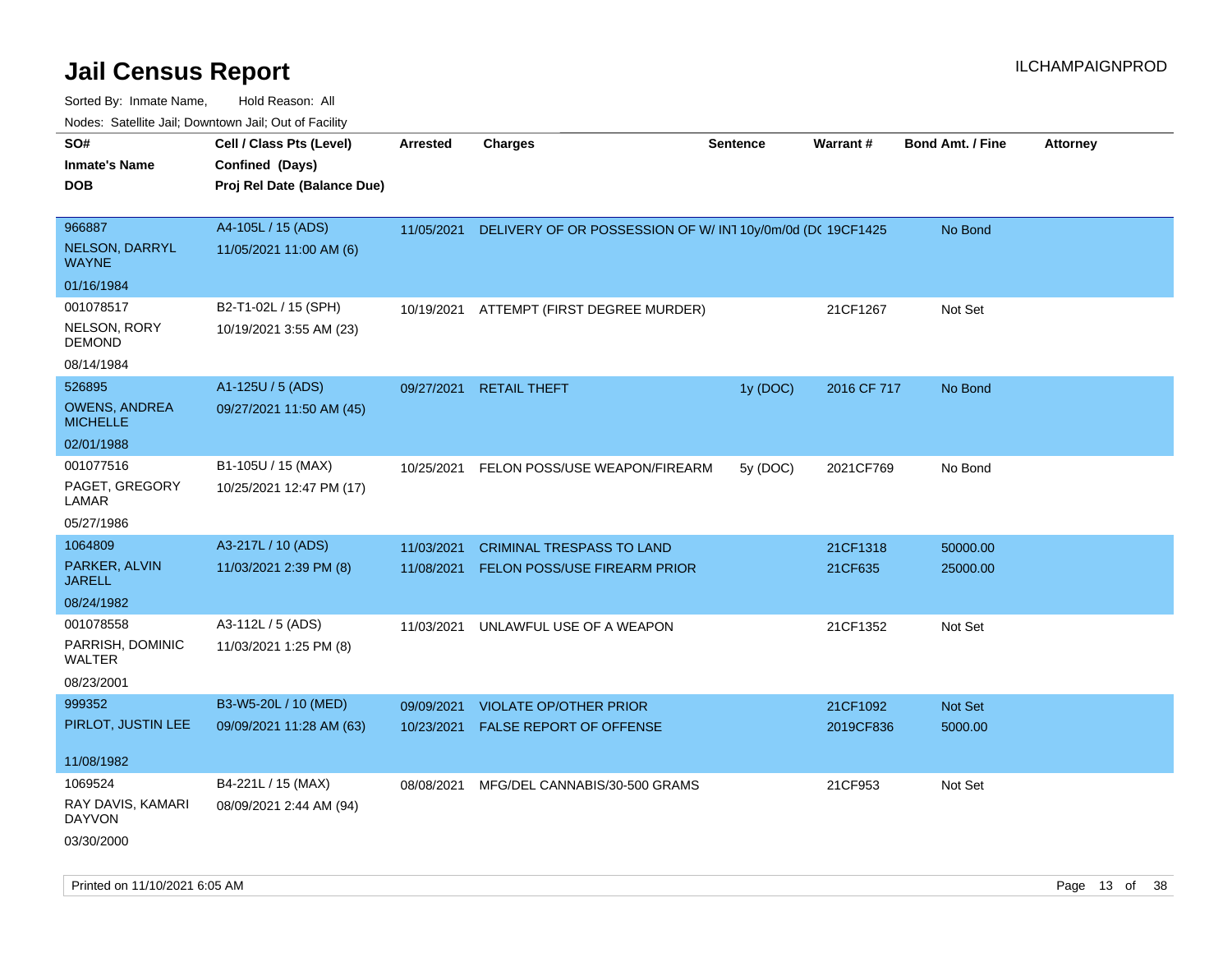Sorted By: Inmate Name, Hold Reason: All

Nodes: Satellite Jail; Downtown Jail; Out of Facility

| SO#<br><b>Inmate's Name</b><br><b>DOB</b>                   | Cell / Class Pts (Level)<br>Confined (Days)<br>Proj Rel Date (Balance Due) | Arrested   | <b>Charges</b>                              | <b>Sentence</b> | <b>Warrant#</b> | <b>Bond Amt. / Fine</b> | <b>Attorney</b> |
|-------------------------------------------------------------|----------------------------------------------------------------------------|------------|---------------------------------------------|-----------------|-----------------|-------------------------|-----------------|
| 1053270<br>RICHARDSON, WILLIE<br>LEE.                       | B4-121U<br>08/11/2021 3:07 AM (92)                                         | 08/11/2021 | ARM VIOLENCE/CATEGORY III/2ND               | 8y (DOC)        | 21CF957         | <b>Not Set</b>          |                 |
| 07/20/1994                                                  |                                                                            |            |                                             |                 |                 |                         |                 |
| 979485<br>RODRIGUEZ, JOSHUA<br><b>ANTHONY</b><br>04/06/1990 | B2-T4-16L / 15 (ADS)<br>03/12/2021 1:57 PM (244)                           | 03/12/2021 | PRED CRIM SEX ASLT/VICTIM <13               |                 | 21CF282         | Not Set                 |                 |
| 1075587                                                     | B4-126L / 15 (MAX)                                                         | 10/18/2021 | AGG UNLAWFUL USE WEAPON/PERSON 2y/0m/0d (DO |                 |                 | No Bond                 |                 |
| ROSS, JAMARQUIS<br><b>ANTHONY TYREE</b>                     | 10/18/2021 9:46 AM (24)                                                    |            |                                             |                 |                 |                         |                 |
| 05/03/2000                                                  |                                                                            |            |                                             |                 |                 |                         |                 |
| 1071161                                                     | B4-124L / 15 (MAX)                                                         | 08/18/2021 | DELIVERY OF OR POSSESSION OF W/ INT         |                 | 21CF1008        | No Bond                 |                 |
| SANDERS, MARKELL<br>LAMAR                                   | 08/18/2021 6:18 PM (85)                                                    | 08/19/2021 | PAROLE REVOCATION                           |                 | CH2105176       | No Bond                 |                 |
| 02/02/2000                                                  |                                                                            |            |                                             |                 |                 |                         |                 |
| 1047469                                                     | B3-W5-18L / 10 (MED)                                                       | 07/03/2021 | CRIMINAL SEX ASSAULT/CONSENT                |                 | 21CF773         | <b>Not Set</b>          |                 |
| ALLEN                                                       | SCHINDLER, RICHARD 07/03/2021 10:25 PM (131)                               |            |                                             |                 |                 |                         |                 |
| 10/16/1979                                                  |                                                                            |            |                                             |                 |                 |                         |                 |
| 001077488                                                   | BOOKH-8 / 5 (MIN)                                                          | 11/07/2021 | POSSESSING A CONTROLLED SUBSTANC            |                 | 21CF1371        | Not Set                 |                 |
| SESSUM, NICHOLAS C 11/07/2021 9:33 PM (4)                   |                                                                            |            |                                             |                 |                 |                         |                 |
| 06/22/1989                                                  |                                                                            |            |                                             |                 |                 |                         |                 |
| 001078441                                                   | BOOKF-3 / 15 (ADS)                                                         | 10/01/2021 | ARMED HABITUAL CRIMINAL                     |                 | 21CF1182        | Not Set                 |                 |
| SINGLETON, CORRIE<br><b>DERRELL</b>                         | 10/01/2021 12:36 PM (41)                                                   |            |                                             |                 |                 |                         |                 |
| 05/07/1983                                                  |                                                                            |            |                                             |                 |                 |                         |                 |
| 001078347                                                   | A1-125L / 5 (MIN)                                                          | 09/04/2021 | CHILD ABDUCTN/CONCEAL/DETAIN                |                 | 21CF942         | 500000.00               |                 |
| SMITH, CRYSTAL<br>MARGARET                                  | 09/04/2021 3:34 PM (68)                                                    |            |                                             |                 |                 |                         |                 |
| 10/15/1992                                                  |                                                                            |            |                                             |                 |                 |                         |                 |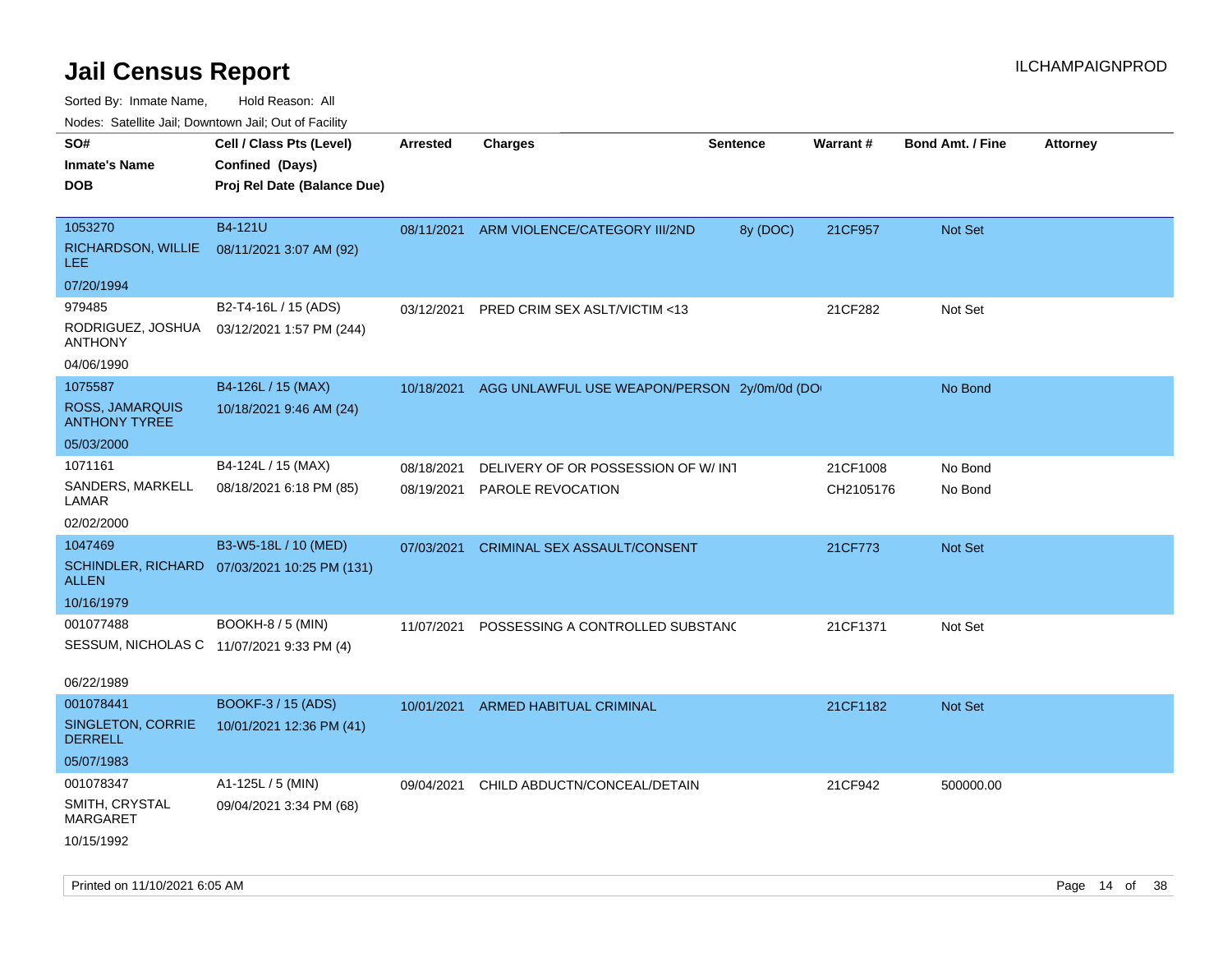| SO#                                    | Cell / Class Pts (Level)                     | <b>Arrested</b> | <b>Charges</b>                           | <b>Sentence</b> | Warrant#   | <b>Bond Amt. / Fine</b> | <b>Attorney</b> |
|----------------------------------------|----------------------------------------------|-----------------|------------------------------------------|-----------------|------------|-------------------------|-----------------|
| <b>Inmate's Name</b>                   | Confined (Days)                              |                 |                                          |                 |            |                         |                 |
| <b>DOB</b>                             | Proj Rel Date (Balance Due)                  |                 |                                          |                 |            |                         |                 |
|                                        |                                              |                 |                                          |                 |            |                         |                 |
| 001078115                              | B4-224U / 15 (MAX)                           | 07/01/2021      | ARMED VIOLENCE/CATEGORY I                |                 | 21CF772    | Not Set                 |                 |
| <b>SMITH, JAMES</b><br>NASHAUN, Junior | 07/01/2021 2:44 PM (133)                     | 07/30/2021      | DRIVING ON SUSPENDED LICENSE             |                 | 21TR5804   | 1500.00                 |                 |
| 09/18/2000                             |                                              |                 |                                          |                 |            |                         |                 |
| 001077269                              | B3-W1-03U / 5 (MIN)                          | 10/13/2021      | RECEIVE/POSS/SELL STOLEN VEH             |                 | 2020CF1122 | 15000.00                |                 |
|                                        | SPURLIN, DAVID ELLIS 10/13/2021 7:36 AM (29) |                 |                                          |                 |            |                         |                 |
|                                        |                                              |                 |                                          |                 |            |                         |                 |
| 03/25/1987                             |                                              |                 |                                          |                 |            |                         |                 |
| 1025740                                | B1-105L / 10 (MED)                           |                 | 03/19/2021 AGG DOMESTIC BATTERY/STRANGLE | 4y/0m/0d (DO    |            | Not Set                 |                 |
| STANFORD,<br><b>TERRANCE NAWOUN</b>    | 03/20/2021 12:48 AM (236)                    |                 |                                          |                 |            |                         |                 |
| 12/06/1992                             |                                              |                 |                                          |                 |            |                         |                 |
| 38305                                  | B2-T2-06L / 10 (SPH)                         | 03/18/2020      | <b>CRIMINAL SEXUAL ABUSE</b>             |                 | 20CF-343   | 500000.00               |                 |
| STOVER, JOSH<br>ANDREW                 | 03/18/2020 10:24 AM (603)                    |                 |                                          |                 |            |                         |                 |
| 08/18/1973                             |                                              |                 |                                          |                 |            |                         |                 |
| 001078436                              | B2-T1-04L / 10 (SPH)                         | 09/30/2021      | <b>CRIMINAL SEX ASSAULT/CONSENT</b>      |                 | 20CF255    | 150000.00               |                 |
| STRONG, CORTEZ                         | 09/30/2021 2:47 PM (42)                      |                 |                                          |                 |            |                         |                 |
| 04/13/1996                             |                                              |                 |                                          |                 |            |                         |                 |
| 1035647                                | A3-115L / 10 (ADS)                           | 10/29/2021      | CRIM DMG TO PROP \$500-10K               |                 | 21CF983    | 10000.00                |                 |
| SUMO, DAVID KLON                       | 10/29/2021 6:36 PM (13)                      | 10/29/2021      | CRIM DMG/GOVT PROP/>\$500-\$10K          |                 | 21CF984    | 10000.00                |                 |
| 06/23/1975                             |                                              |                 |                                          |                 |            |                         |                 |
| 43209                                  | BOOKH-3                                      | 11/09/2021      | DRIVING RVK/SUSP DUI/SSS 3RD             |                 | 2019CF1298 | 7500.00                 |                 |
| <b>SYKES, MONTAY</b><br><b>DUANE</b>   | 11/09/2021 9:37 PM (2)                       |                 |                                          |                 |            |                         |                 |
| 05/21/1976                             |                                              |                 |                                          |                 |            |                         |                 |
| 1066794                                | B3-W2-07U / 5 (MIN)                          |                 | 09/07/2021 VIOLATE OP/OTHER PRIOR        |                 | 21CF1061   | Not Set                 |                 |
| TAYLOR, STANLEY<br><b>JAMES</b>        | 09/07/2021 7:01 AM (65)                      |                 |                                          |                 |            |                         |                 |
| 01/05/1994                             |                                              |                 |                                          |                 |            |                         |                 |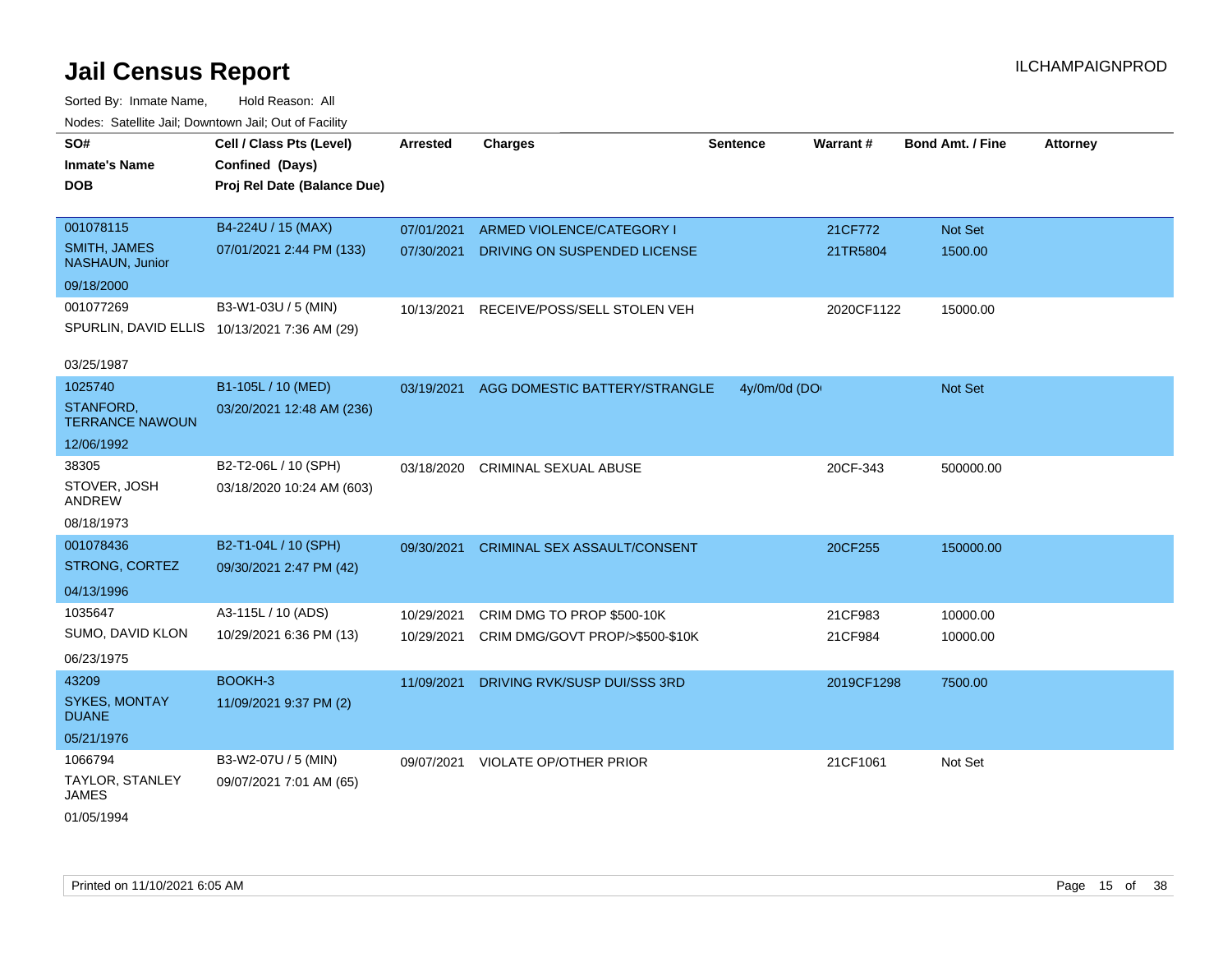Sorted By: Inmate Name, Hold Reason: All

| Nodes: Satellite Jail; Downtown Jail; Out of Facility |                             |                 |                               |                 |           |                         |                 |  |  |  |
|-------------------------------------------------------|-----------------------------|-----------------|-------------------------------|-----------------|-----------|-------------------------|-----------------|--|--|--|
| SO#                                                   | Cell / Class Pts (Level)    | <b>Arrested</b> | <b>Charges</b>                | <b>Sentence</b> | Warrant#  | <b>Bond Amt. / Fine</b> | <b>Attorney</b> |  |  |  |
| <b>Inmate's Name</b>                                  | Confined (Days)             |                 |                               |                 |           |                         |                 |  |  |  |
| <b>DOB</b>                                            | Proj Rel Date (Balance Due) |                 |                               |                 |           |                         |                 |  |  |  |
|                                                       |                             |                 |                               |                 |           |                         |                 |  |  |  |
| 001078471                                             | B4-227L / 10 (MED)          | 10/11/2021      | <b>AGG UUW/VEHICLE/&lt;21</b> |                 | 21CF1210  | 100.00                  |                 |  |  |  |
| <b>THATCH, OMARION</b><br><b>DIAMONTE</b>             | 10/11/2021 1:26 AM (31)     |                 |                               |                 |           |                         |                 |  |  |  |
| 09/05/2003                                            |                             |                 |                               |                 |           |                         |                 |  |  |  |
| 21252                                                 | B4-123L / 15 (MAX)          | 10/18/2021      | MFG/DEL 1<15 GR COCAINE/ANLG  |                 | 2021CF172 | 25000.00                |                 |  |  |  |
| THOMAS, ELIJAH                                        | 10/18/2021 12:35 AM (24)    |                 |                               |                 |           |                         |                 |  |  |  |
| 07/31/1962                                            |                             |                 |                               |                 |           |                         |                 |  |  |  |
| 32058                                                 | B4-123U / 15 (MAX)          | 06/14/2021      | <b>AGG DISCH FIREARM</b>      |                 | 21CF690   | Not Set                 |                 |  |  |  |
| THOMPSON, STEVEN<br><b>ONEAL</b>                      | 06/14/2021 6:44 AM (150)    |                 |                               |                 |           |                         |                 |  |  |  |
| 03/14/1969                                            |                             |                 |                               |                 |           |                         |                 |  |  |  |
| 969709                                                | A3-113L / 5 (ADS)           | 10/29/2021      | CRIM DMG TO PROP \$500-10K    |                 |           | Not Set                 |                 |  |  |  |
| TUFTE, BRYCE<br><b>MATTHEW</b>                        | 10/29/2021 3:14 PM (13)     | 10/29/2021      | DRIVING ON SUSPENDED LICENSE  |                 | 20TR2181  | 5000.00                 |                 |  |  |  |
| 05/30/1988                                            | 12/20/2021 (0.00)           |                 |                               |                 |           |                         |                 |  |  |  |
| 32910                                                 | B2-T2-05U / 10 (SPH)        | 10/04/2021      | DOM BTRY/HARM/1-2 PRECONV     |                 | 21CF1189  | Not Set                 |                 |  |  |  |
| <b>TULL, CHRISTOPHER</b><br><b>MICHAEL</b>            | 10/04/2021 10:53 PM (38)    |                 |                               |                 |           |                         |                 |  |  |  |
| 04/02/1971                                            |                             |                 |                               |                 |           |                         |                 |  |  |  |
| 001078529                                             | A1-227L / 10 (MED)          | 10/23/2021      | ARMED ROBBERY/NO FIREARM      |                 | 21CF1286  | Not Set                 |                 |  |  |  |
| VANHOOK, ALEXIS<br><b>ANNE</b>                        | 10/23/2021 5:50 PM (19)     |                 |                               |                 |           |                         |                 |  |  |  |
| 10/25/1998                                            |                             |                 |                               |                 |           |                         |                 |  |  |  |
| 1070737                                               | A1-226L / 15 (MAX)          | 10/14/2021      | AGG KIDNAPG/<13/INTEL DISABL  |                 | 2020CF418 | 250000.00               |                 |  |  |  |
| <b>WASHINGTON,</b><br><b>JASTINA VIRGINIA</b>         | 10/14/2021 12:02 PM (28)    |                 |                               |                 |           |                         |                 |  |  |  |
| 04/11/2000                                            |                             |                 |                               |                 |           |                         |                 |  |  |  |
| 977140                                                | B1-203L / 10 (MED)          | 10/24/2021      | ARMED HABITUAL CRIMINAL       |                 | 21CF1289  | Not Set                 |                 |  |  |  |
| WEBSTER, DERRIAL<br><b>DEVON</b>                      | 10/24/2021 2:46 AM (18)     |                 |                               |                 |           |                         |                 |  |  |  |
| 01/14/1990                                            |                             |                 |                               |                 |           |                         |                 |  |  |  |

Printed on 11/10/2021 6:05 AM **Page 16** of 38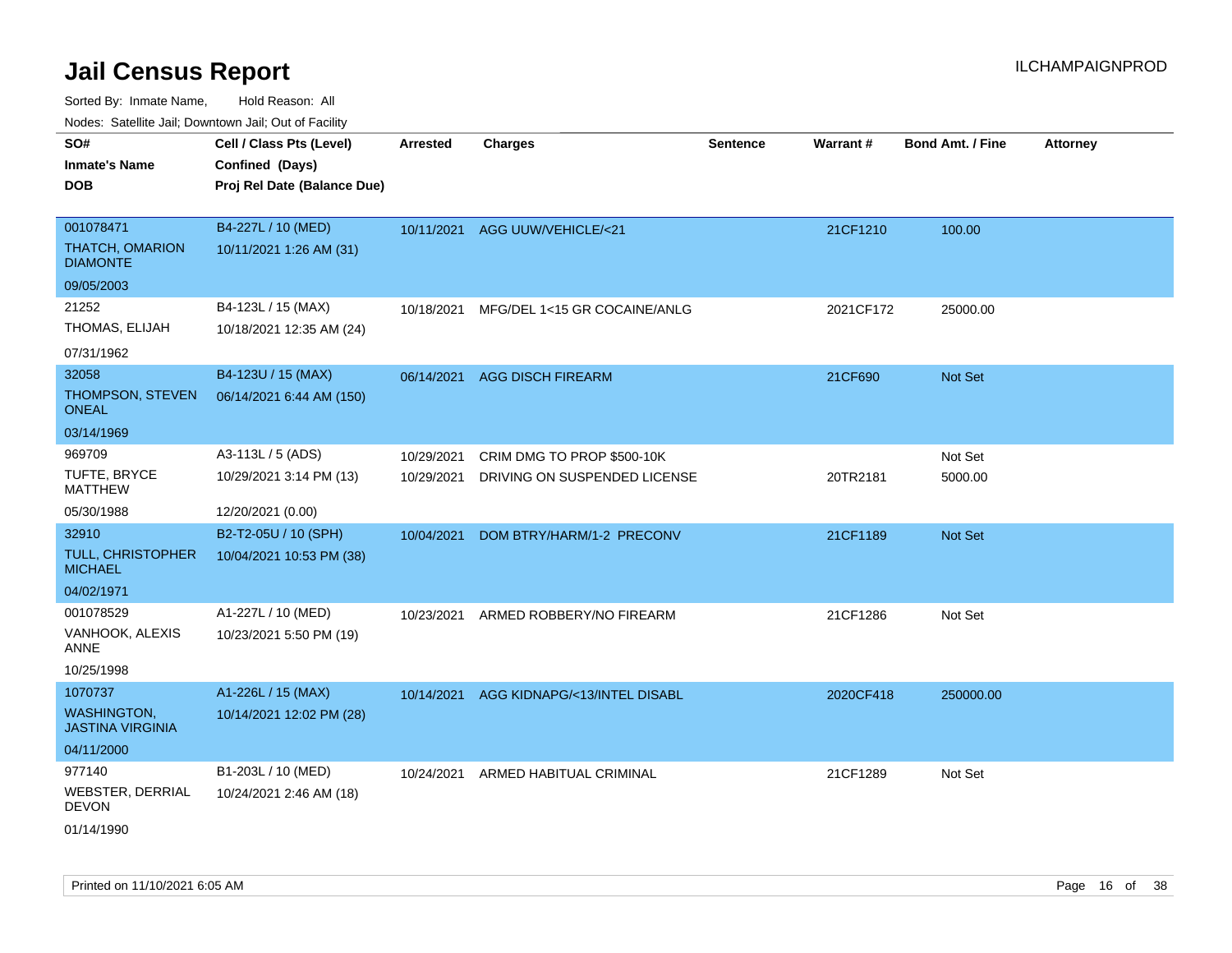| SO#<br><b>Inmate's Name</b><br><b>DOB</b> | Cell / Class Pts (Level)<br>Confined (Days)<br>Proj Rel Date (Balance Due) | <b>Arrested</b>          | <b>Charges</b>                     | <b>Sentence</b> | Warrant#    | <b>Bond Amt. / Fine</b> | <b>Attorney</b> |
|-------------------------------------------|----------------------------------------------------------------------------|--------------------------|------------------------------------|-----------------|-------------|-------------------------|-----------------|
| 001078096                                 | A2-123U / 5 (ADS)                                                          | 10/30/2021               | DOM BTRY/BOD HARM/3 PRECONV        |                 | 21CM264     | 1000.00                 |                 |
| <b>WELLS, HAYLEY</b><br><b>CHRISTINE</b>  | 10/30/2021 5:03 AM (12)                                                    | 10/30/2021               | <b>AGGRAVATED DOMESTIC BATTERY</b> |                 | 21CF1319    | Not Set                 |                 |
| 08/19/1995                                |                                                                            |                          |                                    |                 |             |                         |                 |
| 44836                                     | A4-107L / 15 (ADS)                                                         | 11/02/2021               | DISORDERLY CONDUCT                 |                 |             | Not Set                 |                 |
| <b>WESLEY, FRANK</b><br>LADELL            | 11/02/2021 4:08 AM (9)                                                     | 11/02/2021<br>11/02/2021 | CRIM TRESPASS TO STATE LAND        |                 | 21118875    | Not Set<br>Not Set      |                 |
| 09/17/1977                                |                                                                            |                          | THEFT                              |                 |             |                         |                 |
| 001078328                                 | B1-207U / 15 (MAX)                                                         | 08/30/2021               | FELON POSS/USE WEAPON/FIREARM      |                 | 21CF1045    | Not Set                 |                 |
| <b>WHITE, JUSTIN</b><br><b>STEVEN</b>     | 08/30/2021 10:48 AM (73)                                                   |                          |                                    |                 |             |                         |                 |
| 10/25/1995                                |                                                                            |                          |                                    |                 |             |                         |                 |
| 638552                                    | B2-DR / 5 (SPH)                                                            | 10/07/2021               | CHILD PORNOGRAPHY/PHOTOGRAPH       |                 | 2021CF1207  | No Bond                 |                 |
| WILLIAMS, MICHAEL<br>JAMES                | 10/07/2021 12:20 PM (35)                                                   |                          |                                    |                 |             |                         |                 |
| 03/29/1964                                |                                                                            |                          |                                    |                 |             |                         |                 |
| 1066370                                   | B1-101L / 15 (MAX)                                                         | 07/28/2021               | ARMED VIOLENCE/CATEGORY III        |                 | 2021 CF 882 | Not Set                 |                 |
| <b>WILLIAMS, REONTE</b><br><b>REMIR</b>   | 07/28/2021 5:40 AM (106)                                                   |                          |                                    |                 |             |                         |                 |
| 05/14/1999                                |                                                                            |                          |                                    |                 |             |                         |                 |
| 001078494                                 | B1-104L / 15 (MAX)                                                         | 10/15/2021               | AGG UNLAWFUL USE OF WEAPON/VEH     |                 | 21CF1254    | No Bond                 |                 |
| WILLIAMS, TAVARAZ<br>LASHAWN              | 10/15/2021 12:17 PM (27)                                                   |                          |                                    |                 |             |                         |                 |
| 04/19/1990                                |                                                                            |                          |                                    |                 |             |                         |                 |
| 996311                                    | A3-213L / 15 (ADS)                                                         | 10/29/2021               | DOMESTIC BATTERY/OTHER PRIOR       |                 | 21CF1326    | No Bond                 |                 |
| WILLIAMS,<br><b>TRAYSHAUN DEVONTA</b>     | 10/29/2021 10:51 PM (13)                                                   |                          |                                    |                 |             |                         |                 |
| 02/18/1992                                |                                                                            |                          |                                    |                 |             |                         |                 |
| 972160                                    | A4-106L / 5 (ADS)                                                          | 11/02/2021               | AGG DOMESTIC BATTERY/STRANGLE      |                 | 21CF1348    | Not Set                 |                 |
| WOOD, ANTONIO                             | 11/02/2021 10:51 AM (9)                                                    |                          |                                    |                 |             |                         |                 |
| 10/16/1981                                |                                                                            |                          |                                    |                 |             |                         |                 |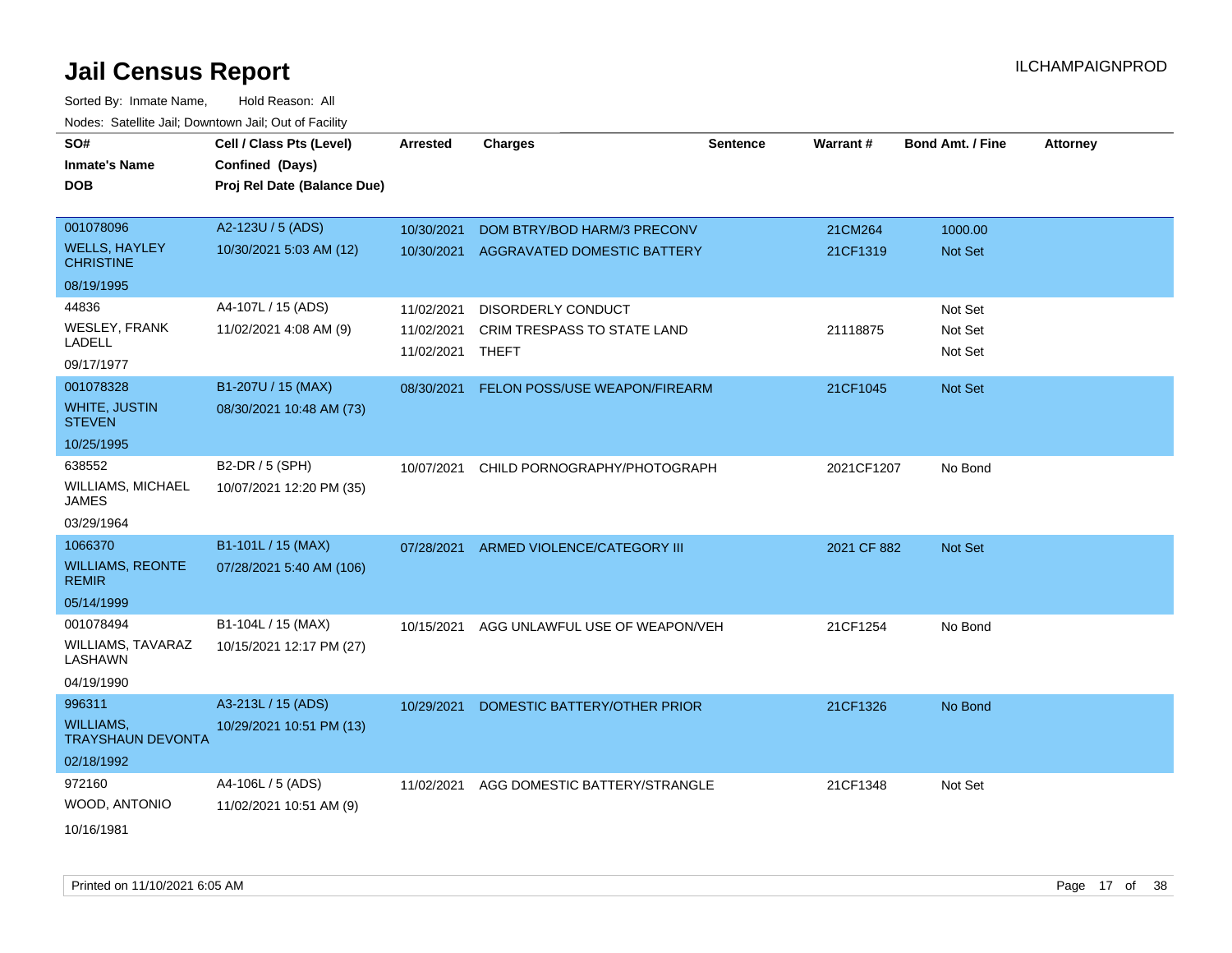| SO#<br><b>Inmate's Name</b><br><b>DOB</b>                         | Cell / Class Pts (Level)<br>Confined (Days)<br>Proj Rel Date (Balance Due) | Arrested          | Charges                   | <b>Sentence</b> | Warrant # | <b>Bond Amt. / Fine</b> | <b>Attorney</b> |
|-------------------------------------------------------------------|----------------------------------------------------------------------------|-------------------|---------------------------|-----------------|-----------|-------------------------|-----------------|
| 001078539<br><b>WRIGHT, AMARION</b><br><b>MALIK</b><br>10/31/2002 | B4-122U / 15 (MAX)<br>10/27/2021 7:31 AM (15)                              | 10/27/2021        | AGG DISCHARGE FIREARM     |                 | 21CF1296  | 750000.00               |                 |
| <b>Total Satellite Jail: 132</b>                                  |                                                                            | <b>Males: 116</b> | Females: 16<br>Unknown: 0 |                 |           |                         |                 |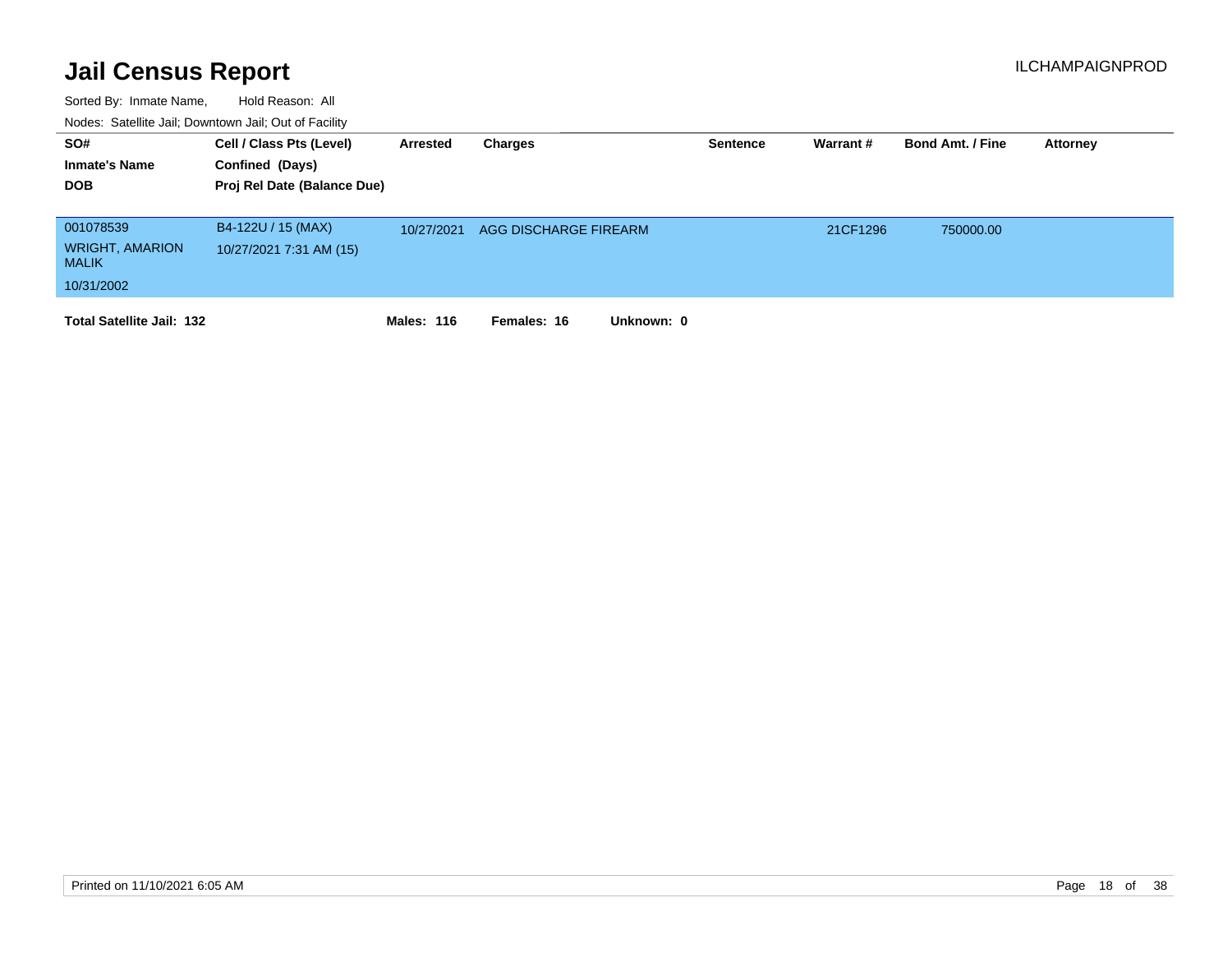| <b>Downtown Jail</b> |  |
|----------------------|--|
|                      |  |

| SO#<br><b>Inmate's Name</b><br><b>DOB</b>                                 | Cell / Class Pts (Level)<br>Confined (Days)<br>Proj Rel Date (Balance Due) | <b>Arrested</b>                                      | <b>Charges</b>                                                                                                                                             | <b>Sentence</b> | Warrant#                                               | <b>Bond Amt. / Fine</b>                                             | <b>Attorney</b> |
|---------------------------------------------------------------------------|----------------------------------------------------------------------------|------------------------------------------------------|------------------------------------------------------------------------------------------------------------------------------------------------------------|-----------------|--------------------------------------------------------|---------------------------------------------------------------------|-----------------|
| 1073165<br><b>ACKERMAN, CODY</b><br><b>JAMES</b><br>02/01/1989<br>1058975 | G4L / 5 (MIN)<br>04/30/2021 4:48 PM (195)<br>J5U / 10 (MED)                | 04/30/2021<br>04/30/2021<br>04/30/2021<br>09/20/2021 | UNLWFL POSS/DRIVER/VEH/STOLEN<br>FORGERY/ISSUE/DELIVER DOCUMENT<br><b>BURGLARY</b><br>05/03/2021 FORGERY/ISSUE/DELIVER DOCUMENT<br><b>DOMESTIC BATTERY</b> | 2y (DOC)        | 21CF486<br>19CF143<br>21CF516<br>2018CF689<br>21CF1136 | <b>Not Set</b><br>75000.00<br>Not Set<br>2500.00 / 75.00<br>Not Set |                 |
| ANDERSON, LAROME<br><b>ROMEO</b><br>11/19/1996                            | 09/20/2021 11:18 PM (52)                                                   |                                                      |                                                                                                                                                            |                 |                                                        |                                                                     |                 |
| 517915<br><b>BOXLEY, CHARLES</b><br><b>OMAR</b><br>01/10/1985             | G8U / 5 (MIN)<br>08/03/2021 2:18 PM (100)                                  | 08/03/2021<br>08/03/2021<br>08/03/2021               | <b>BURGLARY</b><br><b>BURGLARY</b><br>FORGERY/ISSUE/DELIVER DOCUMENT                                                                                       |                 | 21CF289<br>21CF679                                     | 20000.00<br>20000.00<br>No Bond                                     |                 |
| 995432<br>BROWN, JAVON<br><b>SHANTEZ</b><br>10/14/1991                    | $11/10$ (ADS)<br>10/22/2021 2:36 AM (20)                                   | 10/22/2021<br>10/22/2021                             | RESIST/OBSTRUCTING A PEACE OFFICEF<br>POSSESS DRUG PARAPHERNALIA                                                                                           |                 | 21CM489<br>20CM650                                     | Not Set<br>10000.00                                                 |                 |
| 1075941<br><b>BROWN, LIONEL</b><br><b>TERRELL</b><br>10/19/1981           | G2L / 5 (MIN)<br>10/08/2021 5:16 PM (34)                                   | 10/08/2021                                           | HARASS WITNESS/FAMILY MBR/REP                                                                                                                              |                 | 2021CF1188                                             | 500000.00                                                           |                 |
| 61904<br><b>BURNETT, TIMOTHY</b><br><b>LYNN</b><br>09/09/1983             | D4 / 15 (ADS)<br>10/23/2021 5:43 PM (19)                                   | 10/23/2021                                           | <b>ROBBERY</b>                                                                                                                                             |                 | 21CF1287                                               | Not Set                                                             |                 |
| 1075361<br><b>COWART, TORREY</b><br><b>BENJAMEN, Junior</b><br>11/22/1987 | <b>J6L / 5 (ADS)</b><br>04/16/2021 9:17 PM (209)                           | 04/16/2021                                           | <b>BURGLARY</b>                                                                                                                                            |                 | 21CF414                                                | Not Set                                                             |                 |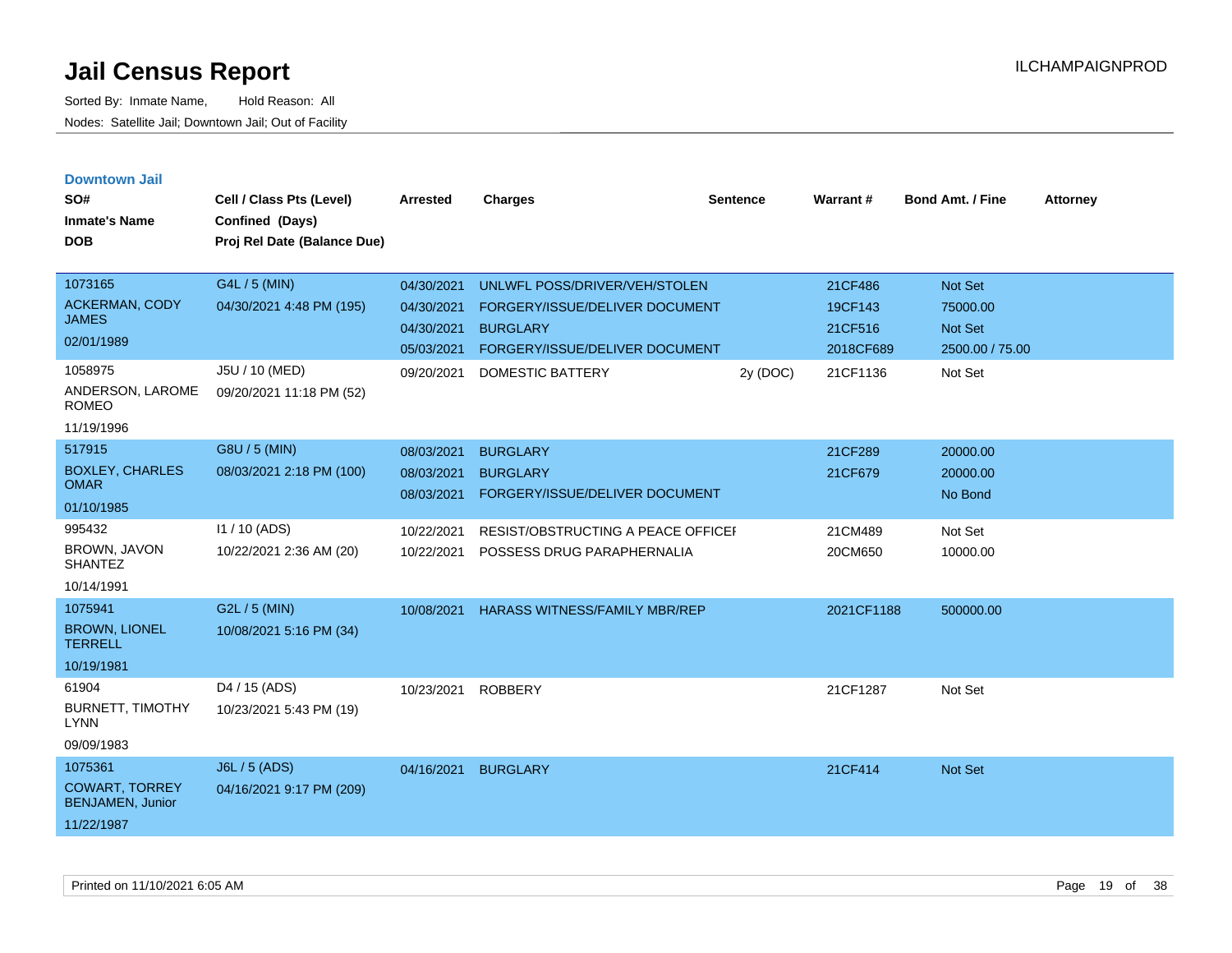Sorted By: Inmate Name, Hold Reason: All

| Nodes: Satellite Jail; Downtown Jail; Out of Facility |                                              |                 |                                        |                 |            |                         |                 |  |  |  |
|-------------------------------------------------------|----------------------------------------------|-----------------|----------------------------------------|-----------------|------------|-------------------------|-----------------|--|--|--|
| SO#                                                   | Cell / Class Pts (Level)                     | <b>Arrested</b> | <b>Charges</b>                         | <b>Sentence</b> | Warrant#   | <b>Bond Amt. / Fine</b> | <b>Attorney</b> |  |  |  |
| <b>Inmate's Name</b>                                  | Confined (Days)                              |                 |                                        |                 |            |                         |                 |  |  |  |
| <b>DOB</b>                                            | Proj Rel Date (Balance Due)                  |                 |                                        |                 |            |                         |                 |  |  |  |
|                                                       |                                              |                 |                                        |                 |            |                         |                 |  |  |  |
| 001078067                                             | 14 / 10 (ADS)                                | 06/25/2021      | AGG BATTERY/PUBLIC PLACE               |                 | 21CF748    | <b>Not Set</b>          |                 |  |  |  |
| <b>CRAYTON, MARSALIS</b><br><b>DBOAH</b>              | 06/25/2021 1:11 PM (139)                     | 06/25/2021      | AGG BATTERY/PUBLIC PLACE               |                 | 21CF749    | Not Set                 |                 |  |  |  |
| 03/27/1991                                            |                                              |                 |                                        |                 |            |                         |                 |  |  |  |
| 56063                                                 | H4L / 10 (ADS)                               | 09/18/2021      | AGGRAVATED BATTERY                     |                 | 21CF1127   | Not Set                 |                 |  |  |  |
| DAVIS, DAMIEN<br><b>DOMINIQUE</b>                     | 09/18/2021 4:25 AM (54)                      | 09/19/2021      | AGGRAVATED BATTERY                     |                 | 21CF1132   | Not Set                 |                 |  |  |  |
| 02/28/1977                                            |                                              |                 |                                        |                 |            |                         |                 |  |  |  |
| 1066719                                               | C5L / 10 (MED)                               | 06/09/2021      | AGG DOMESTIC BATTERY/STRANGLE          |                 | 21CF310    | 100000.00               |                 |  |  |  |
| <b>DAVIS, TAVEON</b>                                  | 06/09/2021 10:50 PM (155)                    | 06/09/2021      | RET THEFT/DISP MERCH/>\$300            |                 | 19CF959    | 5000.00                 |                 |  |  |  |
| <b>CORNELIUS</b>                                      |                                              | 06/09/2021      | RETAIL THEFT/DISP MERCH/<\$300         |                 | 19CM897    | 3000.00                 |                 |  |  |  |
| 12/21/1997                                            |                                              |                 |                                        |                 |            |                         |                 |  |  |  |
| 571307                                                | J3L / 15 (ADS)                               | 09/14/2020      | CRIM SEXUAL ABUSE/CONSENT              |                 | 2020CF1026 | Not Set                 |                 |  |  |  |
| DOMINGO-<br>CASTANEDA,                                | 09/14/2020 11:19 PM (423)                    | 09/14/2020      | PRED CRIM SEX ASLT/VICTIM <13          |                 | 2020CF1025 | Not Set                 |                 |  |  |  |
| 09/29/1989                                            |                                              |                 |                                        |                 |            |                         |                 |  |  |  |
| 527379                                                | C9U / 15 (ADS)                               | 10/25/2021      | <b>ARMED HABITUAL CRIMINAL</b>         |                 | 21CF1297   | <b>Not Set</b>          |                 |  |  |  |
| DRAKE, MARCELL<br><b>DEON</b>                         | 10/25/2021 5:05 PM (17)                      | 10/27/2021      | AGG DOMESTIC BATTERY/STRANGLE          |                 | 21CF1245   | <b>Not Set</b>          |                 |  |  |  |
| 04/20/1987                                            |                                              |                 |                                        |                 |            |                         |                 |  |  |  |
| 959292                                                | K1 / 15 (ADS)                                | 04/01/2021      | ATTEMPT (FIRST DEGREE MURDER)          |                 | 2020CF565  | 2000000.00              |                 |  |  |  |
| DUNCAN, COREYON<br><b>ANTHONY</b>                     | 04/01/2021 8:46 PM (224)                     |                 |                                        |                 |            |                         |                 |  |  |  |
| 01/17/1989                                            |                                              |                 |                                        |                 |            |                         |                 |  |  |  |
| 1053207                                               | K2 / 15 (SPH)                                | 06/06/2019      | MURDER/INTENT TO KILL/INJURE           |                 | 2019-CF849 | 2000000.00              |                 |  |  |  |
| FAUST, JAQUAVEON<br><b>LAVELL</b>                     | 06/06/2019 2:24 PM (889)                     |                 |                                        |                 |            |                         |                 |  |  |  |
| 07/25/1996                                            |                                              |                 |                                        |                 |            |                         |                 |  |  |  |
| 962759                                                | E6L / 5 (ADS)                                | 07/16/2021      | METH DELIVERY<5 GRAMS                  |                 | 21CF833    | Not Set                 |                 |  |  |  |
|                                                       | FINLEY, KEVIN DANTE 07/16/2021 9:44 PM (118) |                 | 07/29/2021 AGG CRIM SEX ASSAULT/FELONY |                 | 21CF891    | No Bond                 |                 |  |  |  |

12/28/1988

Printed on 11/10/2021 6:05 AM **Page 20 of 38**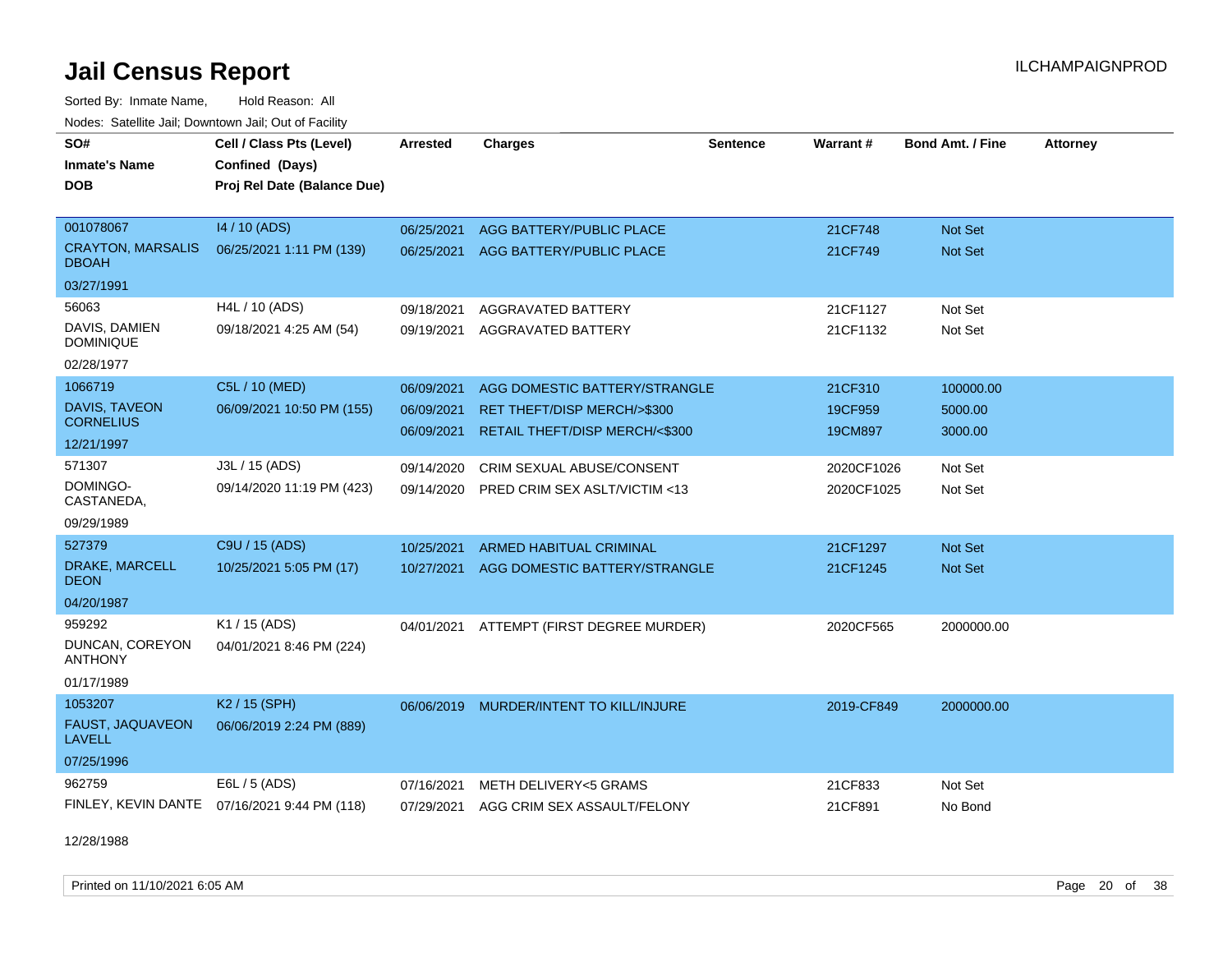Sorted By: Inmate Name, Hold Reason: All

| Nodes: Satellite Jail; Downtown Jail; Out of Facility |                             |                          |                                                             |                 |                     |                            |                 |  |  |
|-------------------------------------------------------|-----------------------------|--------------------------|-------------------------------------------------------------|-----------------|---------------------|----------------------------|-----------------|--|--|
| SO#                                                   | Cell / Class Pts (Level)    | <b>Arrested</b>          | <b>Charges</b>                                              | <b>Sentence</b> | Warrant#            | <b>Bond Amt. / Fine</b>    | <b>Attorney</b> |  |  |
| <b>Inmate's Name</b>                                  | Confined (Days)             |                          |                                                             |                 |                     |                            |                 |  |  |
| <b>DOB</b>                                            | Proj Rel Date (Balance Due) |                          |                                                             |                 |                     |                            |                 |  |  |
|                                                       |                             |                          |                                                             |                 |                     |                            |                 |  |  |
| 1068917                                               | H1L / 5 (MIN)               | 08/11/2021               | VIO ORDER/PRIOR VIO OF ORDER                                |                 | 21CF965             | <b>Not Set</b>             |                 |  |  |
| <b>GARCIA, JUAN</b><br><b>CARLOS</b>                  | 08/11/2021 9:24 PM (92)     |                          |                                                             |                 |                     |                            |                 |  |  |
| 10/21/1997                                            |                             |                          |                                                             |                 |                     |                            |                 |  |  |
| 001077490                                             | J7L / 5 (ADS)               | 07/12/2021               | BATTERY/MAKES PHYSICAL CONTACT                              |                 | 20CM761             | 7500.00                    |                 |  |  |
| <b>GOURDINE, XAVIER</b><br><b>CHRISTOPHER</b>         | 07/12/2021 12:31 AM (122)   |                          |                                                             |                 |                     |                            |                 |  |  |
| 09/28/1997                                            |                             |                          |                                                             |                 |                     |                            |                 |  |  |
| 1073611                                               | G5L / 5 (MIN)               | 02/09/2021               | DELIVERY OF OR POSSESSION OF W/INT                          |                 | 21CF160             | Not Set                    |                 |  |  |
| <b>HAYES, CAMERON</b><br><b>TAYLOR MALEEK</b>         | 02/09/2021 3:10 PM (275)    | 02/09/2021               | MFG 15>100 GR ECSTASY/ANALOG                                |                 | 21CF121             | 500000.00                  |                 |  |  |
| 08/10/1998                                            |                             |                          |                                                             |                 |                     |                            |                 |  |  |
| 1015002                                               | J1L / 10 (ADS)              | 07/22/2021               | AGGRAVATED BATTERY                                          |                 | 2021CF861           | Not Set                    |                 |  |  |
| HERRERA, ANDREW<br>WESLEY                             | 07/22/2021 9:17 PM (112)    |                          |                                                             |                 |                     |                            |                 |  |  |
| 12/17/1993                                            |                             |                          |                                                             |                 |                     |                            |                 |  |  |
| 1024228                                               | K3 / 15 (SPH)               |                          | 04/24/2018 *MURDER/INTENT TO KILL/INJURE                    |                 | 2018-CF1170         | 5000000.00                 |                 |  |  |
| HILL, JAMONTE<br><b>RASHAD</b>                        | 04/24/2018 4:07 PM (1,297)  |                          |                                                             |                 |                     |                            |                 |  |  |
| 05/23/1994                                            |                             |                          |                                                             |                 |                     |                            |                 |  |  |
| 49618                                                 | G6U / 5 (MIN)               | 10/26/2021               | AGG FLEEING POLICE/21 MPH OVER                              |                 | 21CF1300            | No Bond                    |                 |  |  |
| HITES, STEVEN<br><b>WAYNE</b>                         | 10/26/2021 7:42 AM (16)     |                          |                                                             |                 |                     |                            |                 |  |  |
| 12/31/1979                                            |                             |                          |                                                             |                 |                     |                            |                 |  |  |
| 1043704                                               | C8L / 15 (ADS)              | 07/13/2021               | PROBATION VIOLATION                                         |                 | 18CF1697            | 25000.00                   |                 |  |  |
| HOUSTON, STEVEN<br><b>CORDELL</b>                     | 07/13/2021 5:56 AM (121)    | 07/13/2021<br>07/13/2021 | <b>PROBATION VIOLATION</b><br>ARMED ROBBERY/ARMED W/FIREARM |                 | 19CF1295<br>21CF815 | 25000.00<br><b>Not Set</b> |                 |  |  |
| 01/24/1989                                            |                             |                          |                                                             |                 |                     |                            |                 |  |  |
| 1073894                                               | E2L / 10 (ADS)              | 09/09/2021               | VIOLATE SEX OFFENDER REGIS/2+                               |                 | 2021CF920           | 10000.00                   |                 |  |  |
| JOKICH, ANTON VEGO                                    | 09/09/2021 2:14 PM (63)     |                          |                                                             |                 |                     |                            |                 |  |  |

05/30/1969

Printed on 11/10/2021 6:05 AM **Page 21 of 38** Page 21 of 38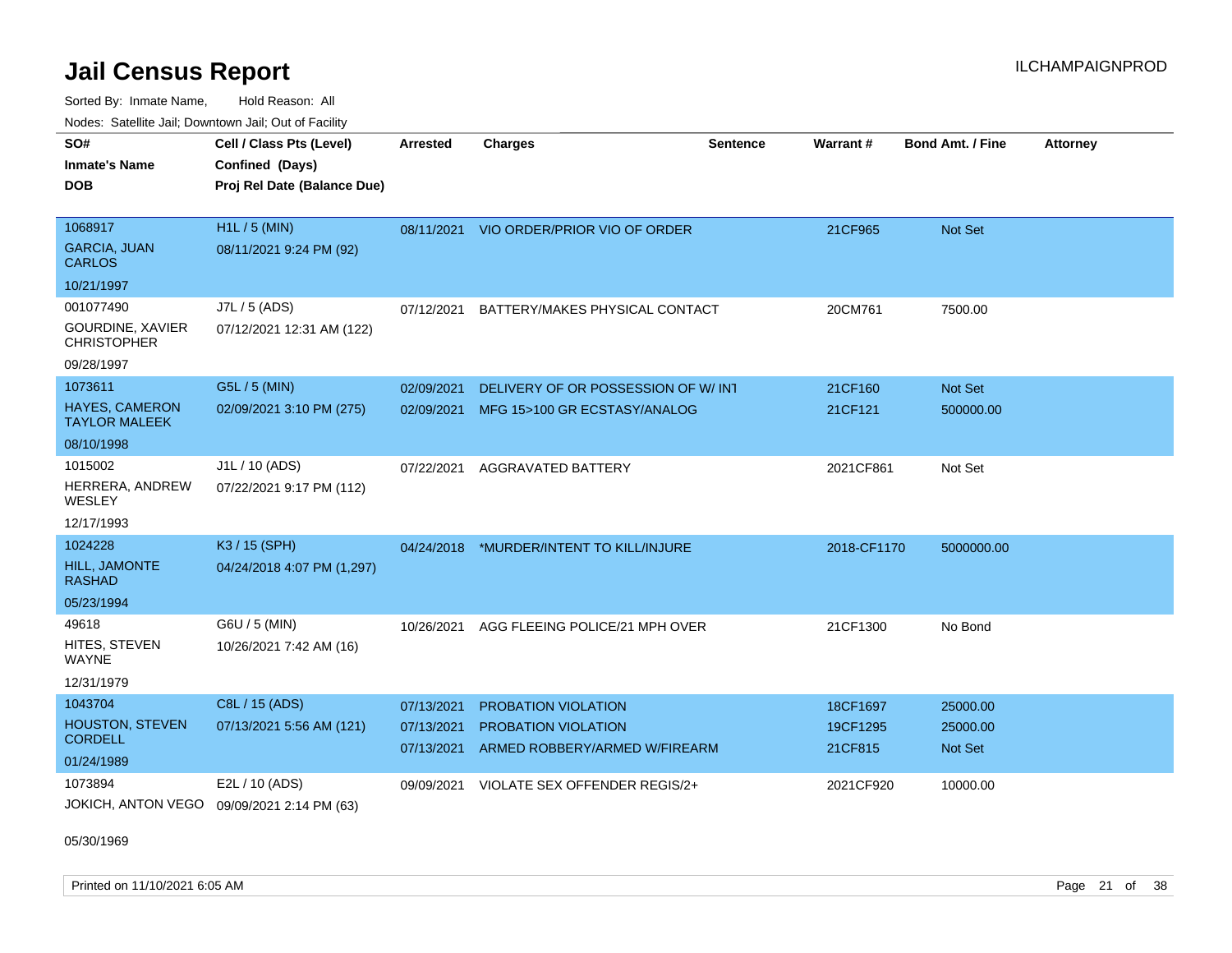Sorted By: Inmate Name, Hold Reason: All Nodes: Satellite Jail; Downtown Jail; Out of Facility

| <b>NOULD:</b> Catoline bail, Downtown bail, Out of I dollty |                             |                 |                                         |                 |             |                         |                 |
|-------------------------------------------------------------|-----------------------------|-----------------|-----------------------------------------|-----------------|-------------|-------------------------|-----------------|
| SO#                                                         | Cell / Class Pts (Level)    | <b>Arrested</b> | <b>Charges</b>                          | <b>Sentence</b> | Warrant#    | <b>Bond Amt. / Fine</b> | <b>Attorney</b> |
| <b>Inmate's Name</b>                                        | Confined (Days)             |                 |                                         |                 |             |                         |                 |
| <b>DOB</b>                                                  | Proj Rel Date (Balance Due) |                 |                                         |                 |             |                         |                 |
|                                                             |                             |                 |                                         |                 |             |                         |                 |
| 23138                                                       | D1 / 15 (MAX)               | 06/17/2021      | STALKING/TRANSMITS THREAT               |                 | 18CF1332    | Not Set                 |                 |
| <b>JONES, GLENN</b><br><b>CLAYTON</b>                       | 06/17/2021 12:51 PM (147)   | 06/17/2021      | AGG CRIM SEXUAL ABUSE/FELONY            |                 | 18-CF-1333  | <b>Not Set</b>          |                 |
| 08/17/1958                                                  |                             |                 |                                         |                 |             |                         |                 |
| 24308                                                       | D <sub>2</sub> / 15 (MAX)   | 06/03/2021      | <b>ROBBERY</b>                          |                 | 21CF625     | No Bond                 |                 |
| KWIATKOWSKI,<br>ROBERT JOHN                                 | 06/03/2021 10:40 PM (161)   |                 |                                         |                 |             |                         |                 |
| 08/08/1963                                                  |                             |                 |                                         |                 |             |                         |                 |
| 37260                                                       | C <sub>2</sub> U / 10 (ADS) | 09/09/2021      | FORGERY/ISSUE DOCUMENT/1 UPC            |                 | 2019 CF 559 | 200000.00               |                 |
| LENARD, DEMETRIUS<br><b>MARQUIS</b>                         | 09/09/2021 1:44 AM (63)     |                 |                                         |                 |             |                         |                 |
| 07/03/1973                                                  |                             |                 |                                         |                 |             |                         |                 |
| 29681                                                       | J2L / 15 (ADS)              | 07/14/2020      | PREDATORY CRIMINAL SEX ASSLT/CHILE      |                 | 20CF-781    | 250000.00               |                 |
| LENOIR, JOHN<br><b>CHRISTOPHER</b>                          | 07/14/2020 12:51 PM (485)   |                 |                                         |                 |             |                         |                 |
| 04/20/1966                                                  |                             |                 |                                         |                 |             |                         |                 |
| 001078249                                                   | B3 / 10 (MED)               | 08/07/2021      | <b>FELON POSS/USE WEAPON/FIREARM</b>    |                 | 21CF947     | Not Set                 |                 |
| MCCLENDON, CALVIN<br>M                                      | 08/07/2021 8:56 AM (96)     |                 |                                         |                 |             |                         |                 |
| 04/29/1990                                                  |                             |                 |                                         |                 |             |                         |                 |
| 40235                                                       | G9U / 5 (MIN)               | 10/04/2021      | AGG DUI/4                               |                 | 2021CF1145  | 35000.00                |                 |
| MERRIWEATHER,<br><b>MARCUS TODD</b>                         | 10/04/2021 4:41 PM (38)     |                 |                                         |                 |             |                         |                 |
| 11/28/1967                                                  |                             |                 |                                         |                 |             |                         |                 |
| 1040273                                                     | E4L / 15 (ADS)              | 09/30/2021      | <b>PRED CRIM SEX ASLT/VICTIM &lt;13</b> |                 | 21CF329     | 500000.00               |                 |
| METCALFE, LANELL<br><b>JARON</b>                            | 09/30/2021 11:32 PM (42)    |                 |                                         |                 |             |                         |                 |
| 09/22/1988                                                  |                             |                 |                                         |                 |             |                         |                 |
| 1075635                                                     | B <sub>2</sub> / 10 (ADS)   | 05/11/2021      | MFG/DEL CANNABIS/30-500 GRAMS           |                 | 20CF1402    | 100000.00               |                 |
| MILES, DEVLON VON,<br>Junior                                | 05/11/2021 10:39 PM (184)   | 05/11/2021      | AGG DISCHARGE FIREARM/OCC VEH           |                 | 21CF538     | Not Set                 |                 |
| 11/04/2000                                                  |                             |                 |                                         |                 |             |                         |                 |

Printed on 11/10/2021 6:05 AM Page 22 of 38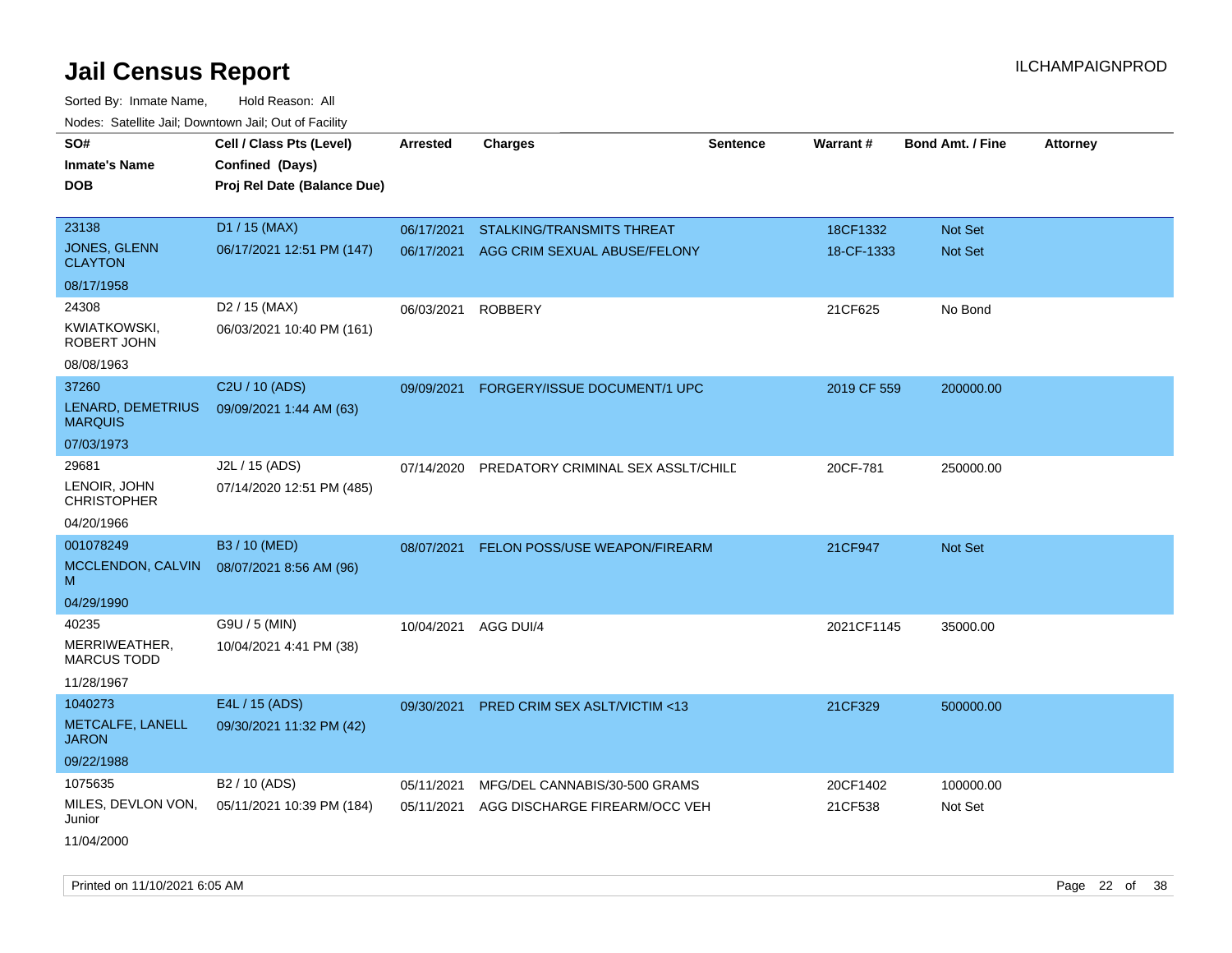| SO#<br><b>Inmate's Name</b><br><b>DOB</b>                               | Cell / Class Pts (Level)<br>Confined (Days)<br>Proj Rel Date (Balance Due) | <b>Arrested</b>                        | <b>Charges</b>                                                                                  | <b>Sentence</b> | Warrant#                          | <b>Bond Amt. / Fine</b>          | <b>Attorney</b> |
|-------------------------------------------------------------------------|----------------------------------------------------------------------------|----------------------------------------|-------------------------------------------------------------------------------------------------|-----------------|-----------------------------------|----------------------------------|-----------------|
| 1069209<br>MOORE, DEVONTE<br><b>JAMAL</b><br>09/24/1995                 | H2L / 10 (ADS)<br>04/07/2021 6:25 PM (218)                                 | 04/07/2021                             | AGG BATTERY/GREAT BODILY HARM                                                                   |                 | 21CF376                           | Not Set                          |                 |
| 001078357<br>PETTIGREW, CAREY<br><b>CORNITRIAS DEOBLO</b><br>08/31/1986 | H6L / 15 (ADS)<br>09/17/2021 9:56 AM (55)                                  | 09/17/2021<br>09/17/2021<br>09/17/2021 | ARMED ROBBERY/ARMED W/FIREARM<br>ARMED ROBBERY/ARMED W/FIREARM<br>ARMED ROBBERY/ARMED W/FIREARM |                 | 21CF1230<br>21CF1128<br>21CF1129  | Not Set<br>Not Set<br>Not Set    |                 |
| 1022441<br>PICKENS, DONTRELL<br><b>DEMAR</b><br>12/10/1993              | H3L / 10 (ADS)<br>10/27/2021 1:39 PM (15)                                  | 10/27/2021<br>10/27/2021               | AGG BATTERY/PEACE OFFICER<br>AGG BATTERY/PEACE OFFICER                                          |                 | 2021 CF 12<br>2020 CF 1488        | No Bond<br>No Bond               |                 |
| 1072114<br>ROBINSON, DONNELL<br><b>LEVON</b><br>10/23/2000              | A1U / 15 (SPH)<br>01/17/2021 2:40 PM (298)                                 | 01/17/2021<br>01/17/2021<br>02/17/2021 | ATTEMPT (FIRST DEGREE MURDER)<br>ARMED ROBBERY/NO FIREARM<br>AGGRAVATED BATTERY                 | 4y (DOC)        | 2021CF65<br>2020CF824             | Not Set<br>75000.00<br>250000.00 |                 |
| 980761<br><b>ROBINSON, LEON</b><br><b>SOLOMON</b><br>10/22/1983         | B1 / 10 (MED)<br>06/07/2021 1:53 AM (157)                                  | 06/07/2021                             | DOMESTIC BATTERY/OTHER PRIOR                                                                    |                 | 21CF639                           | Not Set                          |                 |
| 1006507<br>RODGERS, DYLAN<br><b>ROBERT</b><br>12/12/1991                | D3 / 10 (ADS)<br>10/21/2021 12:34 AM (21)                                  | 10/21/2021<br>10/21/2021<br>10/21/2021 | DOMESTIC BATTERY/OTHER PRIOR<br>PROBATION VIOLATION<br>AGG ASLT/USE DDLY WEAPON                 |                 | 21CF1269<br>2019CF1220<br>21CM123 | Not Set<br>10000.00<br>1000.00   |                 |
| 001077772<br><b>RUSH, MARION EARL,</b><br>Junior<br>10/21/1967          | E5L / 5 (ADS)<br>03/16/2021 7:40 PM (240)                                  | 03/16/2021                             | PUBLIC INDECENCY/SEX CONDUCT                                                                    |                 | 21CM102                           | Not Set                          |                 |
| 1046238<br>SAMPLE, RYAN<br><b>CURTIS</b><br>07/30/1987                  | $G1L / 5$ (MIN)<br>08/30/2021 8:56 PM (73)                                 | 08/30/2021                             | MFG/DEL CANNABIS/2000<5000 GR                                                                   |                 | 2013CF2083                        | Not Set                          |                 |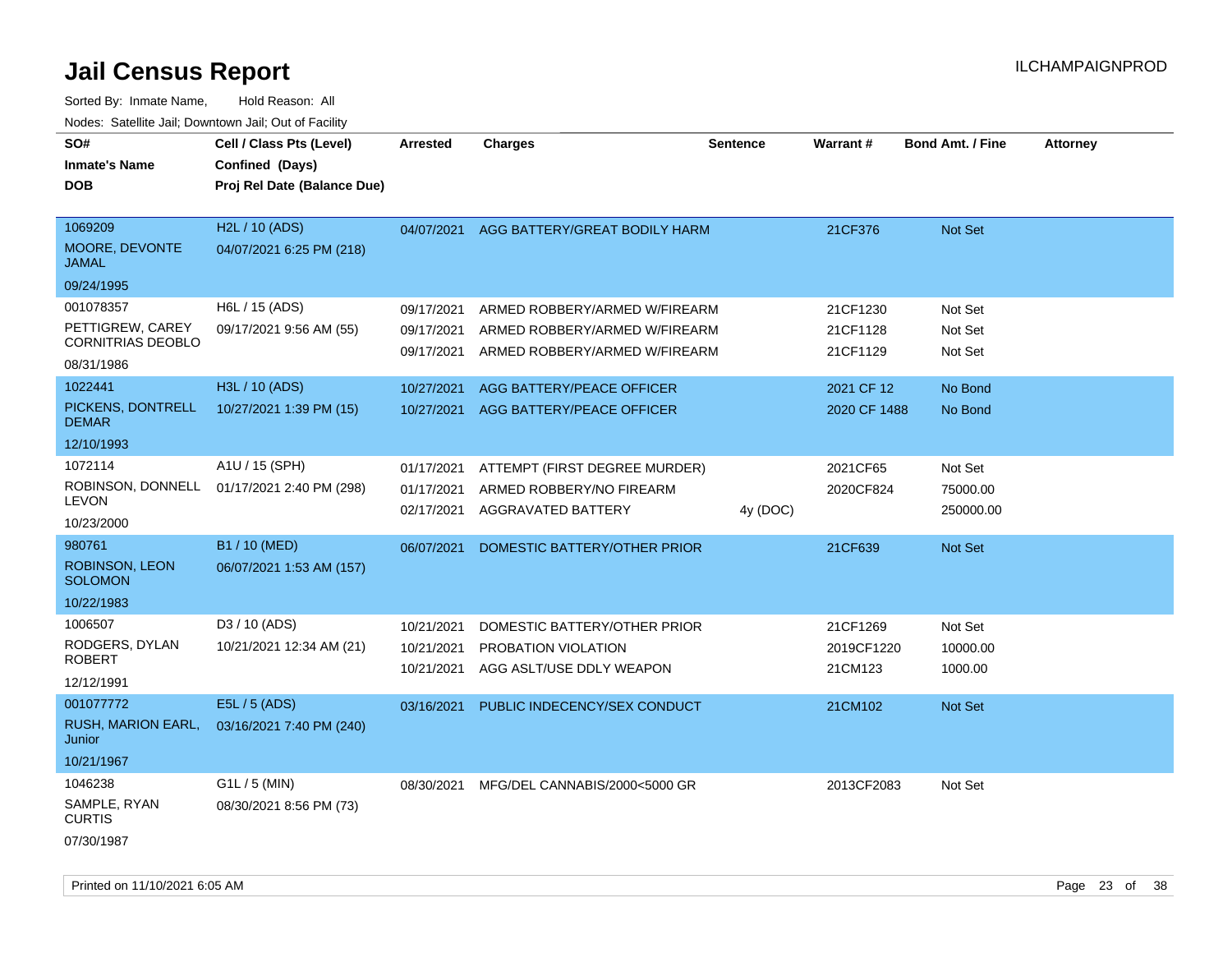Sorted By: Inmate Name, Hold Reason: All

Nodes: Satellite Jail; Downtown Jail; Out of Facility

| SO#<br><b>Inmate's Name</b><br><b>DOB</b>    | Cell / Class Pts (Level)<br>Confined (Days)<br>Proj Rel Date (Balance Due) | <b>Arrested</b>          | <b>Charges</b>                                         | <b>Sentence</b> | Warrant#            | <b>Bond Amt. / Fine</b> | <b>Attorney</b> |
|----------------------------------------------|----------------------------------------------------------------------------|--------------------------|--------------------------------------------------------|-----------------|---------------------|-------------------------|-----------------|
| 1069960<br>SHELTON, JOSIAH<br><b>TIMOTHY</b> | G7L / 5 (MIN)<br>09/28/2021 2:04 AM (44)                                   | 09/28/2021               | IDENTITY THEFT/\$2K-\$10K                              |                 | 21CF952             | 10000.00                |                 |
| 02/23/1980                                   |                                                                            |                          |                                                        |                 |                     |                         |                 |
| 1034452                                      | F6U / 10 (MED)                                                             | 09/24/2021               | MFG/DEL 1<15 GR HEROIN/ANALOG                          | 4y (DOC)        | 20CF001071          | 500000.00               |                 |
| SMITH, CHERNENKO<br><b>CONSTANTINE</b>       | 09/24/2021 11:57 AM (48)                                                   |                          |                                                        |                 |                     |                         |                 |
| 08/17/1985                                   |                                                                            |                          |                                                        |                 |                     |                         |                 |
| 1034702                                      | F3L / 10 (MED)                                                             | 10/22/2021               | AGG DOMESTIC BATTERY/STRANGLE                          |                 | 21CF1123            | 50000.00                |                 |
| SOULE, AUSTIN TYLER 10/22/2021 6:49 AM (20)  |                                                                            |                          |                                                        |                 |                     |                         |                 |
| 03/18/1995                                   |                                                                            |                          |                                                        |                 |                     |                         |                 |
| 1051104                                      | G4U / 5 (MIN)                                                              | 05/26/2021               | <b>BURGLARY</b>                                        |                 | 21CF667             | Not Set                 |                 |
| STOVER, ANDREW<br><b>WADE</b>                | 05/27/2021 12:59 AM (168)                                                  | 05/26/2021<br>05/26/2021 | DRIVING ON REVOKED LICENSE<br>METH DELIVERY/5<15 GRAMS |                 | 21TR4000<br>21CF598 | Not Set<br>Not Set      |                 |
| 07/20/1994                                   |                                                                            |                          |                                                        |                 |                     |                         |                 |
| 1024184                                      | <b>H5L / 10 (ADS)</b>                                                      | 09/08/2021               | AGG ASLT PEACE OFF/FIRE/ER WRK                         |                 | 20CF1051            | No Bond                 |                 |
| SULLIVAN, CODY<br><b>MICHAEL</b>             | 09/08/2021 3:28 PM (64)                                                    |                          |                                                        |                 |                     |                         |                 |
| 08/15/1994                                   |                                                                            |                          |                                                        |                 |                     |                         |                 |
| 1068839                                      | F8L / 15 (MAX)                                                             | 08/07/2020               | <b>HOMICIDE</b>                                        |                 | 2020-CF851          | 1000000.00              |                 |
| TAYLOR, LONDON<br><b>JAVON</b>               | 08/07/2020 10:30 AM (461)                                                  |                          |                                                        |                 |                     |                         |                 |
| 08/16/1999                                   |                                                                            |                          |                                                        |                 |                     |                         |                 |
| 54881                                        | E1L / 10 (ADS)                                                             | 05/18/2021               | AGGRAVATED ASSAULT/PUBLIC PROP                         |                 | 21CM185             | 100.00                  |                 |
| THOMAS, BRYANT                               | 05/18/2021 9:03 PM (177)                                                   |                          |                                                        |                 |                     |                         |                 |
| 11/12/1973                                   |                                                                            |                          |                                                        |                 |                     |                         |                 |
| 1004142                                      | F6L / 15 (MAX)                                                             | 10/22/2021               | PAROLE REVOCATION                                      |                 |                     | Not Set                 |                 |
| TOY, KAYON LARENZ                            | 10/22/2021 1:01 PM (20)                                                    | 10/27/2021               | POSSESSION OF METH/15<100GRAMS                         |                 | 2021CF1298          | 1500000.00              |                 |

09/12/1991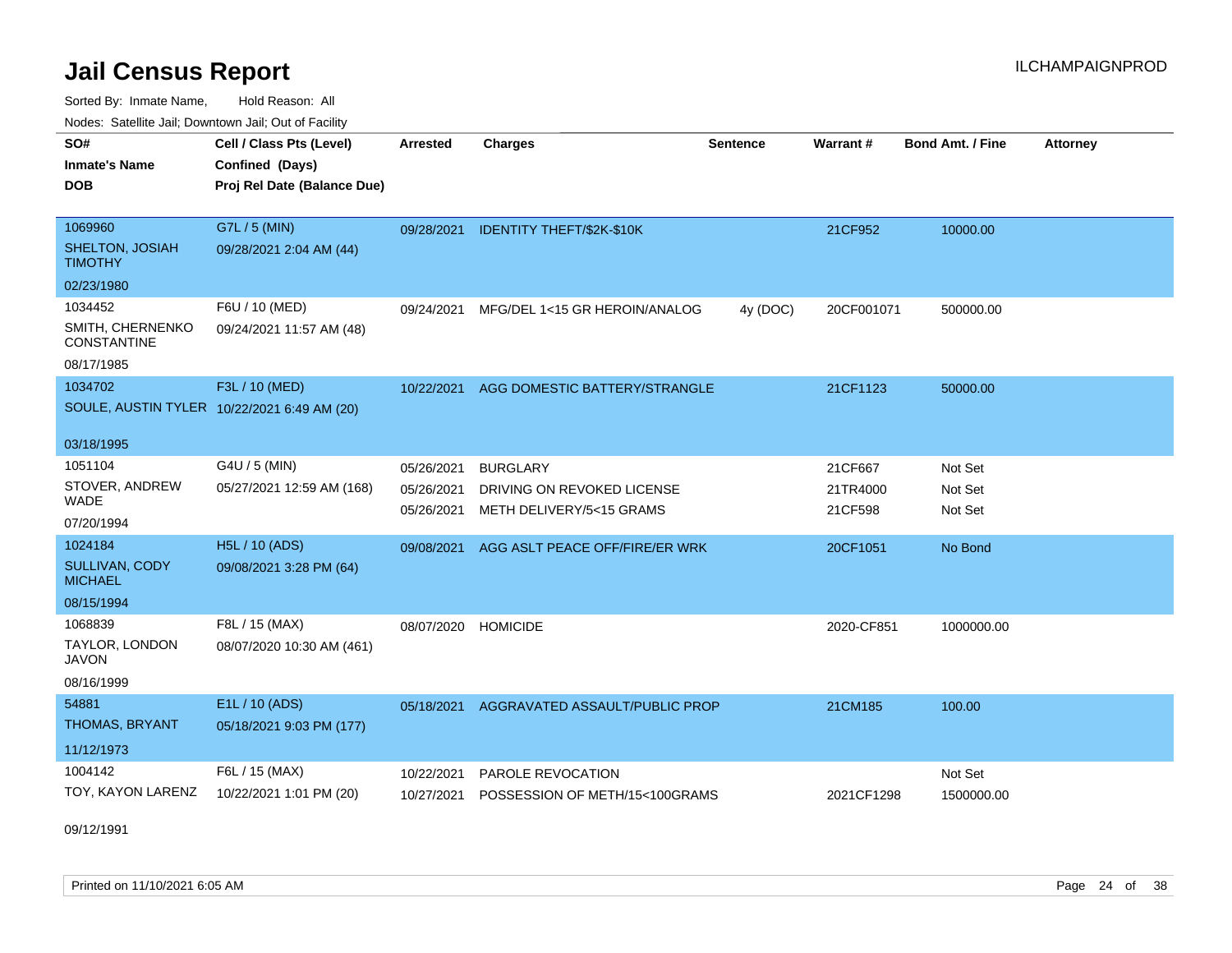| 10000. Catolino can, Domntonn can, Cat or I doint<br>SO# |                                             |                 |                                |                 |             |                         |                 |
|----------------------------------------------------------|---------------------------------------------|-----------------|--------------------------------|-----------------|-------------|-------------------------|-----------------|
| Inmate's Name                                            | Cell / Class Pts (Level)<br>Confined (Days) | <b>Arrested</b> | <b>Charges</b>                 | <b>Sentence</b> | Warrant#    | <b>Bond Amt. / Fine</b> | <b>Attorney</b> |
| DOB                                                      | Proj Rel Date (Balance Due)                 |                 |                                |                 |             |                         |                 |
|                                                          |                                             |                 |                                |                 |             |                         |                 |
| 1056971                                                  | D6 / 10 (ADS)                               | 08/07/2021      | FELON POSS/USE WEAPON/FIREARM  |                 | 21CF948     | No Bond                 |                 |
| TRAVIS, DENZEL<br><b>DANTRELL</b>                        | 08/07/2021 7:36 AM (96)                     | 08/08/2021      | AGG BATTERY/PUBLIC PLACE       |                 | 2020CF647   | 25000.00                |                 |
| 03/21/1993                                               |                                             |                 |                                |                 |             |                         |                 |
| 001078250                                                | F2L / 10 (MED)                              | 08/07/2021      | FELON POSS WEAPON/BODY ARMOR   |                 | 21CF950     | Not Set                 |                 |
| TRAVIS, JORDAN<br>TESHAUN                                | 08/07/2021 10:27 AM (96)                    |                 |                                |                 |             |                         |                 |
| 03/03/1996                                               |                                             |                 |                                |                 |             |                         |                 |
| 30108                                                    | J4L / 15 (ADS)                              | 07/30/2021      | <b>MURDER</b>                  |                 | 21CF902     | 2000000.00              |                 |
| VANDYKE, DARYL<br>ANTHONY                                | 07/30/2021 8:29 PM (104)                    |                 |                                |                 |             |                         |                 |
| 10/04/1965                                               |                                             |                 |                                |                 |             |                         |                 |
| 968681                                                   | D5 / 15 (ADS)                               | 08/27/2021      | AGG CRIM SX AB/VIC 13<18/TRUST |                 | 2020CF499   | 250000.00               |                 |
| WADE, DEMETRIUS<br>DARYL                                 | 08/27/2021 2:25 AM (76)                     | 08/27/2021      | INDIRECT CRIMINAL CONTEMPT     | 5y (DOC)        | 2021CC16    | No Bond                 |                 |
| 01/07/1987                                               |                                             |                 |                                |                 |             |                         |                 |
| 1070904                                                  | G7U / 5 (MIN)                               | 10/28/2021      | <b>BURGLARY</b>                |                 | 2021CF321   | 15000.00                |                 |
| WANKEL, JONAH<br>JAMES                                   | 10/28/2021 3:42 AM (14)                     |                 |                                |                 |             |                         |                 |
| 12/15/1993                                               |                                             |                 |                                |                 |             |                         |                 |
| 1071205                                                  | E3L / 10 (MED)                              | 02/23/2021      | AGG BATTERY/PEACE OFFICER      |                 | 2020-CF-801 | No Bond                 |                 |
| WATERS, WESLEY<br><b>DRUMMONE</b>                        | 02/23/2021 4:18 PM (261)                    |                 |                                |                 |             |                         |                 |
| 03/07/2000                                               |                                             |                 |                                |                 |             |                         |                 |
| 001078511                                                | G3U / 5 (MIN)                               | 10/18/2021 WRIT |                                |                 | 20CF1318    | No Bond                 |                 |
| <b>WILLIAMS, KANAAN</b><br><b>AUBREY</b>                 | 10/18/2021 2:21 PM (24)                     |                 |                                |                 |             |                         |                 |
| 03/17/2000                                               |                                             |                 |                                |                 |             |                         |                 |
| 1058072                                                  | A2U / 15 (SPH)                              | 02/25/2021      | ARMED HABITUAL CRIMINAL        |                 |             | Not Set                 |                 |
| WILLIAMS, KENNETH<br><b>BERNARD</b>                      | 02/25/2021 3:24 PM (259)                    |                 |                                |                 |             |                         |                 |
| 10/04/1985                                               |                                             |                 |                                |                 |             |                         |                 |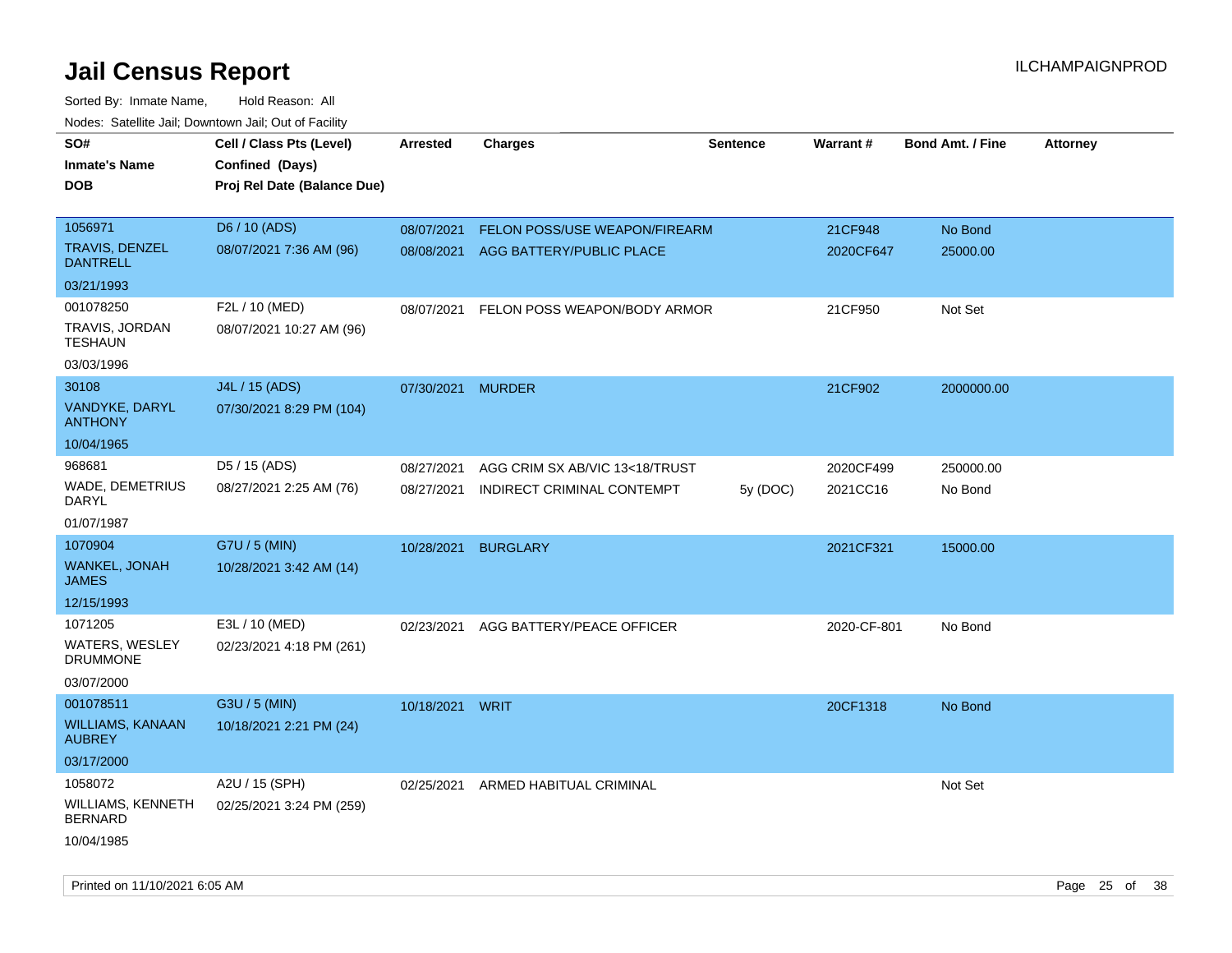| SO#<br><b>Inmate's Name</b><br><b>DOB</b>          | Cell / Class Pts (Level)<br>Confined (Days)<br>Proj Rel Date (Balance Due) | <b>Arrested</b>          | <b>Charges</b>                                          | <b>Sentence</b> | Warrant#            | <b>Bond Amt. / Fine</b> | <b>Attorney</b> |
|----------------------------------------------------|----------------------------------------------------------------------------|--------------------------|---------------------------------------------------------|-----------------|---------------------|-------------------------|-----------------|
| 53518<br><b>WILLIAMS, TORREY</b><br><b>TOSHIBA</b> | $15/15$ (ADS)<br>08/19/2021 10:10 AM (84)                                  | 08/19/2021<br>09/01/2021 | <b>AGGRAVATED BATTERY</b><br><b>PROBATION VIOLATION</b> |                 | 21CF1014<br>20CF381 | Not Set<br>Not Set      |                 |
| 03/30/1975                                         |                                                                            |                          |                                                         |                 |                     |                         |                 |
| 9326<br>YOUNG, ANTHONY<br>PAUL                     | $12/5$ (ADS)<br>06/14/2021 12:07 PM (150)                                  | 06/14/2021               | <b>BURGLARY</b>                                         |                 | 2020-CF-625         | Not Set                 |                 |
| 03/13/1954<br><b>Total Downtown Jail: 57</b>       |                                                                            | Males: 57                | Unknown: 0<br>Females: 0                                |                 |                     |                         |                 |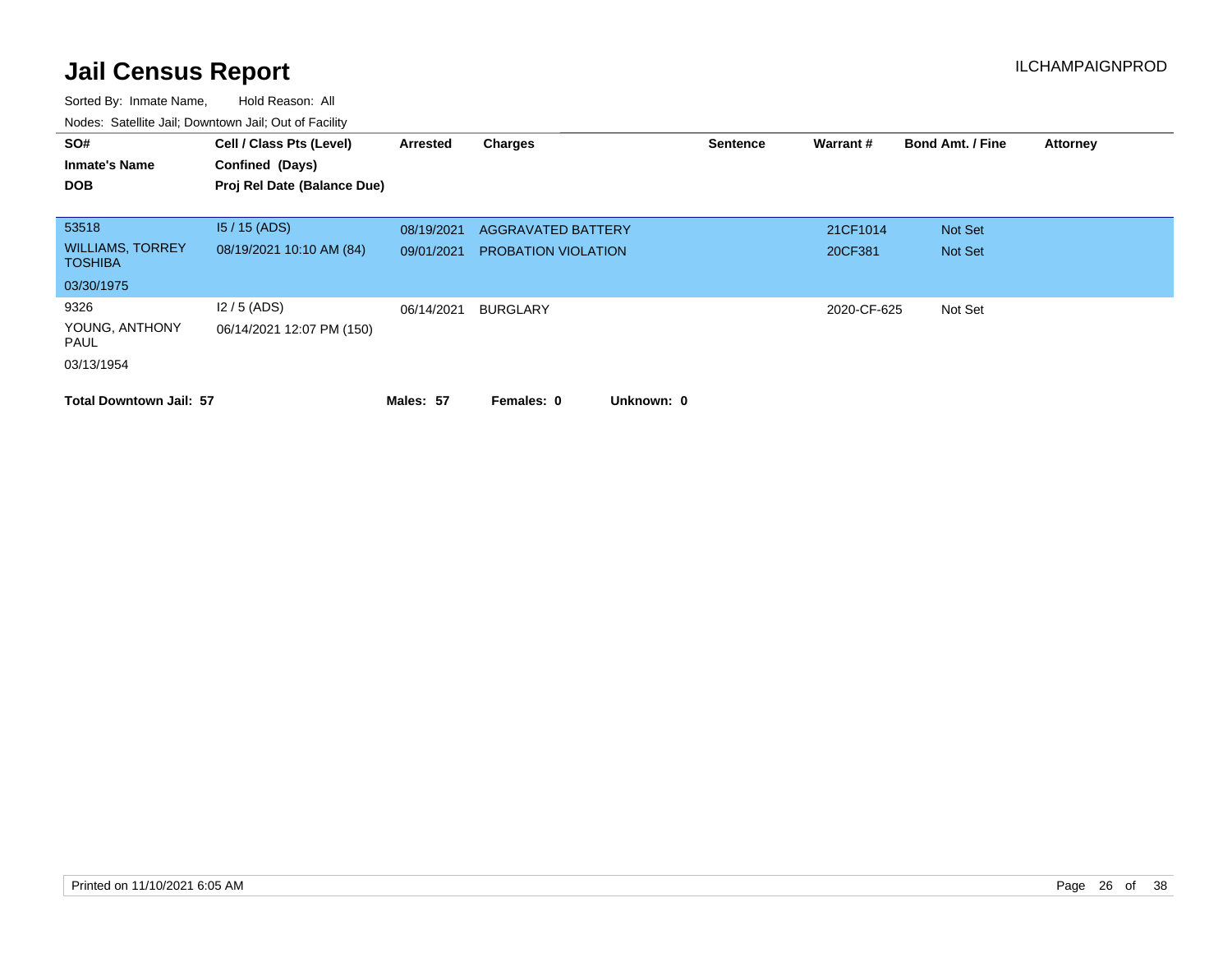|  | <b>Out of Facility</b> |  |
|--|------------------------|--|

| SO#<br><b>Inmate's Name</b><br><b>DOB</b>                                                    | Cell / Class Pts (Level)<br>Confined (Days)<br>Proj Rel Date (Balance Due)     | Arrested                               | <b>Charges</b>                                                                       | <b>Sentence</b> | Warrant#                        | <b>Bond Amt. / Fine</b>       | <b>Attorney</b> |
|----------------------------------------------------------------------------------------------|--------------------------------------------------------------------------------|----------------------------------------|--------------------------------------------------------------------------------------|-----------------|---------------------------------|-------------------------------|-----------------|
| 61095<br><b>AMOS, DERRICK</b><br><b>JAMES</b>                                                | <b>DEW / 10 (ADS)</b><br>05/02/2021 9:02 PM (193)                              | 05/02/2021                             | <b>HOME INVASION/CAUSE INJURY</b>                                                    |                 | 2021CF323                       | 100000.00                     |                 |
| 06/12/1985<br>19971<br>BARNESKE, RAYMOND 11/09/2021 9:32 AM (2)<br><b>LYNN</b><br>08/17/1961 | EHD<br>5/6/2022 (0.00)                                                         | 11/09/2021                             | DRIVING RVK/SUSP DUI/SSS 4-9                                                         |                 | 2021CF968                       | Not Set                       |                 |
| 516062<br><b>BENNETT, JOHN</b><br><b>MICHAEL</b><br>04/30/1986                               | <b>DEW / 15 (MAX)</b><br>02/22/2021 10:47 AM (262)                             | 02/22/2021<br>02/22/2021               | PHONE HARASSMENT/2+<br>AGG DISCH FIR/VEH/PC OFF/FRMAN                                |                 | 20CF194<br>21CF210              | 5000.00<br>No Bond            |                 |
| 508342<br>BLAKELY, HARVEY<br>06/25/1985                                                      | EHD<br>09/28/2021 11:29 AM (44)<br>11/11/2021 (0.00)                           | 09/28/2021                             | DRIVING ON REVOKED LICENSE                                                           |                 | 2020TR1282                      | Not Set                       |                 |
| 976538<br>09/05/1989                                                                         | <b>EHD</b><br>BLISSIT, WYATT TYRES 10/12/2021 10:05 AM (30)<br>1/6/2022 (0.00) | 10/12/2021                             | DOMESTIC BATTERY/OTHER PRIOR                                                         |                 | 2020CF1095                      | Not Set                       |                 |
| 33993<br><b>BOOKER, STEPHON</b><br><b>MONTELL</b><br>06/11/1971                              | DEW / 10 (MED)<br>06/14/2021 7:42 PM (150)                                     | 06/14/2021<br>06/14/2021<br>06/14/2021 | AGGRAVATED DOMESTIC BATTERY<br>POSSESSING A CONTROLLED SUBSTANC<br>PAROLE REVOCATION |                 | 21CF688<br>21CF657<br>CH2103612 | Not Set<br>Not Set<br>No Bond |                 |
| 1074315<br><b>BRIGGS, PATRICK</b><br><b>MONTAY</b><br>08/05/2001                             | <b>DEW / 15 (MAX)</b><br>08/03/2021 4:56 PM (100)                              | 07/27/2021                             | AGG DISCHARGE FIREARM/VEH/SCH                                                        |                 | 21CF927                         | Not Set                       |                 |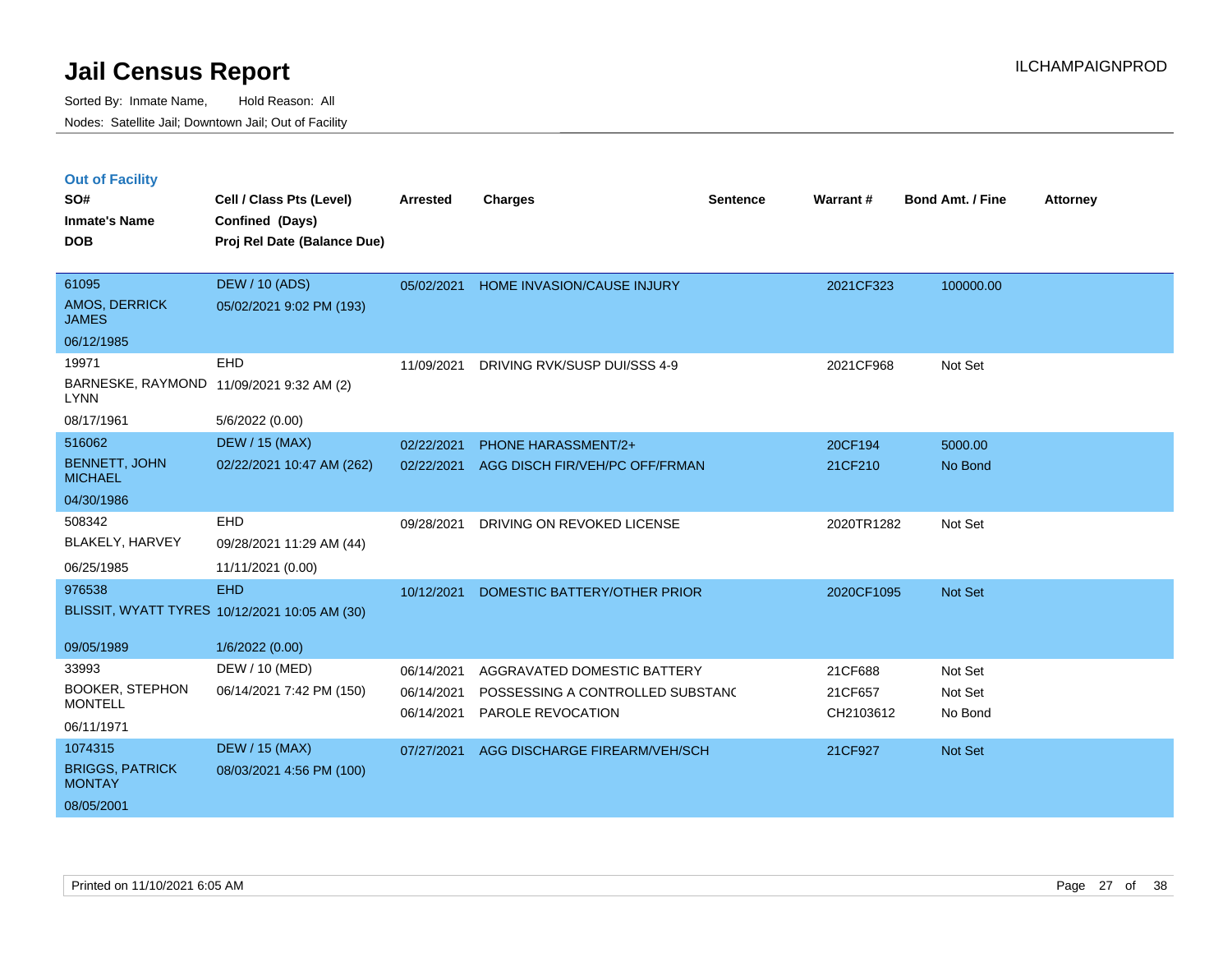| Nudes. Satellite Jali, Downtown Jali, Out of Facility |                             |            |                                     |                 |                 |                         |                 |
|-------------------------------------------------------|-----------------------------|------------|-------------------------------------|-----------------|-----------------|-------------------------|-----------------|
| SO#                                                   | Cell / Class Pts (Level)    | Arrested   | <b>Charges</b>                      | <b>Sentence</b> | <b>Warrant#</b> | <b>Bond Amt. / Fine</b> | <b>Attorney</b> |
| <b>Inmate's Name</b>                                  | Confined (Days)             |            |                                     |                 |                 |                         |                 |
| <b>DOB</b>                                            | Proj Rel Date (Balance Due) |            |                                     |                 |                 |                         |                 |
|                                                       |                             |            |                                     |                 |                 |                         |                 |
| 001078065                                             | <b>KAN / 10 (ADS)</b>       | 06/17/2021 | AGG BATTERY/DISCHARGE FIREARM       |                 | 21CF704         | 1000000.00              |                 |
| <b>BROWN, CHARMAN</b><br><b>LAKEEF</b>                | 06/17/2021 12:32 PM (147)   |            |                                     |                 |                 |                         |                 |
| 11/30/2002                                            |                             |            |                                     |                 |                 |                         |                 |
| 1038554                                               | KAN / 15 (MAX)              | 08/18/2021 | ARMED HABITUAL CRIMINAL             |                 | 21CF1162        | Not Set                 |                 |
| <b>BROWN, CORRION</b><br><b>DEVONTAE</b>              | 08/18/2021 5:40 PM (85)     | 08/18/2021 | DELIVERY OF OR POSSESSION OF W/ INT |                 | 21CF1009        | No Bond                 |                 |
| 04/19/1995                                            |                             |            |                                     |                 |                 |                         |                 |
| 1060066                                               | <b>EHD</b>                  | 09/28/2021 | DRIVING ON SUSPENDED LICENSE        |                 | 2020TR5855      | Not Set                 |                 |
| <b>BROWN, JAMES</b><br>EDWARD, Junior                 | 09/28/2021 10:52 AM (44)    |            |                                     |                 |                 |                         |                 |
| 11/21/1994                                            | 11/11/2021 (0.00)           |            |                                     |                 |                 |                         |                 |
| 1071662                                               | KAN / 15 (MAX)              | 12/07/2020 | FELON POSS/USE FIREARM PRIOR        |                 | 20CF1418        | 250000.00               |                 |
| BROWN, JAWON<br>EDWARD                                | 12/14/2020 6:02 PM (332)    |            |                                     |                 |                 |                         |                 |
| 04/21/2000                                            |                             |            |                                     |                 |                 |                         |                 |
| 1038579                                               | <b>KAN / 15 (MAX)</b>       | 08/18/2021 | FELON POSS/USE WEAPON/FIREARM       |                 | 21CF1010        | <b>Not Set</b>          |                 |
| <b>BROWN, MARKEL</b><br><b>RIKKI</b>                  | 08/18/2021 2:05 PM (85)     |            |                                     |                 |                 |                         |                 |
| 01/06/1995                                            |                             |            |                                     |                 |                 |                         |                 |
| 1003006                                               | KAN / 15 (MAX)              | 08/19/2021 | FELON POSS/USE MACHINE GUN          |                 | 21CF1011        | No Bond                 |                 |
| <b>BROWN, ROCKEITH</b><br>JAVONTE                     | 08/19/2021 12:55 AM (84)    |            |                                     |                 |                 |                         |                 |
| 07/23/1991                                            |                             |            |                                     |                 |                 |                         |                 |
| 001078361                                             | <b>KAN / 10 (MED)</b>       | 09/08/2021 | AGG UUW/LOADED/NO FCCA/FOID         |                 | 21CF1084        | <b>Not Set</b>          |                 |
| <b>BUFORD, DESHAWN</b><br><b>MICHAEL</b>              | 09/08/2021 10:11 PM (64)    |            |                                     |                 |                 |                         |                 |
| 02/23/1997                                            |                             |            |                                     |                 |                 |                         |                 |
| 987334                                                | DEW / 15 (MAX)              | 03/10/2021 | ATTEMPT (FIRST DEGREE MURDER)       |                 | 19CF689         | Not Set                 |                 |
| CAIN, ISAIAH<br><b>DEPRIEST</b>                       | 03/10/2021 2:22 PM (246)    |            |                                     |                 |                 |                         |                 |
| 12/23/1990                                            |                             |            |                                     |                 |                 |                         |                 |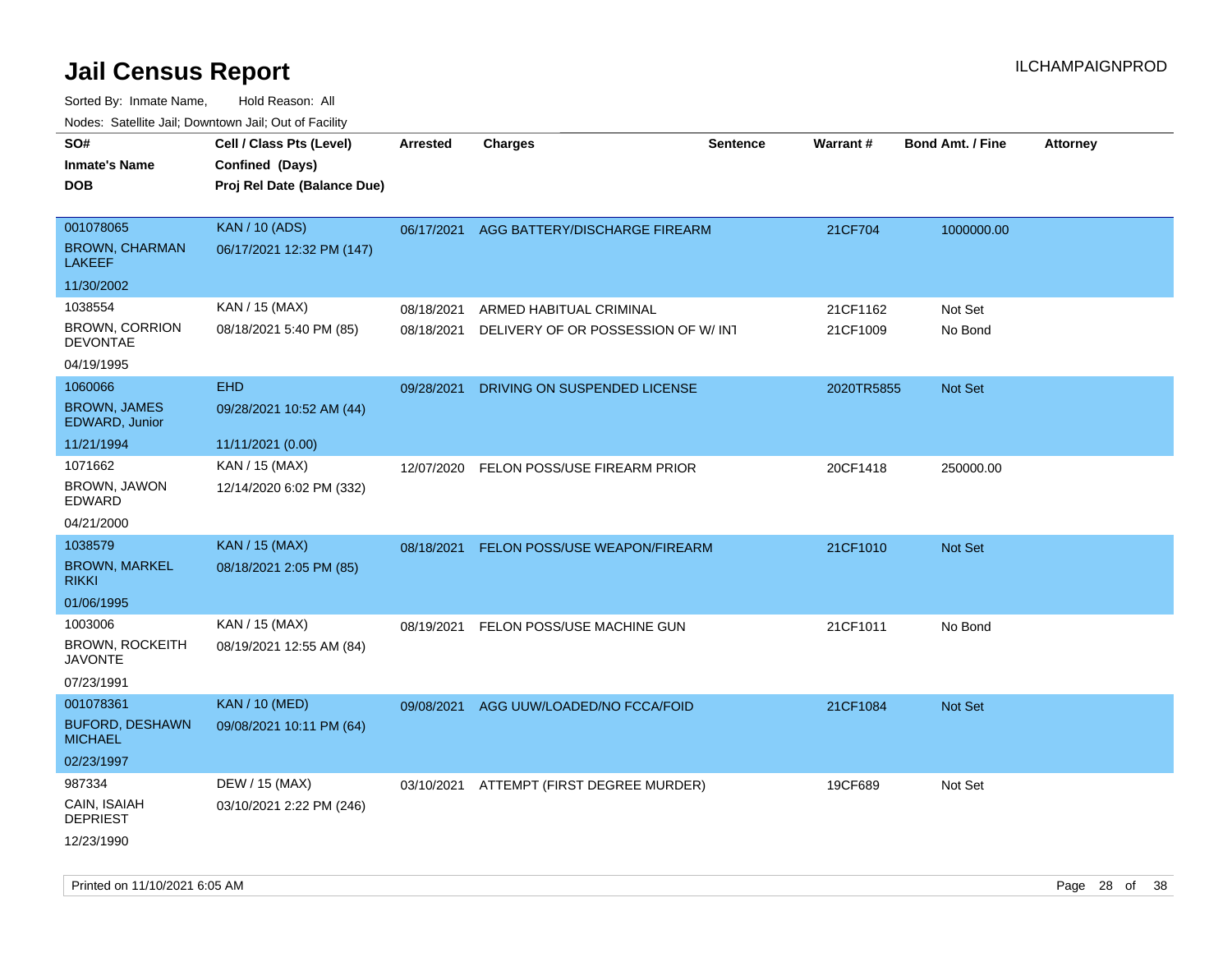| wacs. Calcinic Jan, Downtown Jan, Out of Facility |                             |                 |                                      |                 |                 |                         |                 |
|---------------------------------------------------|-----------------------------|-----------------|--------------------------------------|-----------------|-----------------|-------------------------|-----------------|
| SO#                                               | Cell / Class Pts (Level)    | <b>Arrested</b> | <b>Charges</b>                       | <b>Sentence</b> | <b>Warrant#</b> | <b>Bond Amt. / Fine</b> | <b>Attorney</b> |
| <b>Inmate's Name</b>                              | Confined (Days)             |                 |                                      |                 |                 |                         |                 |
| <b>DOB</b>                                        | Proj Rel Date (Balance Due) |                 |                                      |                 |                 |                         |                 |
|                                                   |                             |                 |                                      |                 |                 |                         |                 |
| 992962                                            | DEW / 15 (ADS)              | 05/25/2021      | MURDER/INTENT TO KILL/INJURE         |                 | 2018CF1045      | 1000000.00              |                 |
| <b>CAMPBELL, KEITH</b><br><b>KNAQEEB</b>          | 05/25/2021 1:19 PM (170)    |                 |                                      |                 |                 |                         |                 |
| 07/22/1991                                        |                             |                 |                                      |                 |                 |                         |                 |
| 1064992                                           | KAN / 15 (MAX)              | 09/20/2021      | ARMED VIOLENCE/CATEGORY I            |                 | 21CF1137        | Not Set                 |                 |
| CARTER, KEJUAN<br><b>JAVONTE</b>                  | 09/20/2021 11:42 PM (52)    |                 |                                      |                 |                 |                         |                 |
| 06/27/1998                                        |                             |                 |                                      |                 |                 |                         |                 |
| 1068848                                           | <b>KAN / 15 (MAX)</b>       | 02/06/2020      | MURDER/INTENT TO KILL/INJURE         |                 | 20CF-156        | No Bond                 |                 |
| <b>CHATMAN, MICHAEL</b><br><b>DAISEAN</b>         | 02/06/2020 5:22 PM (644)    |                 |                                      |                 |                 |                         |                 |
| 11/12/1999                                        |                             |                 |                                      |                 |                 |                         |                 |
| 778242                                            | EHD                         | 10/19/2021      | DRIVING RVK/SUSP DUI/SSS 2ND         |                 | 2021CF33        | Not Set                 |                 |
| CHILLIS, CENTRAIL<br><b>DERCO</b>                 | 10/19/2021 9:26 AM (23)     |                 |                                      |                 |                 |                         |                 |
| 06/07/1985                                        | 11/17/2021 (0.00)           |                 |                                      |                 |                 |                         |                 |
| 001078461                                         | <b>KAN / 10 (MED)</b>       | 10/07/2021      | AGG UNLAWFUL USE WEAPON/PERSON       |                 | 2021CF1209      | No Bond                 |                 |
| <b>COLE, ERIC JOSE</b>                            | 10/08/2021 12:25 AM (34)    | 10/07/2021      | AGG DOMESTIC BATTERY/STRANGLE        |                 | 2021CF1208      | Not Set                 |                 |
| 01/24/2002                                        |                             | 10/08/2021      | <b>HARASS WITNESS/FAMILY MBR/REP</b> |                 | 21CF1218        | <b>Not Set</b>          |                 |
| 57733                                             | KAN / 15 (SPH)              | 02/25/2020      | <b>HOMICIDE</b>                      |                 | 2020-CF250      | 2000000.00              |                 |
| <b>CRAIG, ANTOINE</b>                             | 02/25/2020 4:08 PM (625)    | 02/25/2020      | FELON POSS/USE WEAPON/FIREARM        |                 | 19CF-1827       | 80000.00                |                 |
| DARRELL                                           |                             |                 |                                      |                 |                 |                         |                 |
| 10/09/1982                                        |                             |                 |                                      |                 |                 |                         |                 |
| 001077939                                         | <b>DEW / 10 (MED)</b>       | 05/10/2021      | <b>FIREARM/FOID INVALID/NOT ELIG</b> |                 | 21CF526         | No Bond                 |                 |
| <b>CROSS, PATRICK</b><br><b>DONTRELLE</b>         | 05/10/2021 7:31 PM (185)    | 06/02/2021      | POSS STOLEN VEHICLE > \$25,000       |                 | 21CF612         | Not Set                 |                 |
| 11/07/2001                                        |                             |                 |                                      |                 |                 |                         |                 |
| 1061304                                           | DEW / 15 (MAX)              | 10/11/2021      | ARMED HABITUAL CRIMINAL              |                 | 21CF1226        | No Bond                 |                 |
| DORRIS, KEMION                                    | 10/11/2021 7:30 PM (31)     | 10/11/2021      | ARMED HABITUAL CRIMINAL              |                 | 21CF1227        | No Bond                 |                 |
| <b>DAETOCE</b>                                    |                             | 10/11/2021      | HOME INVASION/FIREARM                |                 | 21CF1228        | No Bond                 |                 |
| 11/19/1997                                        |                             |                 |                                      |                 |                 |                         |                 |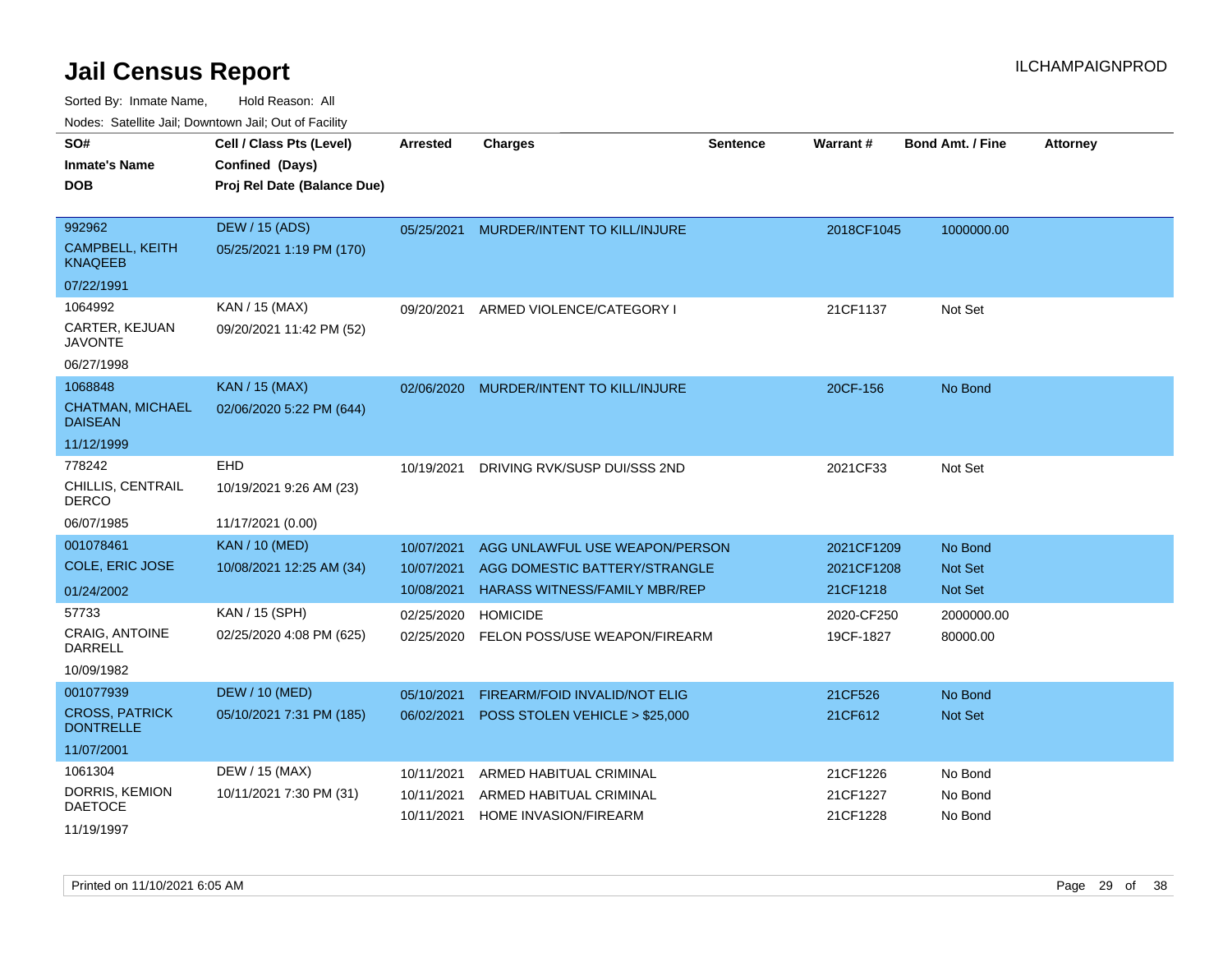| rougs. Calcinic Jan, Downtown Jan, Out of Facility |                             |                 |                                        |                 |            |                         |                 |
|----------------------------------------------------|-----------------------------|-----------------|----------------------------------------|-----------------|------------|-------------------------|-----------------|
| SO#                                                | Cell / Class Pts (Level)    | <b>Arrested</b> | <b>Charges</b>                         | <b>Sentence</b> | Warrant#   | <b>Bond Amt. / Fine</b> | <b>Attorney</b> |
| <b>Inmate's Name</b>                               | Confined (Days)             |                 |                                        |                 |            |                         |                 |
| <b>DOB</b>                                         | Proj Rel Date (Balance Due) |                 |                                        |                 |            |                         |                 |
|                                                    |                             |                 |                                        |                 |            |                         |                 |
| 1076663                                            | <b>DEW / 15 (MAX)</b>       | 07/15/2020      | *ARMED HABITUAL CRIMINAL               |                 | 2020-CF783 | 500000.00               |                 |
| DYE, KENNE YAKIEM                                  | 07/15/2020 11:49 AM (484)   |                 |                                        |                 |            |                         |                 |
| 05/30/1988                                         |                             |                 |                                        |                 |            |                         |                 |
| 27428                                              | EHD                         | 09/21/2021      | DRIVING RVK/SUSP DUI/SSS 3RD           |                 | 2020CF1368 | Not Set                 |                 |
| FRANKLIN, TYRONE<br>Senior                         | 09/21/2021 9:27 AM (51)     | 09/21/2021      | DRIVING RVK/SUSP DUI/SSS 3RD           |                 | 2021CF435  | Not Set                 |                 |
| 09/12/1966                                         | 12/19/2021 (0.00)           |                 |                                        |                 |            |                         |                 |
| 60154                                              | <b>EHD</b>                  |                 | 10/20/2021 AGG DUI/LIC SUSP OR REVOKED |                 | 2021cf261  | Not Set                 |                 |
| GARCIA-MEZA,<br><b>CARLOS</b>                      | 10/20/2021 9:23 AM (22)     |                 |                                        |                 |            |                         |                 |
| 03/06/1983                                         | 1/16/2022 (0.00)            |                 |                                        |                 |            |                         |                 |
| 001077363                                          | KAN / 25 (SPH)              | 10/30/2020      | HOME INVASION/FIREARM                  |                 | 20CF1202   | 500000.00               |                 |
| GARY, DAKOTA<br><b>TREVON</b>                      | 10/30/2020 10:41 AM (377)   |                 |                                        |                 |            |                         |                 |
| 12/31/2001                                         |                             |                 |                                        |                 |            |                         |                 |
| 1065946                                            | <b>KAN / 10 (MED)</b>       | 09/04/2021      | AGG BATTERY/DISCHARGE FIREARM          |                 | 21CF1057   | 750000.00               |                 |
| <b>GODBOLT, DESMOND</b><br><b>DEVONTAE</b>         | 09/04/2021 1:17 AM (68)     | 09/04/2021      | RESIST/OBSTRUCTING A PEACE OFFICEI     |                 | 21CM407    | Not Set                 |                 |
| 11/15/1997                                         |                             |                 |                                        |                 |            |                         |                 |
| 1070256                                            | KAN / 10 (MED)              | 06/09/2021      | BURGLARY W/O CAUSING DAMAGE            | $3y/6m$ (DOC)   | 18CF1193   | 5000.00                 |                 |
| GORDON, TYRONE                                     | 06/09/2021 7:11 AM (155)    | 06/09/2021      | RETAIL THEFT/DISP MERCH/<\$300         |                 | 19CM336    | 5000.00                 |                 |
| 03/16/2000                                         |                             |                 |                                        |                 |            |                         |                 |
| 1070118                                            | <b>KAN / 15 (MAX)</b>       | 08/31/2021      | AGGRAVATED DOMESTIC BATTERY            |                 | 21CF1049   | No Bond                 |                 |
| <b>GRAHAM, CORTEZ</b><br><b>LAMON</b>              | 08/31/2021 9:32 PM (72)     | 09/02/2021      | PROBATION VIOLATION                    |                 | 21CF55     | Not Set                 |                 |
| 03/31/1976                                         |                             |                 |                                        |                 |            |                         |                 |
| 1000641                                            | KAN / 10 (MED)              | 09/14/2021      | ARMED HABITUAL CRIMINAL                |                 | 21CF1116   | No Bond                 |                 |
| <b>GRANT, CEDRIC</b><br><b>DYSHAWN</b>             | 09/14/2021 6:32 PM (58)     |                 |                                        |                 |            |                         |                 |
| 01/03/1991                                         |                             |                 |                                        |                 |            |                         |                 |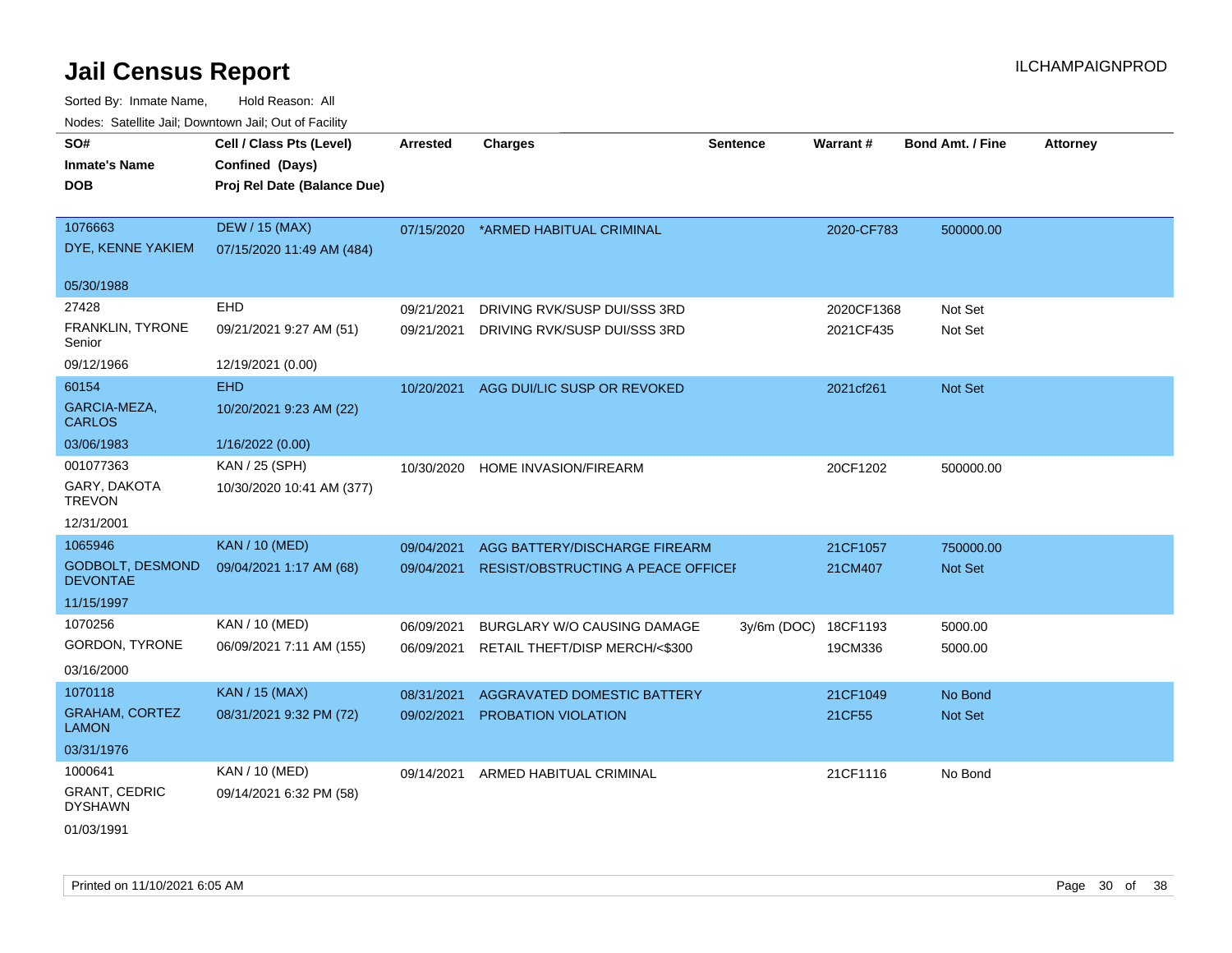| roaco. Calcinio dan, Downtown dan, Out or Fability |                                             |            |                                      |                 |                 |                         |                 |
|----------------------------------------------------|---------------------------------------------|------------|--------------------------------------|-----------------|-----------------|-------------------------|-----------------|
| SO#<br><b>Inmate's Name</b>                        | Cell / Class Pts (Level)<br>Confined (Days) | Arrested   | <b>Charges</b>                       | <b>Sentence</b> | <b>Warrant#</b> | <b>Bond Amt. / Fine</b> | <b>Attorney</b> |
| <b>DOB</b>                                         | Proj Rel Date (Balance Due)                 |            |                                      |                 |                 |                         |                 |
|                                                    |                                             |            |                                      |                 |                 |                         |                 |
| 1076506                                            | <b>KAN / 15 (MAX)</b>                       | 09/17/2021 | AGG UUW/PERSON/CM THREAT VIOL        |                 | 21CF1131        | <b>Not Set</b>          |                 |
|                                                    | GRAY, JAMARH EMERE 09/17/2021 10:41 AM (55) | 09/20/2021 | <b>DOMESTIC BATTERY</b>              |                 | 21CM430         | Not Set                 |                 |
| 06/21/2003                                         |                                             |            |                                      |                 |                 |                         |                 |
| 001078364                                          | KAN / 15 (MAX)                              | 09/09/2021 | <b>HOME INVASION</b>                 |                 | 21CF1081        | Not Set                 |                 |
| HAWKINS, ELIJA<br>TALON                            | 09/09/2021 2:03 AM (63)                     |            |                                      |                 |                 |                         |                 |
| 10/20/2001                                         |                                             |            |                                      |                 |                 |                         |                 |
| 1045186                                            | <b>DEW / 15 (MAX)</b>                       | 08/16/2021 | ARMED VIOLENCE/CATEGORY I            |                 | 21CF934         | 1000000.00              |                 |
| HOLBROOK, JOHNNIE                                  | 08/16/2021 11:07 AM (87)                    | 08/16/2021 | <b>FELON POSS/USE WEAPON/FIREARM</b> |                 | 19CF968         | <b>Not Set</b>          |                 |
| <b>MATHIS</b>                                      |                                             | 08/16/2021 | AGG FLEEING POLICE/21 MPH OVER       |                 | 21CF988         | Not Set                 |                 |
| 07/19/1996                                         |                                             | 08/16/2021 | <b>FELON POSS/USE WEAPON/FIREARM</b> |                 | 21CF989         | Not Set                 |                 |
| 55580                                              | <b>EHD</b>                                  | 09/28/2021 | DRIVING RVK/SUSP DUI/SSS 3RD         |                 | 2021CF133       | Not Set                 |                 |
| HORTON, RANDY<br>LAMAR                             | 09/28/2021 9:28 AM (44)                     |            |                                      |                 |                 |                         |                 |
| 12/18/1978                                         | 11/11/2021 (0.00)                           |            |                                      |                 |                 |                         |                 |
| 61859                                              | <b>EHD</b>                                  | 09/28/2021 | DRIVING ON REVOKED LICENSE           |                 | 2021TR2391      | Not Set                 |                 |
| HORTON-MILLER,<br><b>MAURICE DWAYNE</b>            | 09/28/2021 10:08 AM (44)                    |            |                                      |                 |                 |                         |                 |
| 06/08/1981                                         | 11/11/2021 (0.00)                           |            |                                      |                 |                 |                         |                 |
| 001078383                                          | KAN / 15 (MAX)                              | 09/14/2021 | UNLAWFUL USE OF A WEAPON             | 4y (DOC)        | 21CF1110        | Not Set                 |                 |
| <b>HUGHES, TYDERRIUS</b><br><b>DEQUON</b>          | 09/14/2021 3:22 PM (58)                     |            |                                      |                 |                 |                         |                 |
| 12/16/1996                                         |                                             |            |                                      |                 |                 |                         |                 |
| 001078146                                          | <b>DEW / 15 (MAX)</b>                       | 07/09/2021 | ARMED ROBBERY/ARMED W/FIREARM        |                 | 21CF806         | <b>Not Set</b>          |                 |
| HUNT, TEIGAN<br><b>JAZAIREO</b>                    | 07/09/2021 12:41 PM (125)                   | 07/09/2021 | AGG BATTERY/DISCHARGE FIREARM        |                 | 21CF795         | 1000000.00              |                 |
| 05/14/2003                                         |                                             |            |                                      |                 |                 |                         |                 |
| 67077                                              | <b>EHD</b>                                  | 10/12/2021 | DRIVING RVK/SUSP DUI/SSS 2ND         |                 | 2020CF1464      | Not Set                 |                 |
| <b>INGRAM, ANTOINE</b>                             | 10/12/2021 9:19 AM (30)                     |            |                                      |                 |                 |                         |                 |
| 05/12/1983                                         | 11/10/2021 (0.00)                           |            |                                      |                 |                 |                         |                 |
|                                                    |                                             |            |                                      |                 |                 |                         |                 |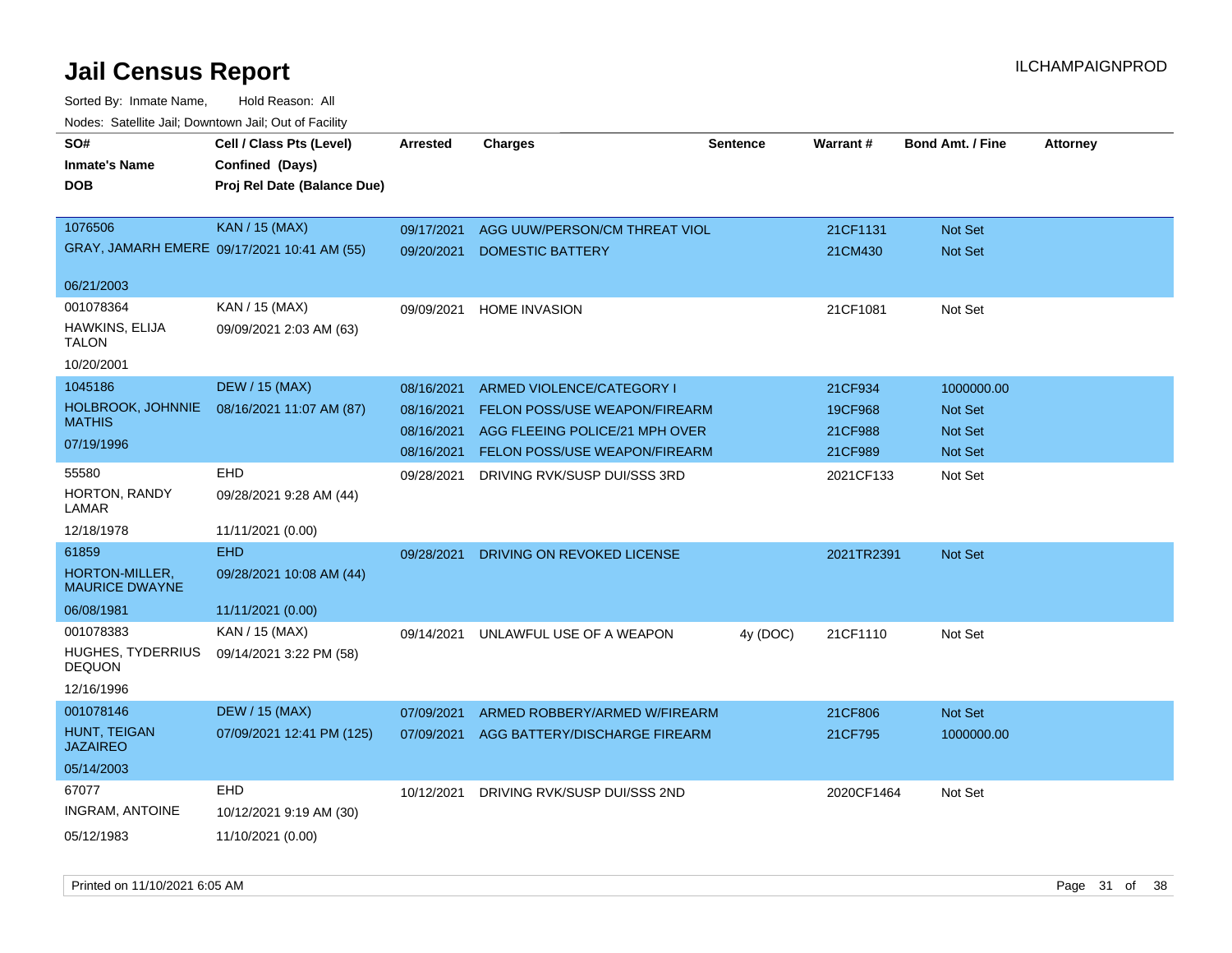| SO#<br><b>Inmate's Name</b><br><b>DOB</b> | Cell / Class Pts (Level)<br>Confined (Days)<br>Proj Rel Date (Balance Due) | <b>Arrested</b> | <b>Charges</b>                      | <b>Sentence</b> | Warrant#   | <b>Bond Amt. / Fine</b> | <b>Attorney</b> |
|-------------------------------------------|----------------------------------------------------------------------------|-----------------|-------------------------------------|-----------------|------------|-------------------------|-----------------|
| 989743                                    | <b>DEW / 15 (ADS)</b>                                                      | 04/13/2021      | AGG DISCHARGE FIREARM/VEH/SCH       |                 | 21CF400    | Not Set                 |                 |
| JACKSON, STEVE<br><b>ALLEN</b>            | 04/13/2021 2:45 AM (212)                                                   | 04/13/2021      | AGGRAVATED DOMESTIC BATTERY         |                 | 21CF399    | Not Set                 |                 |
| 06/04/1991                                |                                                                            |                 |                                     |                 |            |                         |                 |
| 50495                                     | <b>EHD</b>                                                                 | 08/10/2021      | DRIVING RVK/SUSP DUI/SSS 10-14      |                 | 2020CF997  | Not Set                 |                 |
| JENKINS, ARNOLD<br><b>FARRIS</b>          | 08/10/2021 9:08 AM (93)                                                    | 08/10/2021      | DRIVING RVK/SUSP DUI/SSS 10-14      |                 | 2019CF1363 | Not Set                 |                 |
| 04/19/1962                                |                                                                            |                 |                                     |                 |            |                         |                 |
| 001077709                                 | <b>EHD</b>                                                                 | 07/06/2021      | <b>DRIVING RVK/SUSP DUI/SSS 4-9</b> |                 | 2021CF167  | <b>Not Set</b>          |                 |
| <b>JINKINS, DEWAYNE</b><br><b>ALLEN</b>   | 07/06/2021 9:00 AM (128)                                                   |                 |                                     |                 |            |                         |                 |
| 01/02/1967                                | 1/1/2022 (0.00)                                                            |                 |                                     |                 |            |                         |                 |
| 1076450                                   | DEW / 15 (MAX)                                                             | 06/25/2020      | MURDER/INTENT TO KILL/INJURE        |                 | 2020-CF703 | 750000.00               |                 |
| <b>JONES, CARLOS</b><br><b>ANTONIO</b>    | 06/25/2020 2:13 PM (504)                                                   | 11/02/2020      | HOME INVASION/FIREARM               |                 | 20CF1204   | 500000.00               |                 |
| 11/18/2001                                |                                                                            |                 |                                     |                 |            |                         |                 |
| 001077877                                 | <b>DEW / 10 (MED)</b>                                                      | 04/24/2021      | AGG DISCHARGE FIREARM/OCC BLDG      |                 | 21CF459    | Not Set                 |                 |
| <b>JORDAN, PATRICK</b><br><b>RODEL</b>    | 04/24/2021 3:53 PM (201)                                                   |                 |                                     |                 |            |                         |                 |
| 10/22/2002                                |                                                                            |                 |                                     |                 |            |                         |                 |
| 998873                                    | EHD                                                                        | 10/12/2021      | DRIVING RVK/SUSP DUI/SSS 3RD        |                 | 2021CF235  | Not Set                 |                 |
| KINCAID, AMANDA<br><b>MICHELLE</b>        | 10/12/2021 11:31 AM (30)                                                   |                 |                                     |                 |            |                         |                 |
| 01/07/1990                                | 1/9/2022 (0.00)                                                            |                 |                                     |                 |            |                         |                 |
| 001078401                                 | <b>DEW / 10 (ADS)</b>                                                      | 09/19/2021      | UNLAWFUL VEHICULAR INVASION         |                 | 21CF1134   | Not Set                 |                 |
| <b>KNIGHT, ERIC</b>                       | 09/19/2021 7:32 PM (53)                                                    | 09/19/2021      | HRSMT/THREATEN PERSON/KILL          |                 | 2021CF561  | 50000.00                |                 |
| 07/11/1991                                |                                                                            | 09/21/2021      | <b>BURGLARY</b>                     |                 | 21CF1139   | Not Set                 |                 |
| 1017194                                   | KAN / 15 (MAX)                                                             | 09/08/2021      | STALKING/CAUSE FEAR FOR SAFETY      |                 | 20CF1392   | No Bond                 |                 |
| KNOX, LENELL                              | 09/08/2021 12:53 PM (64)                                                   |                 |                                     |                 |            |                         |                 |
| 07/21/1993                                |                                                                            |                 |                                     |                 |            |                         |                 |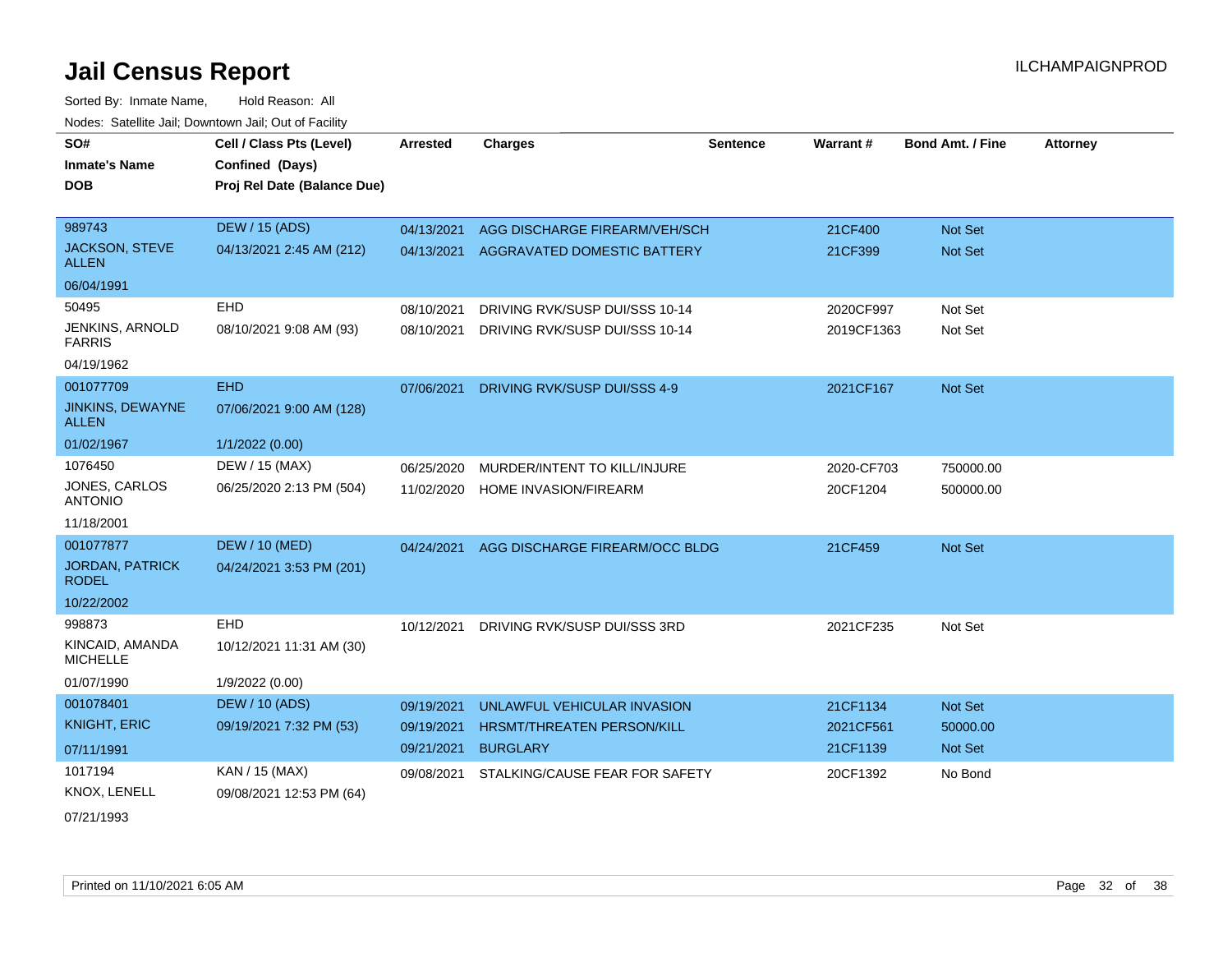| SO#<br><b>Inmate's Name</b><br>DOB | Cell / Class Pts (Level)<br>Confined (Days)<br>Proj Rel Date (Balance Due) | <b>Arrested</b>          | <b>Charges</b>                                                | <b>Sentence</b> | <b>Warrant#</b>       | <b>Bond Amt. / Fine</b> | <b>Attorney</b> |      |
|------------------------------------|----------------------------------------------------------------------------|--------------------------|---------------------------------------------------------------|-----------------|-----------------------|-------------------------|-----------------|------|
| 1064445<br>LARUE, TERENCE          | <b>DEW / 15 (MAX)</b><br>04/23/2021 11:18 AM (202)                         | 04/23/2021<br>04/23/2021 | AGG DISCHARGE FIREARM/OCC VEH<br>POSSESS 15<100 GRAMS COCAINE |                 | 2021CF295<br>19CF1052 | 500000.00<br>10000.00   |                 |      |
| <b>TRAMEL</b>                      |                                                                            | 04/23/2021               | FELON POSS/USE FIREARM/PAROLE                                 |                 | 21CF899               | Not Set                 |                 |      |
| 12/23/1998                         |                                                                            |                          |                                                               |                 |                       |                         |                 |      |
| 001078237                          | KAN / 15 (ADS)                                                             | 08/03/2021               | AGG DISCHARGE FIREARM/OCC VEH                                 |                 | 21CF928               | No Bond                 |                 |      |
| LAWS, TERON<br><b>RAMONTE</b>      | 08/03/2021 6:29 PM (100)                                                   |                          |                                                               |                 |                       |                         |                 |      |
| 04/03/2001                         |                                                                            |                          |                                                               |                 |                       |                         |                 |      |
| 001078470                          | <b>DEW / 15 (MAX)</b>                                                      | 10/10/2021               | MURDER/INTENT TO KILL/INJURE                                  |                 | 21CF1221              | <b>Not Set</b>          |                 |      |
| LEE, AMAHRION<br><b>JA'MERE</b>    | 10/10/2021 1:23 PM (32)                                                    |                          |                                                               |                 |                       |                         |                 |      |
| 11/05/2002                         |                                                                            |                          |                                                               |                 |                       |                         |                 |      |
| 001078170                          | KAN / 10 (MED)                                                             | 09/07/2021               | AGG UNLAWFUL USE OF WEAPON/VEH                                |                 | 21CF1060              | Not Set                 |                 |      |
| LEMONS, DEANGELO<br><b>DEVELLE</b> | 09/07/2021 12:49 AM (65)                                                   |                          |                                                               |                 |                       |                         |                 |      |
| 05/29/2003                         |                                                                            |                          |                                                               |                 |                       |                         |                 |      |
| 56792                              | <b>DEW / 10 (MED)</b>                                                      | 02/02/2021               | <b>ARMED HABITUAL CRIMINAL</b>                                |                 | 2021CF141             | 500000.00               |                 |      |
| LILLARD, LAWRENCE<br><b>TYRONE</b> | 02/02/2021 2:11 PM (282)                                                   | 02/22/2021               | DRIVING ON REVOKED LICENSE                                    |                 | 21TR426               | 5000.00                 |                 |      |
| 10/20/1982                         |                                                                            |                          |                                                               |                 |                       |                         |                 |      |
| 001078407                          | <b>EHD</b>                                                                 | 09/21/2021               | DRIVING ON SUSPENDED LICENSE                                  |                 | 2019TR16777           | Not Set                 |                 |      |
| LOVE, BRANDON<br><b>TERRELL</b>    | 09/21/2021 11:26 AM (51)                                                   |                          |                                                               |                 |                       |                         |                 |      |
| 06/13/1994                         | 12/19/2021 (0.00)                                                          |                          |                                                               |                 |                       |                         |                 |      |
| 46837                              | <b>KAN / 15 (MAX)</b>                                                      | 09/07/2021               | <b>RESIDENTIAL BURGLARY</b>                                   |                 | 2019-CF-1207          | 25000.00                |                 |      |
| MARCRUM, JEFFERY<br>LEE.           | 09/07/2021 11:43 AM (65)                                                   |                          |                                                               |                 |                       |                         |                 |      |
| 11/17/1968                         |                                                                            |                          |                                                               |                 |                       |                         |                 |      |
| 1029510                            | DEW / 15 (MAX)                                                             | 06/26/2021               | ATTEMPT DISARM PC OFF/CORR EMP                                | 5y (DOC)        | 21CF751               | Not Set                 |                 |      |
| MESSER, CODY<br>JAMES              | 06/22/2021 1:47 AM (142)                                                   |                          |                                                               |                 |                       |                         |                 |      |
| 05/24/1991                         |                                                                            |                          |                                                               |                 |                       |                         |                 |      |
| Printed on 11/10/2021 6:05 AM      |                                                                            |                          |                                                               |                 |                       |                         | Page 33 of      | - 38 |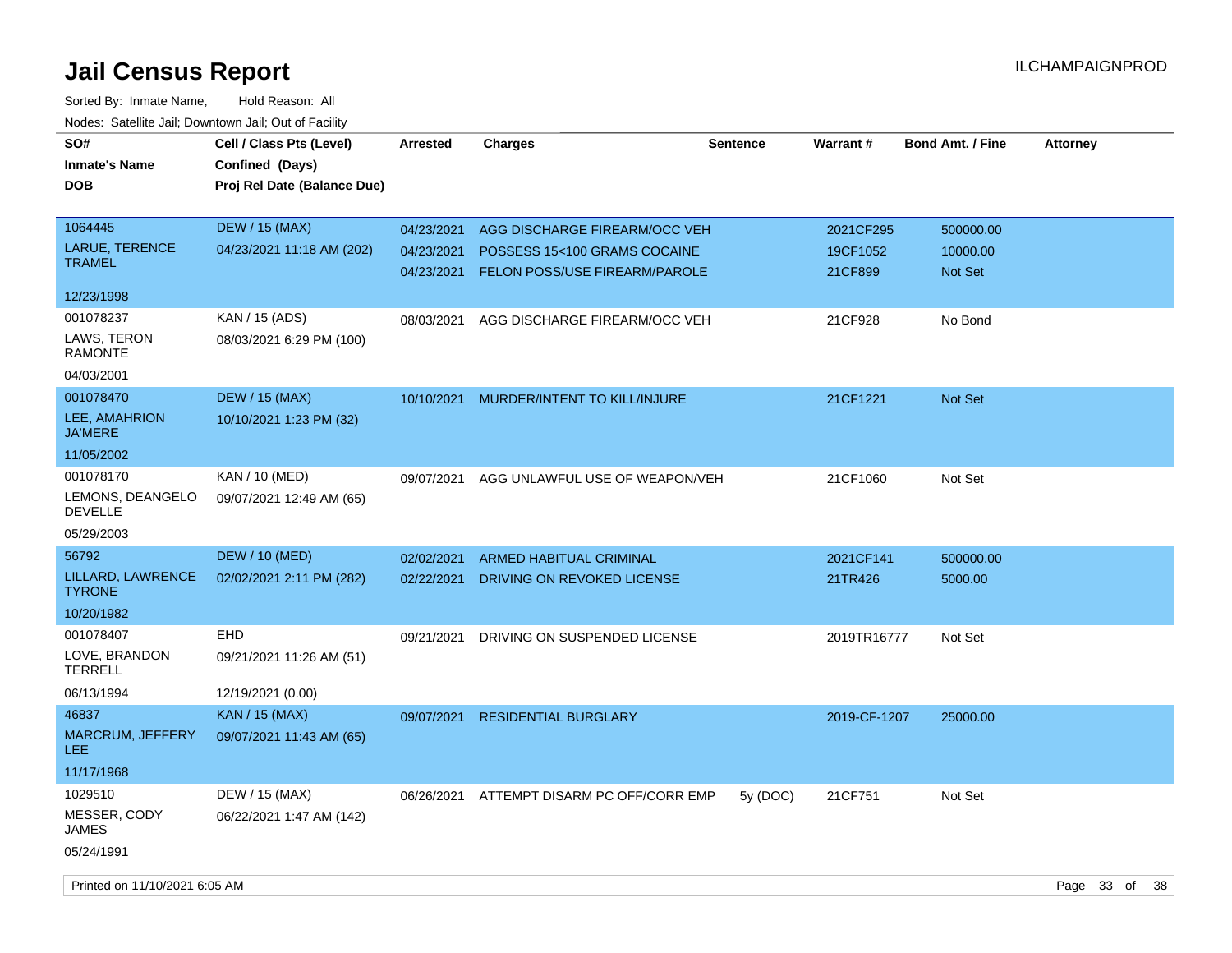| SO#<br><b>Inmate's Name</b><br><b>DOB</b>                  | Cell / Class Pts (Level)<br>Confined (Days)<br>Proj Rel Date (Balance Due) | <b>Arrested</b> | <b>Charges</b>                       | <b>Sentence</b> | <b>Warrant#</b> | <b>Bond Amt. / Fine</b> | <b>Attorney</b> |
|------------------------------------------------------------|----------------------------------------------------------------------------|-----------------|--------------------------------------|-----------------|-----------------|-------------------------|-----------------|
| 1011046<br><b>MILES, DARRION</b><br><b>ANTONIO KEVONTA</b> | <b>KAN / 15 (ADS)</b><br>04/11/2021 12:46 AM (214)                         | 04/10/2021      | <b>ATTEMPT (FIRST DEGREE MURDER)</b> |                 | 21CF392         | Not Set                 |                 |
| 03/18/1990                                                 |                                                                            |                 |                                      |                 |                 |                         |                 |
| 001077278                                                  | DEW / 15 (MAX)                                                             | 10/06/2020      | MURDER/INTENT TO KILL/INJURE         |                 | 2020CF146       | 2000000.00              |                 |
| MILLER, D'ANDRE                                            | 10/06/2020 12:49 PM (401)                                                  | 10/06/2020      | AGG FLEEING POLICE/21 MPH OVER       |                 | 2019CF1171      | 50000.00                |                 |
| 09/08/1986                                                 |                                                                            |                 |                                      |                 |                 |                         |                 |
| 963426                                                     | <b>EHD</b>                                                                 | 09/14/2021      | ACCIDENT INJURY/DEATH/11-403         |                 | 2020CF1367      | Not Set                 |                 |
| MITCHELL, MARCELL<br><b>MARTELL</b>                        | 09/14/2021 9:03 AM (58)                                                    |                 |                                      |                 |                 |                         |                 |
| 12/19/1987                                                 | 12/10/2021 (0.00)                                                          |                 |                                      |                 |                 |                         |                 |
| 1026477                                                    | KAN / 15 (ADS)                                                             | 09/21/2021      | AGG DISCHARGE FIREARM/OCC VEH        |                 | 21CF1138        | Not Set                 |                 |
| NEWBILL, DEVONTRE<br><b>LAMONT</b>                         | 09/21/2021 2:27 AM (51)                                                    |                 | 09/22/2021 PROBATION VIOLATION       |                 | 20CF577         | Not Set                 |                 |
| 11/22/1993                                                 |                                                                            |                 |                                      |                 |                 |                         |                 |
| 1072907                                                    | <b>KAN</b>                                                                 | 07/14/2021      | ATTEMPT (FIRST DEGREE MURDER)        |                 | 2021-CF-832     | 2000000.00              |                 |
| NIKOLAEV, YEVGENIY                                         | 07/14/2021 10:10 PM (120)                                                  |                 |                                      |                 |                 |                         |                 |
| 10/06/1983                                                 |                                                                            |                 |                                      |                 |                 |                         |                 |
| 001077928                                                  | EHD                                                                        | 09/01/2021      | AGG DOMESTIC BATTERY/STRANGLE        |                 | 2021CF515       | Not Set                 |                 |
| PATTON, MICHAEL<br>RYAN                                    | 09/01/2021 9:43 AM (71)                                                    |                 |                                      |                 |                 |                         |                 |
| 08/15/1994                                                 | 12/31/2021 (0.00)                                                          |                 |                                      |                 |                 |                         |                 |
| 001078063                                                  | <b>DEW / 15 (MAX)</b>                                                      | 06/15/2021      | AGG CRIM SEX ASSAULT/WEAPON          |                 | 2021CF678       | 1000000.00              |                 |
|                                                            | PERRY, ROBERT Junior 06/15/2021 4:37 PM (149)                              | 06/15/2021      | <b>ROBBERY</b>                       |                 | 2021CF159       | 25000.00                |                 |
| 12/21/1990                                                 |                                                                            |                 |                                      |                 |                 |                         |                 |
| 1072761                                                    | EHD                                                                        | 11/03/2021      | DRIVING ON SUSPENDED LICENSE         |                 | 2020TR5958      | Not Set                 |                 |
| POWELL, KYESHA<br><b>MONAE</b>                             | 11/03/2021 10:01 AM (8)                                                    |                 |                                      |                 |                 |                         |                 |
| 07/14/2000                                                 | 12/17/2021 (0.00)                                                          |                 |                                      |                 |                 |                         |                 |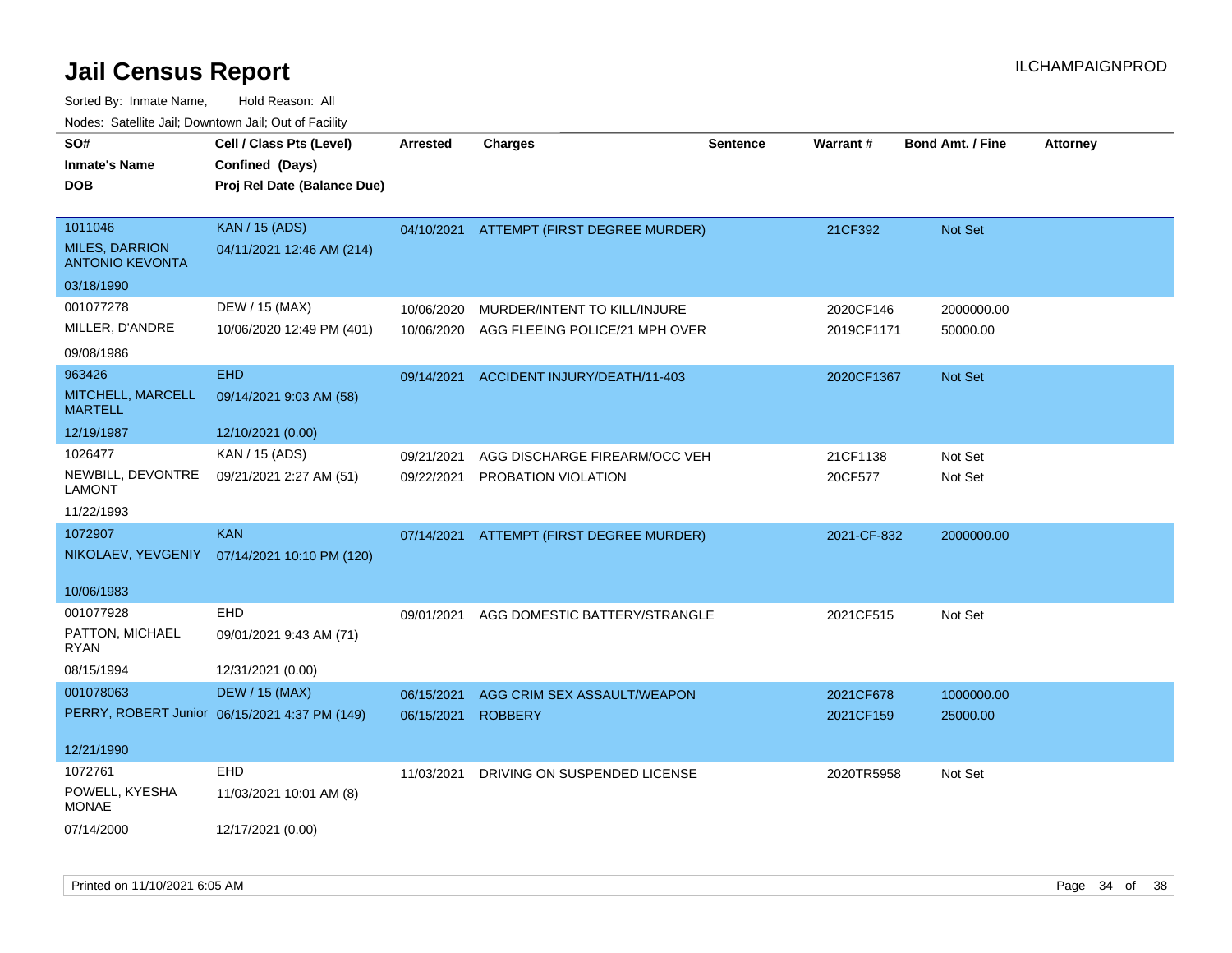Sorted By: Inmate Name, Hold Reason: All

Nodes: Satellite Jail; Downtown Jail; Out of Facility

| SO#                                       | Cell / Class Pts (Level)                    | <b>Arrested</b> | <b>Charges</b>                       | <b>Sentence</b> | <b>Warrant#</b> | <b>Bond Amt. / Fine</b> | <b>Attorney</b> |
|-------------------------------------------|---------------------------------------------|-----------------|--------------------------------------|-----------------|-----------------|-------------------------|-----------------|
| <b>Inmate's Name</b>                      | Confined (Days)                             |                 |                                      |                 |                 |                         |                 |
| <b>DOB</b>                                | Proj Rel Date (Balance Due)                 |                 |                                      |                 |                 |                         |                 |
|                                           |                                             |                 |                                      |                 |                 |                         |                 |
| 001077614                                 | <b>KAN / 15 (MAX)</b>                       | 01/17/2021      | ATTEMPT (FIRST DEGREE MURDER)        |                 | 21CF66          | <b>Not Set</b>          |                 |
| <b>DEVON</b>                              | ROBINSON, DONTRELL 01/17/2021 3:08 PM (298) |                 |                                      |                 |                 |                         |                 |
| 09/22/2002                                |                                             |                 |                                      |                 |                 |                         |                 |
| 1025241                                   | EHD                                         | 11/03/2021      | DOMESTIC BATTERY/OTHER PRIOR         |                 | 2020CF817       | Not Set                 |                 |
| ROBINSON-PEARSON,<br><b>BRIA SHANTERA</b> | 11/03/2021 9:34 AM (8)                      |                 |                                      |                 |                 |                         |                 |
| 05/24/1993                                | 11/16/2021 (0.00)                           |                 |                                      |                 |                 |                         |                 |
| 1061216                                   | <b>KAN / 10 (MED)</b>                       | 06/22/2021      | <b>HOME INVASION/FIREARM</b>         |                 | 21CF727         | <b>Not Set</b>          |                 |
| <b>RUNGE, ANDRE</b><br><b>MARSEAN</b>     | 06/22/2021 4:42 PM (142)                    |                 |                                      |                 |                 |                         |                 |
| 12/05/1997                                |                                             |                 |                                      |                 |                 |                         |                 |
| 650295                                    | PIA / 50 (MAX)                              | 04/22/2020      | <b>CRIMINAL SEXUAL ASSAULT</b>       |                 | 2020-CF407      | 750000.00               |                 |
| SANDAGE, JERALD                           | 04/22/2020 6:30 AM (568)                    | 04/22/2020      | <b>CRIMINAL SEXUAL ASSAULT</b>       |                 | 2020-CF408      | 750000.00               |                 |
| <b>EUGENE</b>                             |                                             | 04/22/2020      | <b>CRIMINAL SEXUAL ABUSE</b>         |                 | 2020-CF409      | 750000.00               |                 |
| 06/07/1971                                |                                             | 04/22/2020      | <b>CRIMINAL SEXUAL ASSAULT</b>       |                 | 2020-CF410      | 750000.00               |                 |
|                                           |                                             | 04/22/2020      | OFFICIAL MISCONDUCT                  |                 | 2019-CF1811     | 25000.00                |                 |
| 1062194                                   | <b>DEW / 15 (MAX)</b>                       | 02/27/2020      | MURDER/OTHER FORCIBLE FELONY         |                 | 20CF-247        | 1000000.00              |                 |
| <b>SIMMONS, MICHAEL</b><br><b>JAMAL</b>   | 02/27/2020 1:11 PM (623)                    | 09/23/2020      | AGG BATTERY/DISCHARGE FIREARM        |                 | 20CF1061        | <b>Not Set</b>          |                 |
| 11/03/1997                                |                                             |                 |                                      |                 |                 |                         |                 |
| 55331                                     | DEW / 15 (MAX)                              | 07/31/2021      | ARMED HABITUAL CRIMINAL              |                 | 21CF900         | Not Set                 |                 |
| <b>SMITH, TARRIO</b><br><b>TERRELLE</b>   | 07/31/2021 2:22 AM (103)                    |                 |                                      |                 |                 |                         |                 |
| 04/25/1982                                |                                             |                 |                                      |                 |                 |                         |                 |
| 001077868                                 | <b>DEW / 15 (MAX)</b>                       | 04/21/2021      | ARMED ROBBERY/ARMED W/FIREARM        |                 | 21CF445         | <b>Not Set</b>          |                 |
| SPEARMENT,<br><b>KENTRELL</b>             | 04/21/2021 9:48 PM (204)                    | 08/19/2021      | <b>FLEEING/ATTEMPT ELUDE OFFICER</b> |                 | 2021TR1053      | 1000.00                 |                 |
| 01/21/2002                                |                                             |                 |                                      |                 |                 |                         |                 |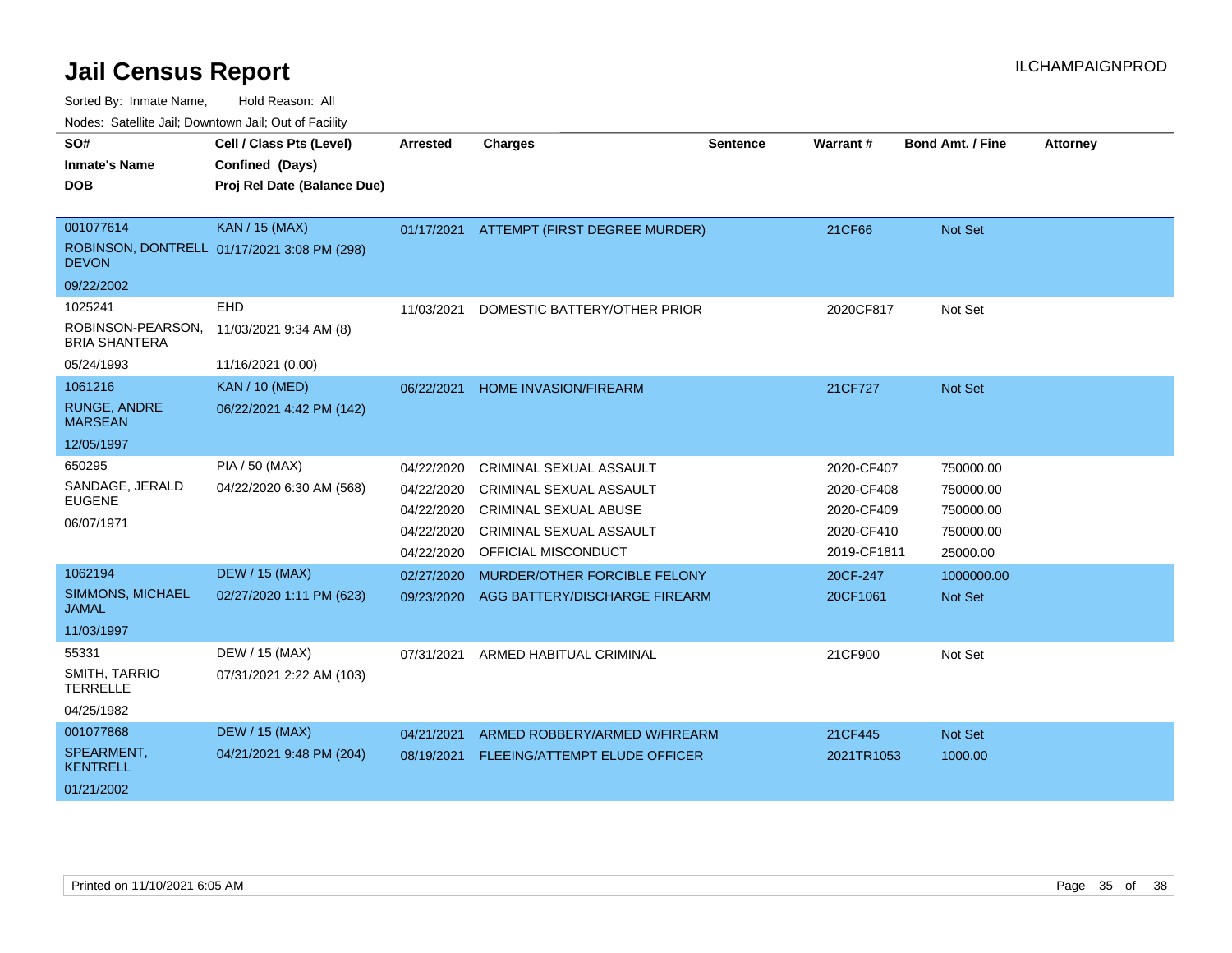Sorted By: Inmate Name, Hold Reason: All

| Nodes: Satellite Jail; Downtown Jail; Out of Facility |                                              |                 |                                          |                 |                 |                  |                 |  |
|-------------------------------------------------------|----------------------------------------------|-----------------|------------------------------------------|-----------------|-----------------|------------------|-----------------|--|
| SO#                                                   | Cell / Class Pts (Level)                     | <b>Arrested</b> | <b>Charges</b>                           | <b>Sentence</b> | <b>Warrant#</b> | Bond Amt. / Fine | <b>Attorney</b> |  |
| <b>Inmate's Name</b>                                  | Confined (Days)                              |                 |                                          |                 |                 |                  |                 |  |
| <b>DOB</b>                                            | Proj Rel Date (Balance Due)                  |                 |                                          |                 |                 |                  |                 |  |
|                                                       |                                              |                 |                                          |                 |                 |                  |                 |  |
| 001077854                                             | <b>EHD</b>                                   |                 | 09/15/2021 DRIVING RVK/SUSP DUI/SSS 4-9  |                 | 2021CF306       | Not Set          |                 |  |
| STUKINS, DANNY RAY                                    | 09/15/2021 10:17 AM (57)                     |                 |                                          |                 |                 |                  |                 |  |
| 07/05/1985                                            | 3/13/2022 (0.00)                             |                 |                                          |                 |                 |                  |                 |  |
| 1046632                                               | KAN / 15 (MAX)                               | 09/14/2021      | ARMED VIOLENCE/CATEGORY II               |                 | 21CF912         | 750000.00        |                 |  |
|                                                       | TATE, JAVON MARQUIS 09/14/2021 12:10 PM (58) |                 |                                          |                 |                 |                  |                 |  |
|                                                       |                                              |                 |                                          |                 |                 |                  |                 |  |
| 08/10/1996                                            |                                              |                 |                                          |                 |                 |                  |                 |  |
| 949990                                                | <b>DEW / 15 (MAX)</b>                        | 07/27/2021      | AGG DISCHARGE FIREARM/OCC VEH            |                 | 2021CF829       | 750000.00        |                 |  |
| THATCH, CALVIN<br><b>ANTHONY</b>                      | 07/27/2021 5:12 PM (107)                     | 07/27/2021      | <b>WARRANT OUT OF COUNTY</b>             |                 | 21TR49          | 1500.00          |                 |  |
| 07/09/1986                                            |                                              |                 |                                          |                 |                 |                  |                 |  |
| 001077662                                             | DEW / 15 (MAX)                               | 02/03/2021      | ARMED ROBBERY/ARMED W/FIREARM            |                 | 21CF123         | 250000.00        |                 |  |
| TIPSORD, NOAH LEE                                     | 02/03/2021 4:33 PM (281)                     |                 |                                          |                 |                 |                  |                 |  |
|                                                       |                                              |                 |                                          |                 |                 |                  |                 |  |
| 08/14/1998                                            |                                              |                 |                                          |                 |                 |                  |                 |  |
| 1033031                                               | <b>KAN / 15 (MAX)</b>                        |                 | 08/19/2020 *AGG BATTERY W/FIREARM/PERSON |                 | 2020-CF923      | 500000.00        |                 |  |
| TOMS, ANDREW<br><b>CHUCKY</b>                         | 08/19/2020 5:59 PM (449)                     |                 |                                          |                 |                 |                  |                 |  |
| 09/28/1978                                            |                                              |                 |                                          |                 |                 |                  |                 |  |
| 27007                                                 | KAN / 15 (MAX)                               |                 |                                          |                 |                 |                  |                 |  |
| TUELL, ROBERT                                         | 09/19/2021 9:51 AM (53)                      | 09/19/2021      | DOMESTIC BATTERY/OTHER PRIOR             |                 | 21CF1133        | No Bond          |                 |  |
| <b>STEPHEN</b>                                        |                                              |                 |                                          |                 |                 |                  |                 |  |
| 09/25/1967                                            |                                              |                 |                                          |                 |                 |                  |                 |  |
| 001078263                                             | <b>KAN / 10 (ADS)</b>                        | 08/11/2021      | AGG BATTERY/PUBLIC PLACE                 |                 | 2020CF420       | 7500.00          |                 |  |
| <b>TURK, BRANDON</b>                                  | 08/11/2021 6:23 PM (92)                      | 08/11/2021      | RECEIVE/POSS/SELL STOLEN VEH             |                 | 2020CF928       | 200000.00        |                 |  |
| <b>LARSHAWN</b><br>10/18/1995                         |                                              |                 |                                          |                 |                 |                  |                 |  |
| 64700                                                 | KAN / 10 (MED)                               |                 |                                          |                 |                 |                  |                 |  |
| TURNER, ADAM                                          | 09/08/2021 12:49 AM (64)                     | 09/07/2021      | UNLAWFUL USE OF A WEAPON                 |                 | 21CF1074        | Not Set          |                 |  |
| <b>ANTONIO</b>                                        |                                              |                 |                                          |                 |                 |                  |                 |  |
| 08/29/1985                                            |                                              |                 |                                          |                 |                 |                  |                 |  |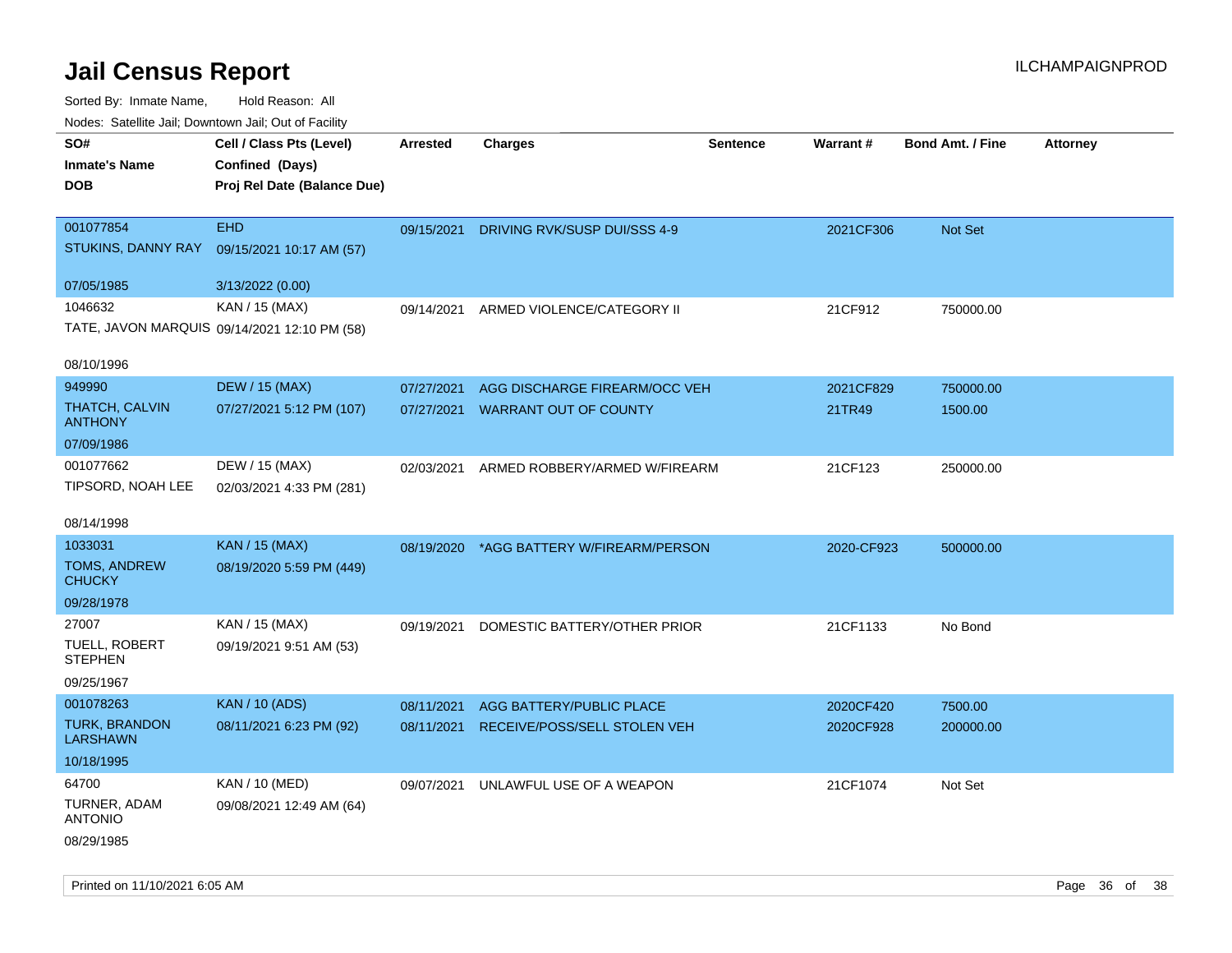| SO#<br><b>Inmate's Name</b><br><b>DOB</b>      | Cell / Class Pts (Level)<br>Confined (Days)<br>Proj Rel Date (Balance Due) | <b>Arrested</b> | <b>Charges</b>                        | <b>Sentence</b> | <b>Warrant#</b> | <b>Bond Amt. / Fine</b> | <b>Attorney</b> |
|------------------------------------------------|----------------------------------------------------------------------------|-----------------|---------------------------------------|-----------------|-----------------|-------------------------|-----------------|
| 001078386                                      | <b>KAN / 10 (MED)</b>                                                      | 09/14/2021      | POSSESSION OF STOLEN FIREARM          |                 | 2021CF1099      | 250000.00               |                 |
| <b>TURNER, AMARIO</b>                          | 09/14/2021 11:42 PM (58)                                                   |                 |                                       |                 |                 |                         |                 |
| 09/23/2002                                     |                                                                            |                 |                                       |                 |                 |                         |                 |
| 1050636                                        | KAN / 15 (MAX)                                                             | 09/24/2021      | FELON POSS/USE WEAPON/FIREARM         |                 | 21CF1154        | Not Set                 |                 |
| <b>TURNER, TIMOTHY</b><br><b>SEANTEZ</b>       | 09/24/2021 9:18 PM (48)                                                    |                 |                                       |                 |                 |                         |                 |
| 09/27/1994                                     |                                                                            |                 |                                       |                 |                 |                         |                 |
| 1040925                                        | <b>KAN / 10 (MED)</b>                                                      | 10/05/2021      | AGG BATTERY/DISCHARGE FIREARM         |                 | 2021CF1105      | 1000000.00              |                 |
| <b>WEATHERALL,</b><br><b>JOHNNY EARL JAMES</b> | 10/05/2021 4:17 PM (37)                                                    |                 |                                       |                 |                 |                         |                 |
| 04/29/1994                                     |                                                                            |                 |                                       |                 |                 |                         |                 |
| 1062558                                        | DEW / 10 (MED)                                                             | 10/02/2021      | FELON POSS/USE WEAPON/FIREARM         |                 | 21CF1185        | Not Set                 |                 |
| WELLS, JIAMANTE<br><b>AMORE</b>                | 10/02/2021 8:29 PM (40)                                                    |                 |                                       |                 |                 |                         |                 |
| 09/02/1995                                     |                                                                            |                 |                                       |                 |                 |                         |                 |
| 1002033                                        | <b>KAN / 15 (MAX)</b>                                                      | 09/08/2021      | DRIVING ON SUSPENDED LICENSE          |                 | 2019-TR-11944   | 5000.00                 |                 |
| <b>WEST, ANTONIO</b>                           | 09/08/2021 11:01 PM (64)                                                   | 09/08/2021      | ARMED ROBBERY/ARMED W/FIREARM         |                 | 2020-CF-1406    | 500000.00               |                 |
| <b>DEONTA</b>                                  |                                                                            | 09/08/2021      | AGG UNLAWFUL USE OF WEAPON/VEH        |                 | 2021-CF-AWOW    | <b>Not Set</b>          |                 |
| 04/15/1992                                     |                                                                            | 09/08/2021      | <b>OBSTRCT JUSTICE/LEAVE STATE</b>    |                 | 2021-CF-AWOW    | <b>Not Set</b>          |                 |
|                                                |                                                                            | 09/08/2021      | ARMED VIOLENCE/CATEGORY I             |                 | 2021-CF-AWOW    | <b>Not Set</b>          |                 |
| 1022068                                        | DEW / 15 (ADS)                                                             | 10/10/2021      | FELON POSS/USE WEAPON/FIREARM         |                 | 21CF1212        | Not Set                 |                 |
| <b>WILKINS, MICHAEL</b><br>CARL                | 10/10/2021 5:07 AM (32)                                                    |                 |                                       |                 |                 |                         |                 |
| 07/10/1992                                     |                                                                            |                 |                                       |                 |                 |                         |                 |
| 001077508                                      | <b>DEW / 15 (ADS)</b>                                                      | 12/10/2020      | <b>MURDER/STRONG PROB KILL/INJURE</b> |                 | 2020CF1293      | No Bond                 |                 |
| <b>WILLIAMS, CALVIN</b><br><b>TIMOTHY</b>      | 12/10/2020 8:55 PM (336)                                                   |                 |                                       |                 |                 |                         |                 |
| 10/23/2002                                     |                                                                            |                 |                                       |                 |                 |                         |                 |